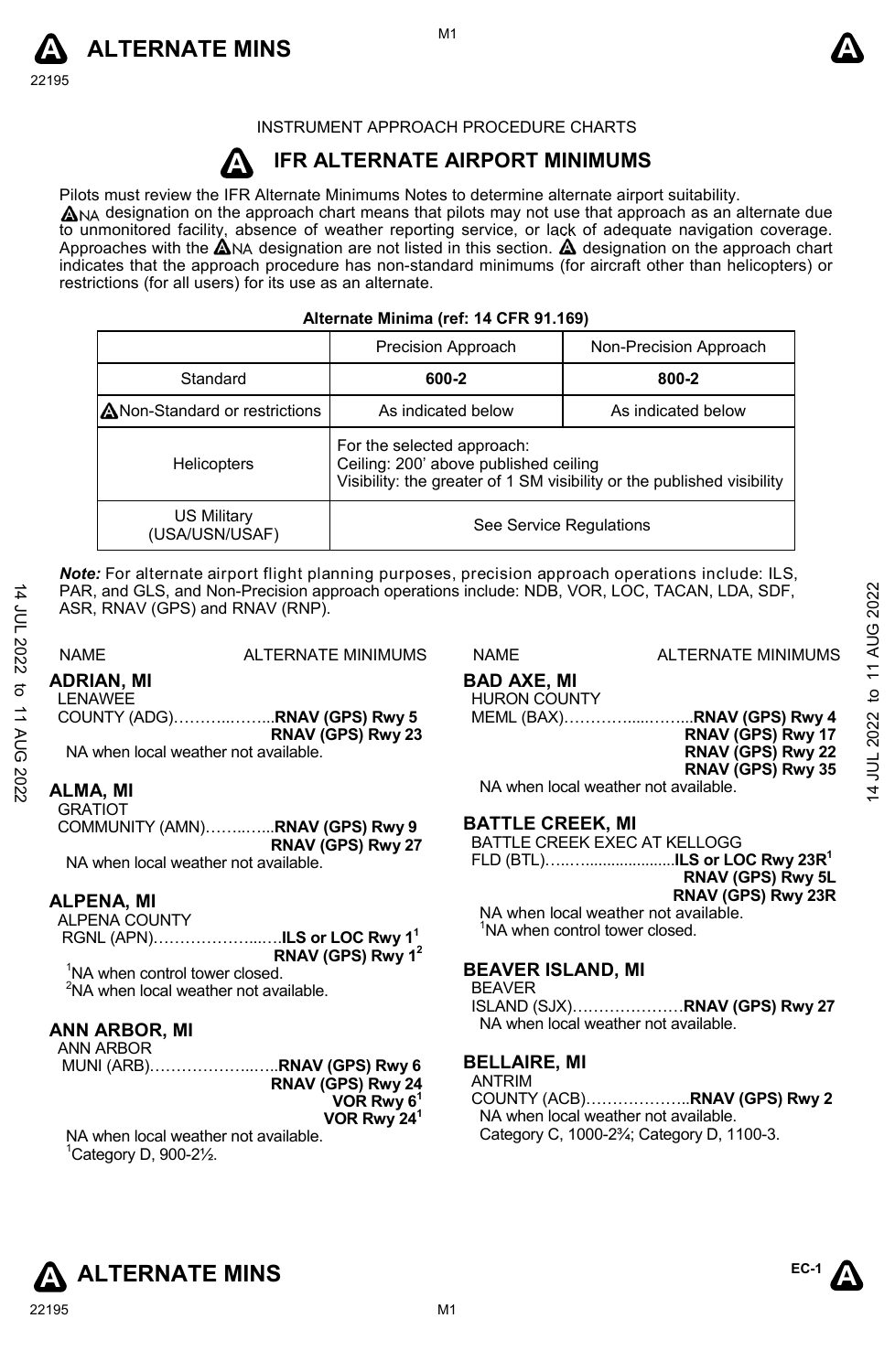# $\Delta$  ALTERNATE MINS  $\Delta$

22195

### NAME ALTERNATE MINIMUMS NAME ALTERNATE MINIMUMS

#### **BENTON HARBOR, MI**

| SOUTHWEST MICHIGAN |            |
|--------------------|------------|
|                    |            |
|                    | VOR Rwy 28 |

Category D, 800-2¼.

#### **BIG RAPIDS, MI**

ROBEN-HOOD (RQB)…….…**RNAV (GPS) Rwy 27** NA when local weather not available. Category D, 900-2¾.

### **CADILLAC, MI**

WEXFORD COUNTY (CAD)………...……...**RNAV (GPS) Rwy 7 RNAV (GPS) Rwy 25**  NA when local weather not available. Category D, 800-2½.

### **CHARLEVOIX, MI**

CHARLEVOIX MUNI (CVX)…………..………..**RNAV (GPS) Rwy 9**  NA when local weather not available.

#### **CHEBOYGAN, MI**

| <b>CHEBOYGAN</b> |                   |
|------------------|-------------------|
|                  |                   |
|                  | RNAV (GPS) Rwy 28 |
|                  | VOR Rwy 10        |
|                  |                   |

NA when local weather not available.

### **COLDWATER, MI**

14 JUL 2022 to 11 AUG 2022

to 11 AUG 2022

14 JUL 2022

| <b>BRANCH COUNTY</b>                 |                   |
|--------------------------------------|-------------------|
|                                      |                   |
|                                      | RNAV (GPS) Rwy 25 |
| NA when local weather not available. |                   |

#### **DETROIT, MI**

| COLEMAN A YOUNG                                          |                                 |
|----------------------------------------------------------|---------------------------------|
| MUNI (DET)…………………… <b>.ILS or LOC Rwy 15<sup>1</sup></b> |                                 |
|                                                          | ILS or LOC Rwy 331              |
|                                                          | RNAV (GPS) Rwy 15 <sup>23</sup> |
|                                                          | RNAV (GPS) Rwy 33 <sup>2</sup>  |
| $1$ LOC, Category D, 900-2 $\frac{3}{4}$ .               |                                 |

 $2^2$ Category D, 900-2 $\frac{3}{4}$ . <sup>3</sup>NA when local weather not available.

### WILLOW

RUN (YIP)…….…..................….**ILS or LOC Rwy 5<sup>1</sup> ILS or LOC Rwy 23<sup>1</sup> RNAV (GPS) Rwy 5<sup>3</sup> RNAV (GPS) Rwy 9<sup>23</sup> RNAV (GPS) Rwy 23<sup>3</sup> VOR-A<sup>3</sup>**

1 LOC, Category D, 800-2¼.  $2$ NA when local weather not available.  $3$ Category D, 800-2 $\frac{1}{4}$ .

M<sub>2</sub>

### **DETROIT/GROSSE ILE, MI**

### GROSSE ILE

MUNI (ONZ)…………….........................**NDB Rwy 4<sup>1</sup> RNAV (GPS) Rwy 4<sup>2</sup> RNAV (GPS) Rwy 22<sup>2</sup>**

**VOR-A<sup>2</sup>**

NA when local weather not available.  $1$ Categories A, B, 1000-2; Category C, 1000-2 $\frac{3}{4}$ ; Category D, 1000-3.  $2C$ ategories A, B, 900-2; Category C, 900-2 $\frac{1}{2}$ ; Category D, 900-2¾.

#### **ESCANABA, MI**

DELTA COUNTY (ESC)……....**ILS or LOC Rwy 9<sup>13</sup> LOC/DME BC Rwy 27<sup>2</sup> RNAV (GPS) Rwy 1<sup>23</sup> RNAV (GPS) Rwy 9<sup>2</sup> RNAV (GPS) Rwy 19<sup>23</sup> RNAV (GPS) Rwy 27<sup>2</sup> VOR Rwy 1<sup>23</sup>**

1 LOC, Category D, 900-2¾. <sup>2</sup>Category D, 900-2¾. <sup>3</sup>NA when local weather not available.

### **FLINT, MI**  BIS<br>INT

| <b>BISHOP</b>                     |                                          |
|-----------------------------------|------------------------------------------|
|                                   | INTL (FNT)ILS or LOC Rwy 9 <sup>12</sup> |
|                                   | ILS or LOC Rwy 27 <sup>12</sup>          |
|                                   | RNAV (GPS) Rwy 9 <sup>3</sup>            |
|                                   | RNAV (GPS) Rwy 1834                      |
|                                   | RNAV (GPS) Rwy 27 <sup>3</sup>           |
|                                   | RNAV (GPS) Rwy 36 <sup>3</sup>           |
|                                   | VOR Rwy 18 <sup>3</sup>                  |
|                                   | VOR Rwy $363$                            |
| $1$ NIA whon control tower closed |                                          |

 $1$ NA when control to  $2^2$ LOC, Category D, 800-2 $\frac{1}{4}$ .  $3C$ ategory D, 800-2 $\frac{1}{4}$ . <sup>4</sup>NA when local weather not available.

#### **FRANKFORT, MI**

FRANKFORT DOW MEML

 FLD (FKS)………...……….....**RNAV (GPS) Rwy 15 RNAV (GPS) Rwy 33**

NA when local weather not available. Category B, 900-2; Category C, 900-2¾.

#### **FREMONT, MI**

| <b>FREMONT</b>                      |                   |
|-------------------------------------|-------------------|
|                                     |                   |
|                                     | RNAV (GPS) Rwy 19 |
| NA when local weather not available |                   |

#### **GAYLORD, MI**

GAYLORD RGNL (GLR)……....**RNAV (GPS) Rwy 9 RNAV (GPS) Rwy 27 VOR Rwy 27** 

Category D, 800-2½. NA when local weather not available.



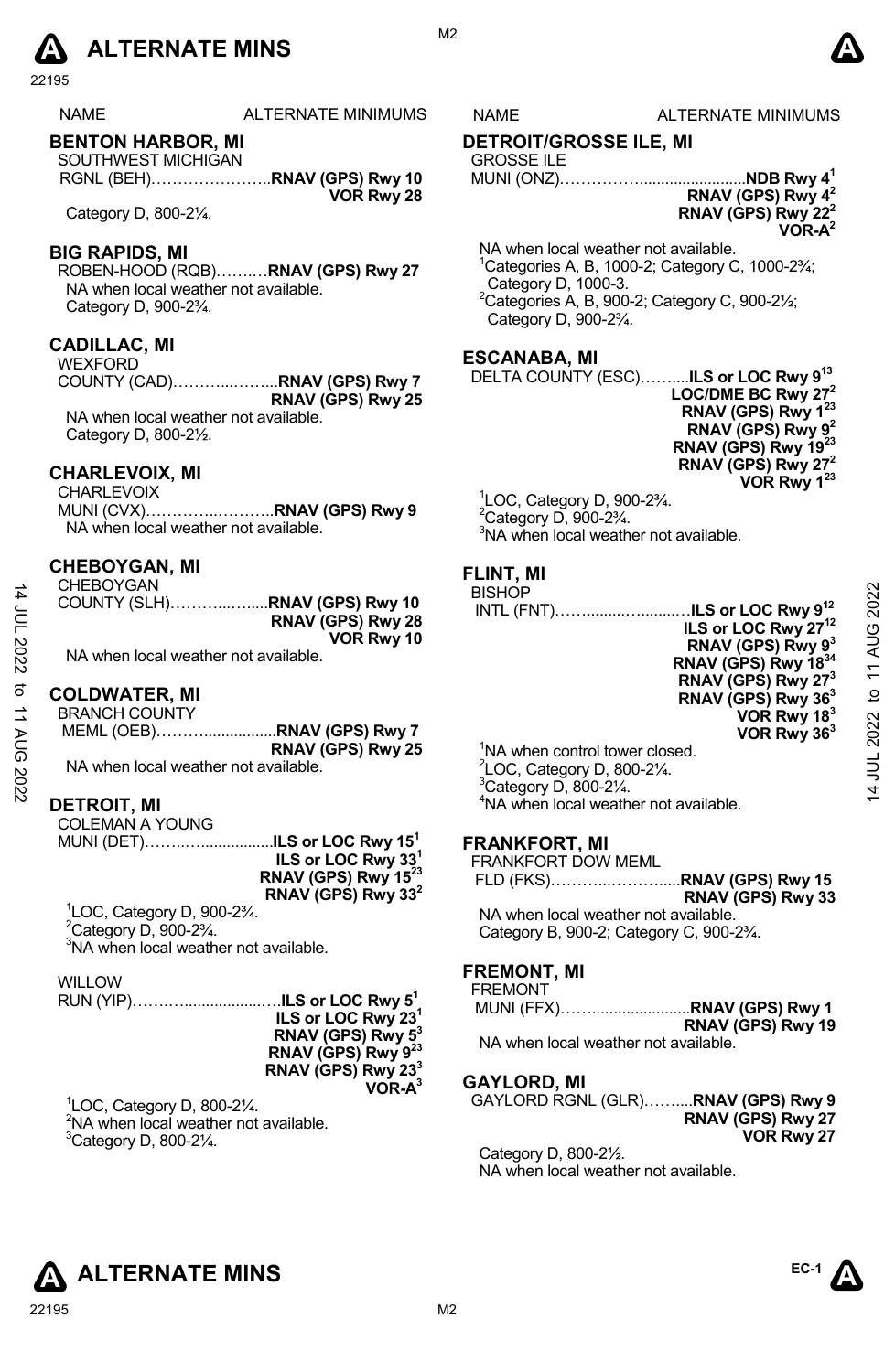

22195

| <b>NAMF</b>             | ALTERNATE MINIMU |
|-------------------------|------------------|
| <b>GRAND RAPIDS, MI</b> |                  |

#### GERALD R FORD

| ----------- |                                           |
|-------------|-------------------------------------------|
|             | INTL (GRR)ILS or LOC Rwy 26L <sup>1</sup> |
|             | ILS or LOC Rwy 35 <sup>1</sup>            |
|             | RADAR-1 <sup>1</sup>                      |

**RNAV (GPS) Rwy 8L<sup>2</sup>**

**RNAV (GPS) Rwy 17<sup>2</sup>**

**VOR Rwy 17<sup>2</sup>**

<sup>1</sup>NA when control tower closed. <sup>2</sup>NA when local weather not available.

#### **GRAYLING, MI**

GRAYLING AAF (GOV)…...…**RNAV (GPS) Rwy 14**  NA when local weather not available. Category D, 900-2½.

#### **HANCOCK, MI**

HOUGHTON COUNTY

MEML (CMX)………...........…..**ILS or LOC Rwy 31<sup>1</sup>**

**LOC BC Rwy 13<sup>3</sup> RNAV (GPS) Rwy 7<sup>23</sup> RNAV (GPS) Rwy 13<sup>24</sup> RNAV (GPS) Rwy 25<sup>24</sup> VOR Rwy 25<sup>23</sup>**

<sup>1</sup>LOC, Category D, 800-2¼.<br><sup>2</sup>NA when local weather not available. <sup>3</sup>Category D, 800-2¼. <sup>4</sup>Category D, 900-2½.

#### **HARBOR SPRINGS, MI**

HARBOR SPRINGS (MGN)……...……...**RNAV (GPS) Rwy 10 RNAV (GPS) Rwy 28**  NA when local weather not available. Category B, 900-2.

#### **HOLLAND, MI**

14 JUL 2022 to 11 AUG 2022

14 JUL 2022 to 11 AUG 2022

WEST MICHIGAN RGNL (BIV)……………...……...**RNAV (GPS) Rwy 8 RNAV (GPS) Rwy 26** 

NA when local weather not available.

### **HOUGHTON LAKE, MI**

ROSCOMMON COUNTY - BLODGETT MEML (HTL)…………………....**RNAV (GPS) Rwy 9 RNAV (GPS) Rwy 27**  NA when local weather not available.

### **HOWELL, MI**

LIVINGSTON COUNTY SPENCER J HARDY (OZW)……….....…...**RNAV (GPS) Rwy 13 RNAV (GPS) Rwy 31**  NA when local weather not available.

#### **IONIA, MI**

IONIA COUNTY (Y70)…….….**RNAV (GPS) Rwy 10 RNAV (GPS) Rwy 28**  NA when local weather not available.

M3

IMS NAME ALTERNATE MINIMUMS

### **IRON MOUNTAIN-KINGSFORD, MI**

FORD (IMT)………………….**LOC/DME BC Rwy 19** 

**RNAV (GPS) Rwy 1 RNAV (GPS) Rwy 19 VOR Rwy 31** 

NA when local weather not available.

### **IRONWOOD, MI**

GOGEBIC/IRON

#### COUNTY (IWD)…………...…...**RNAV (GPS) Rwy 9 RNAV (GPS) Rwy 27 VOR Rwy 9**

NA when local weather not available. Categories A, B, 900-2; Categories C, D, 1000-3.

#### **JACKSON, MI**

JACKSON COUNTY-REYNOLDS FLD (JXN)……………...…........**ILS or LOC Rwy 25<sup>1</sup> RNAV (GPS) Rwy 7**

NA when local weather not available. NA when tower closed.

#### **KALAMAZOO, MI**

KALAMAZOO/BATTLE CREEK

INTL (AZO)………………....…**ILS or LOC Rwy 35<sup>12</sup>**

**RADAR-1<sup>1</sup> RNAV (GPS) Rwy 17<sup>3</sup> VOR Rwy 35<sup>3</sup>**

<sup>1</sup>NA when control tower closed.  $2$ ILS, Category C, D, 700-2.  $3$ NA when local weather not available.

### **LANSING, MI**

CAPITAL REGION

INTL (LAN)…………………...**ILS or LOC Rwy 10R<sup>1</sup> ILS or LOC Rwy 28L<sup>2</sup> RNAV (GPS) Rwy 6<sup>3</sup> RNAV (GPS) Rwy 10R<sup>3</sup> RNAV (GPS) Rwy 24<sup>3</sup> RNAV (GPS) Rwy 28L<sup>3</sup>**

1 ILS, Category C, 800-2; Category D, 900-3; LOC, Category D, 900-3. 2 LOC, Category D, 900-3. <sup>3</sup>Category D, 900-3.

### **LAPEER, MI**

DUPONT/LAPEER (D95)……**RNAV (GPS) Rwy 18 RNAV (GPS) Rwy 36**  NA when local weather not available.

#### **LUDINGTON, MI**

MASON COUNTY (LDM)……..**RNAV (GPS) Rwy 8 RNAV (GPS) Rwy 26** NA when local weather not available.

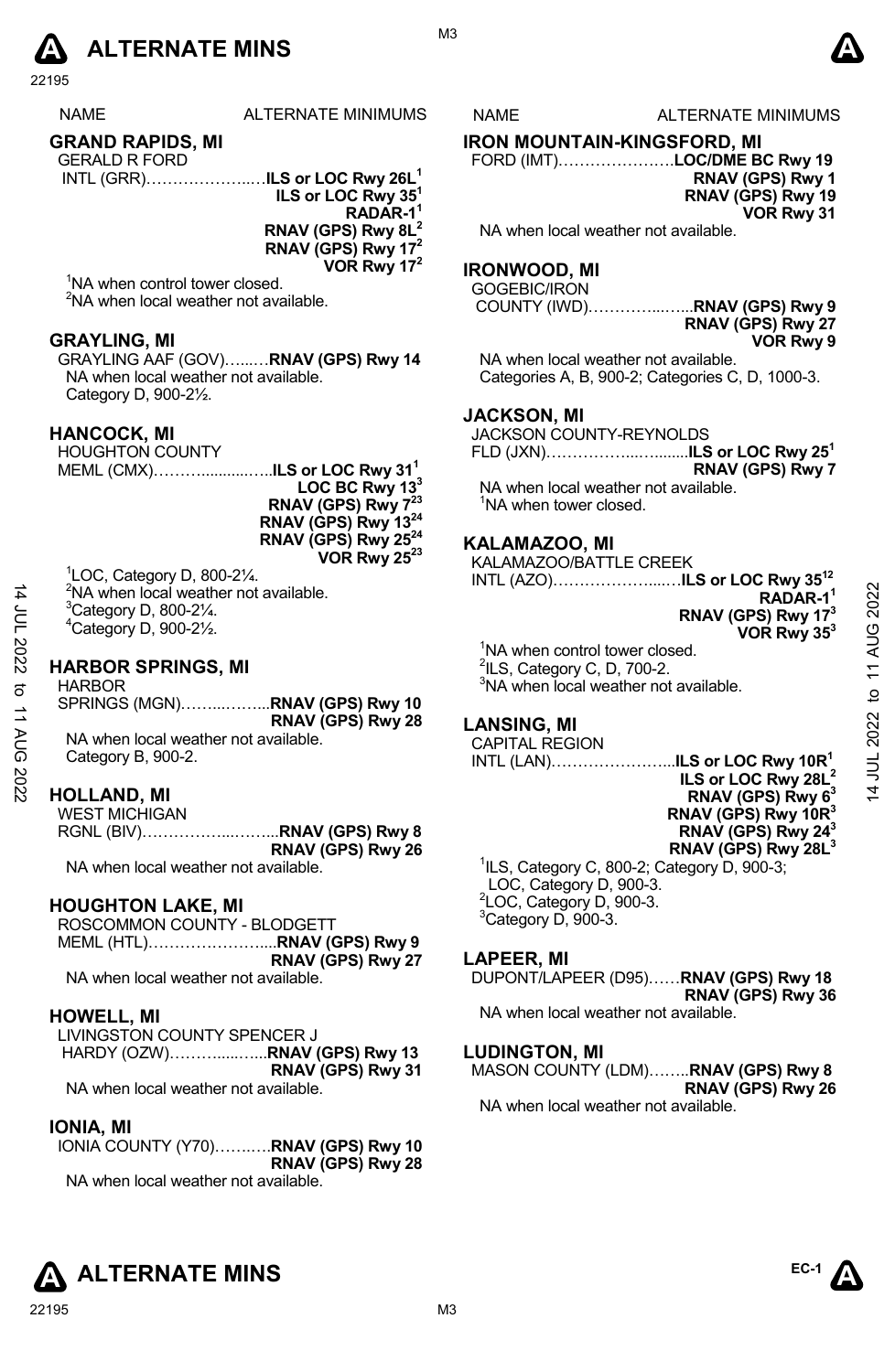# **A** ALTERNATE MINS  $\bullet$

22195

#### **MACKINAC ISLAND, MI**

MACKINAC ISLAND (MCD)……………...….**RNAV (GPS) Rwy 8 RNAV (GPS) Rwy 26 VOR/DME-A** 

NA when local weather not available.

#### **MANISTEE, MI**

MANISTEE COUNTY/

 BLACKER (MBL)………..........**ILS or LOC Rwy 28<sup>1</sup> RNAV (GPS) Rwy 10<sup>2</sup> RNAV (GPS) Rwy 28<sup>2</sup>**

NA when local weather not available 1 LOC, Category C, 800-2¼; Category D, 900-3.  $^{2}$ Category C, 800-21⁄<sub>4</sub>; Category D, 900-23⁄<sub>4</sub>.

### **MANISTIQUE, MI**

| SCHOOLCRAFT                          |                               |
|--------------------------------------|-------------------------------|
|                                      | COUNTY (ISQ)RNAV (GPS) Rwy 10 |
|                                      | RNAV (GPS) Rwy 28             |
| NA when local weather not available. |                               |

#### **MARSHALL, MI**

BROOKS FLD (RMY)………...**RNAV (GPS) Rwy 28**  NA when local weather not available.

#### **MASON, MI**

14 JUL 2022 to 11 AUG 2022

**11 AUG 2022** 

14 JUL 2022 to

| <b>MASON JEWETT</b>                  |                   |
|--------------------------------------|-------------------|
|                                      |                   |
|                                      | RNAV (GPS) Rwy 28 |
| NA when local weather not available. |                   |

#### **MENOMINEE, MI**

MENOMINEE

 RGNL (MNM)……...............…..**RNAV (GPS) Rwy 3 RNAV (GPS) Rwy 21 RNAV (GPS) Rwy 32**  NA when local weather not available.

Category D, 800-2½.

#### **MIDLAND, MI**

JACK BARSTOW (IKW)……....**RNAV (GPS) Rwy 6 RNAV (GPS) Rwy 24 VOR-A** 

NA when local weather not available.

### **MONROE, MI**

|   | CUSTER (TTF)RNAV (GPS) Rwy 3 |
|---|------------------------------|
|   | RNAV (GPS) Rwy 21            |
| . |                              |

NA when local weather not available.

#### **MOUNT PLEASANT, MI**

MOUNT PLEASANT MUNI (MOP)……………….....**RNAV (GPS) Rwy 9<sup>1</sup> RNAV (GPS) Rwy 27<sup>1</sup> VOR Rwy 27<sup>2</sup>**

NA when local weather not available.  $^1$ Category D, 1000-3. <sup>2</sup>Categories C, D, 1000-3.



#### **IS NAME ALTERNATE MINIMUMS**

#### **MUSKEGON, MI**

### MUSKEGON<br>COUNTY (MK

|                                          | COUNTY (MKG)……………… <b>ILS or LOC Rwy 24<sup>1</sup></b> |
|------------------------------------------|---------------------------------------------------------|
|                                          | ILS or LOC Rwy 32 <sup>1</sup>                          |
|                                          | RNAV (GPS) Rwy 6 <sup>2</sup>                           |
|                                          | RNAV (GPS) Rwy 14 <sup>2</sup>                          |
|                                          | RNAV (GPS) Rwy 24 <sup>2</sup>                          |
|                                          | RNAV (GPS) Rwy 32 <sup>2</sup>                          |
| المتحاجلة وحددتها ومقموحا وموطودة فالملأ |                                                         |

<sup>1</sup>NA when control tower closed.  ${}^{2}$ NA when local weather not available.

#### **NEWBERRY, MI**

| LUCE |                   |
|------|-------------------|
|      |                   |
|      | RNAV (GPS) Rwy 29 |

NA when local weather not available. Category D, 800-2¼.

### **OWOSSO, MI**

OWOSSO COMMUNITY (RNP)…….......**RNAV (GPS) Rwy 29 VOR/DME Rwy 29**  NA when local weather not available.

#### **PELLSTON, MI**

PELLSTON RGNL/EMMET COUNTY (PLN)…................…**ILS or LOC Rwy 32<sup>1</sup> RNAV (GPS) Rwy 5<sup>2</sup> RNAV (GPS) Rwy 23<sup>3</sup> RNAV (GPS) Rwy 32<sup>3</sup> VOR Rwy 23<sup>3</sup>**

NA when local weather not available. 1 LOC, Category C, 900-2½; Category D, 1000-3. <sup>2</sup>Categories A, B, 900-2; Category C, 900-2½; Category D, 1000-3. <sup>3</sup>Category C, 900-2½; Category D, 1000-3.

### **PONTIAC, MI**

OAKLAND COUNTY

INTL (PTK)……………….…....**ILS or LOC Rwy 9R<sup>1</sup> LOC BC Rwy 27L<sup>1</sup> RNAV (GPS) Rwy 9R RNAV (GPS) Rwy 27L** 

NA when local weather not available. <sup>1</sup>NA when tower closed.

### **PORT HURON, MI**

ST CLAIR COUNTY **DNAV (CDS) Run 4** 

|                                      | RNAV (GPS) Rwy 22 |
|--------------------------------------|-------------------|
| NA when local weather not available. |                   |



**EC-1** 



#### M4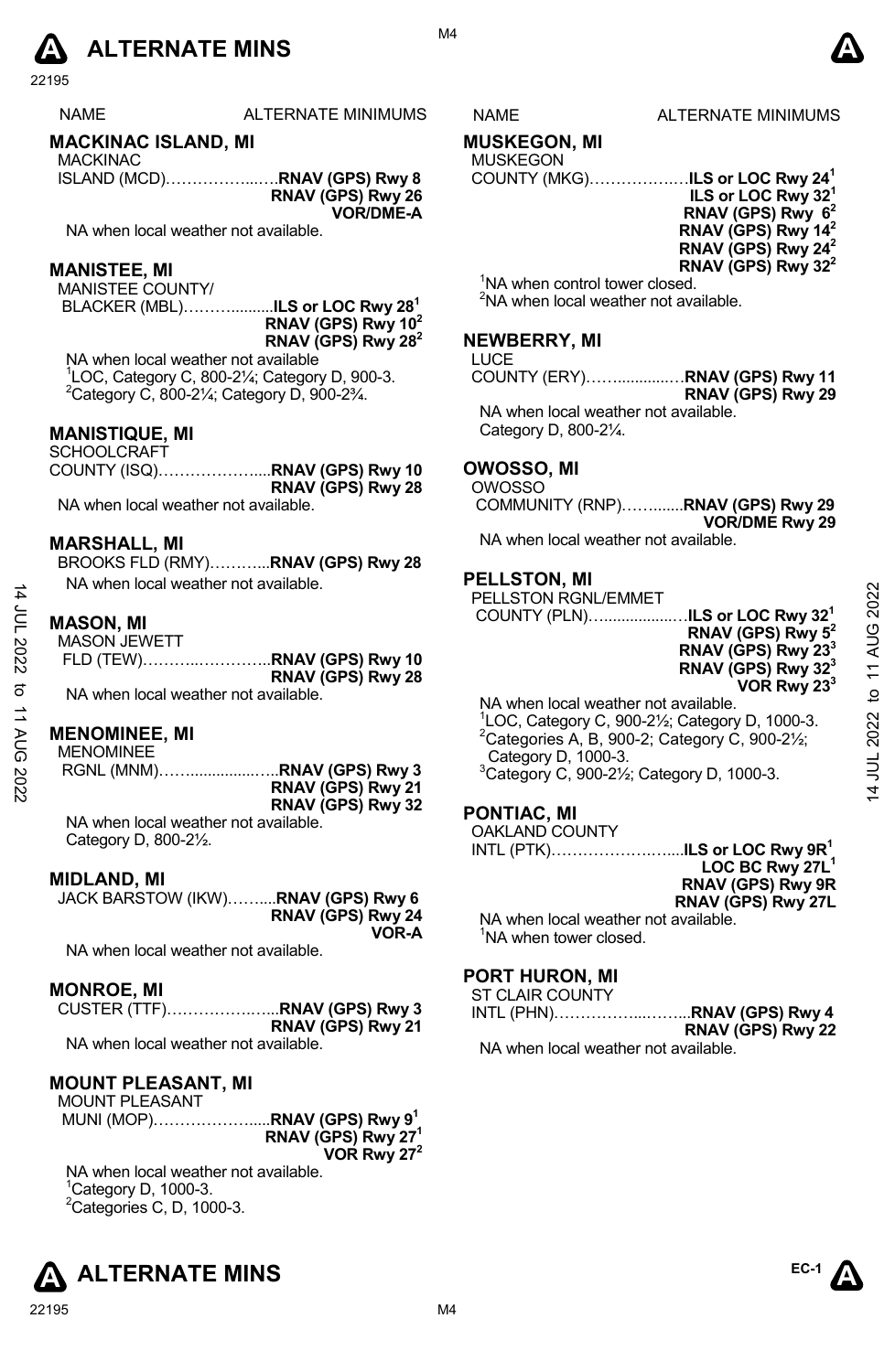# **A** ALTERNATE MINS  $\bullet$

22195

| NAME        | ALTERNATE MINIMUMS |
|-------------|--------------------|
| SAGINAW, MI |                    |

MBS INTL (MBS)……………......**ILS or LOC Rwy 5<sup>1</sup> ILS or LOC Rwy 23<sup>1</sup>**

**VOR Rwy 14<sup>2</sup>**

'NA when control tower closed. <sup>2</sup>NA for NON-DME equipped aircraft when control tower closed.

SAGINAW COUNTY H W

BROWNE (HYX)……………..**RNAV (GPS) Rwy 10<sup>1</sup> RNAV (GPS) Rwy 28 VOR/DME-A<sup>1</sup>**

Category C, 900-2½. <sup>1</sup>NA when local weather not available.

### **SAULT STE MARIE, MI**

CHIPPEWA COUNTY INTL (CIU)………........…........**RNAV (GPS) Rwy 10 RNAV (GPS) Rwy 28 RNAV (GPS) Rwy 34** 

NA when local weather not available.

| SAULT STE MARIE MUNI/SANDERSON |                   |
|--------------------------------|-------------------|
|                                |                   |
|                                | RNAV (GPS) Rwy 32 |
|                                | VOR Rwy 32        |

NA when local weather not available.

### **SOUTH HAVEN, MI**

SOUTH HAVEN AREA RGNL (LWA)…………....**RNAV (GPS) Rwy 5 RNAV (GPS) Rwy 23** NA when local weather not available. Category C, 800-2¼; Category D, 800-2½.

#### **STURGIS, MI**

14 JUL 2022 to 11 AUG 2022

14 JUL 2022 to 11 AUG 2022

KIRSCH MUNI (IRS)…………………...**NDB Rwy 18 NDB Rwy 24 RNAV (GPS) Rwy 18 RNAV (GPS) Rwy 36**

NA when local weather not available. Category D, 800-2¼.

### **THREE RIVERS, MI**

THREE RIVERS MUNI DR

HAINES (HAI)…………….…...**RNAV (GPS) Rwy 27 VOR-A** 

NA when local weather not available.

NAME ALTERNATE MINIMUMS

### **TRAVERSE CITY, MI**

#### CHERRY

 CAPITAL (TVC)……………..**ILS or LOC Rwy 28<sup>123</sup> RNAV (GPS) Rwy 10<sup>4</sup> RNAV (GPS) Rwy 18<sup>15</sup> RNAV (GPS) Rwy 28<sup>15</sup> RNAV (GPS) Rwy 36<sup>15</sup> VOR-A<sup>16</sup>**

<sup>1</sup>NA when local weather not available. <sup>2</sup>NA when control tower closed. <sup>3</sup>ILS, LOC, Categories A, B, 900-2; Category C, 900-2½; Category D, 1100-3. <sup>4</sup>Categories A, B, 1200-2; Categories C, D, 1200-3. <sup>5</sup>Category C, 900-2½; Category D, 1100-3.  $6$ Categories A, B, 900-2; Category C, 900-2 $\frac{1}{2}$ ; Category D, 1100-3.

### **TROY, MI**

OAKLAND/TROY (VLL)...……**RNAV (GPS) Rwy 10**  NA when local weather not available.

#### **WEST BRANCH, MI**

WEST BRANCH

COMMUNITY (Y31)……...…..**RNAV (GPS) Rwy 9<sup>12</sup> RNAV (GPS) Rwy 27<sup>3</sup>**

<sup>1</sup>NA when local weather not available.  $2^2$ Category C, 800-2 $\frac{1}{4}$ ; Category D, 800-2 $\frac{1}{2}$ .  $3$ Category D, 900-2 $\frac{3}{4}$ .



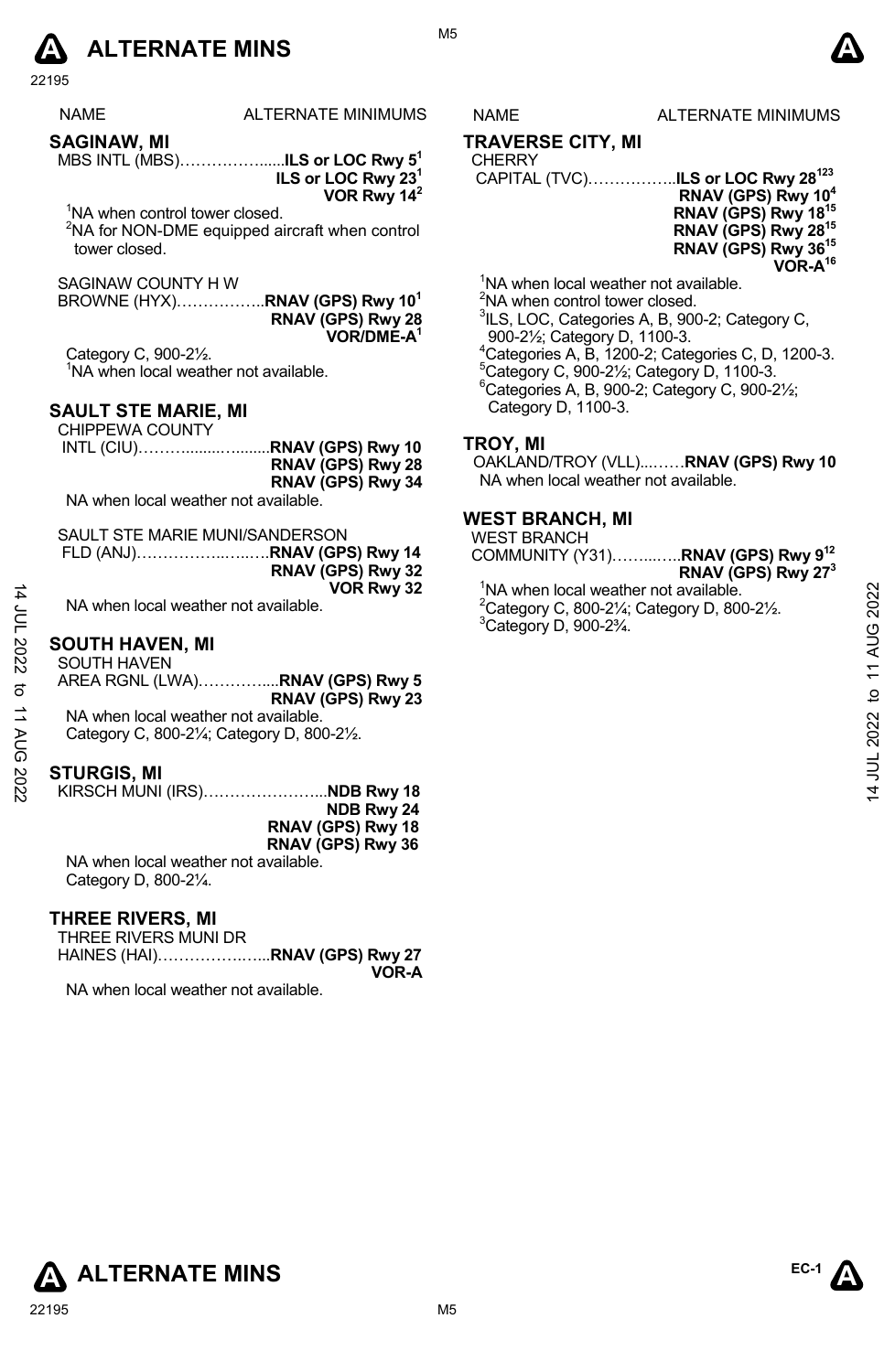INSTRUMENT APPROACH PROCEDURE CHARTS

#### **IFR TAKEOFF MINIMUMS AND (OBSTACLE) DEPARTURE PROCEDURES T**

#### Civil Airports and Selected Military Airports

ALL USERS: Airports that have Departure Procedures (DPs) designed specifically to assist pilots in avoiding obstacles during the climb to the minimum enroute altitude, and/or airports that have civil IFR takeoff minimums other than standard, are listed below. Takeoff Minimums and Departure Procedures apply to all runways unless otherwise specified. An entry may also be listed that contains only Takeoff Obstacle Notes. Altitudes, unless otherwise indicated, are minimum altitudes in MSL.

DPs specifically designed for obstacle avoidance are referred to as Obstacle Departure Procedures (ODPs) and are textually described below, or published separately as a graphic procedure. If the ODP is published as a graphic procedure, its name will be listed below, and it can be found in either this volume (civil), or the applicable military volume, as appropriate. Users will recognize<br>graphic obstacle DPs by the term "(OBSTACLE)" included in the procedure title; e.g., specifically assigned an ODP, SID, or RADAR vector as part of an IFR clearance, an ODP may be required to be flown for obstacle clearance, even though not specifically stated in the IFR clearance. When doing so in this manner, ATC should be informed when<br>the ODP being used contains a specified route to be flown, restrictions before turning, and/or

Some ODPs, which are established solely for obstacle avoidance, require a climb in visual conditions to cross the airport, a fix, or a NAVAID in a specified direction, at or above a specified altitude. These procedures are called Visual Climb Over Airport (VCOA). To ensure safe and efficient operations, the pilot must verbally request approval from ATC to fly the VCOA when requesting their IFR clearance.

At some locations where an ODP has been established, a diverse vector area (DVA) may be created to allow RADAR vectors to be used in lieu of an ODP. DVA information will state that headings will be as assigned by ATC and climb gradients, when applicable, will be published immediately following the specified departure procedure.

Graphic DPs designed by ATC to standardize traffic flows, ensure aircraft separation and enhance capacity are referred to as "Standard Instrument Departures (SIDs)". SIDs also provide obstacle clearance and are published under the appropriate airport section. ATC clearance must be received prior to flying a SID.

CIVIL USERS NOTE: Title 14 Code of Federal Regulations Part 91 prescribes standard takeoff rules and establishes takeoff minimums for certain operators as follows: (1) For aircraft, other than helicopters, having two engines or less – one statute mile<br>visibility. (2) For aircraft having more than two engines – one-half statute mile visibilit visibility. These standard minima apply in the absence of any different minima listed below.

MILITARY USERS NOTE: Civil (nonstandard) takeoff minima are published below. For military takeoff minima, refer to appropriate service directives.

### **ADRIAN, MI**

14 JUL 2022 to 11 AUG 2022

:2022

 $\vec{c}$ **11 AUG** 

14 JUL 2022

LENAWEE COUNTY (ADG) TAKEOFF MINIMUMS AND (OBSTACLE) DEPARTURE PROCEDURES ORIG 10MAY07 (07130) (FAA) TAKEOFF MINIMUMS: **Rwys 11, 29,** NA-ATC. TAKEOFF OBSTACLE NOTES: **Rwy 5,** multiple trees beginning 1837' from DER, 149' left of centerline, up to 75' AGL/873' MSL. Multiple trees beginning 953' from DER, 146' right of centerline, up to 74' AGL/872' MSL. **Rwy 23,** tree 1231' from DER, 633' left of centerline, 55' AGL/849' MSL.

### **ALLEGAN, MI**

PADGHAM FLD (35D) TAKEOFF MINIMUMS AND (OBSTACLE) DEPARTURE PROCEDURES AMDT 2 11FEB10 (21224) (FAA) TAKEOFF MINIMUMS: **Rwys 15, 33,** NA-Environmental. DEPARTURE PROCEDURE: **Rwy 11,** climb heading 103° to 1200 before turning right. TAKEOFF OBSTACLE NOTES: **Rwy 11,** multiple trees beginning 46' from DER, 10' left of centerline, up to 97' AGL/806' MSL. Multiple trees beginning 1' from DER, 2' right of centerline, up to 100' AGL/794' MSL. **Rwy 29,** multiple trees beginning 37' from DER, 4' left of centerline, up to 83' AGL/802' MSL. Multiple trees beginning 22' from DER, 20' right of centerline, up to 84' AGL/803' MSL.

### **TAKEOFF MINIMUMS, (OBSTACLE) DEPARTURE PROCEDURES, AND**  $\mathbf{\nabla}$ **DIVERSE VECTOR AREA (RADAR VECTORS)**

**EC-1**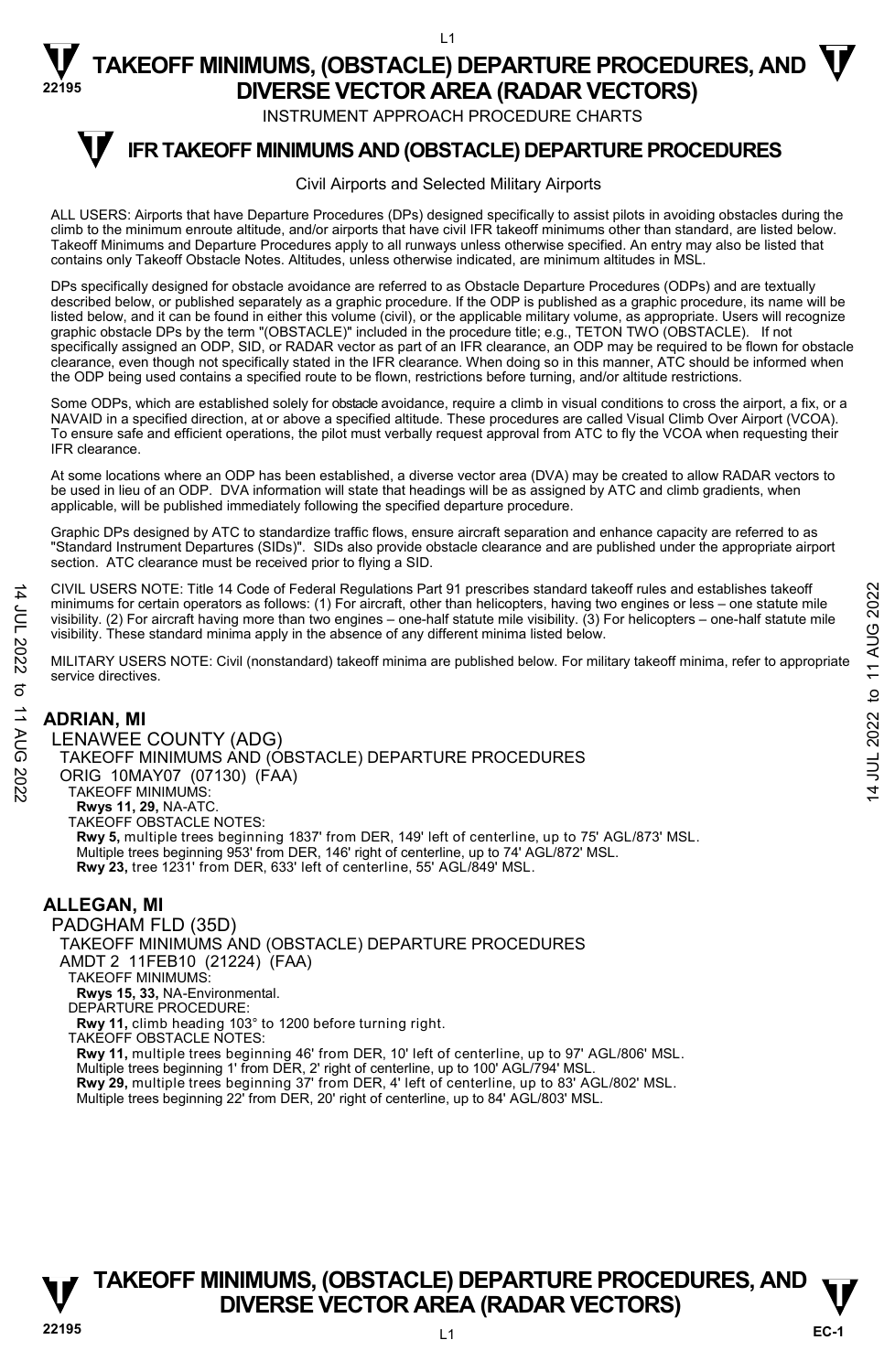#### $\overline{2}$

## $\nabla$  TAKEOFF MINIMUMS, (OBSTACLE) DEPARTURE PROCEDURES, AND  $\nabla$ **DIVERSE VECTOR AREA (RADAR VECTORS) <sup>22195</sup>**

### **ALMA, MI**

GRATIOT COMMUNITY (AMN)

TAKEOFF MINIMUMS AND (OBSTACLE) DEPARTURE PROCEDURES

ORIG 11FEB10 (10042) (FAA)

TAKEOFF MINIMUMS:

**Rwy 9,** 400-3 or std. w/min. climb of 251' per NM to 1400.

TAKEOFF OBSTACLE NOTES:

**Rwy 9,** multiple trees beginning 841' from DER, 438' right of centerline, up to 58' AGL/817' MSL. Multiple trees beginning 1383' from DER, 380' left of centerline, up to 71' AGL/820' MSL.

**Rwy 18,** multiple trees beginning 1067' from DER, 152' right of centerline, up to 70' AGL/829' MSL.<br>Multiple trees beginning 923' from DER, 374' left of centerline, up to 70' AGL/824' MSL.

**Rwy 27,** multiple trees beginning 306' from DER, 272' right of centerline, up to 81' AGL/840' MSL. Multiple trees beginning 1168' from DER, 593' left of centerline, up to 93' AGL/852' MSL.

**Rwy 36,** multiple trees beginning 239' from DER, 3' right of centerline, up to 86' AGL/845' MSL.

Multiple trees beginning 143' from DER, 38' left of centerline, up to 103' AGL/852' MSL.

### **ALPENA, MI**

ALPENA COUNTY RGNL (APN)

TAKEOFF MINIMUMS AND (OBSTACLE) DEPARTURE PROCEDURES ORIG 15JAN09 (09015) (FAA) TAKEOFF OBSTACLE NOTES: **Rwy 1,** tree 2293' from DER, 525' left of centerline, 100' AGL/749' MSL. **Rwy 7,** trees beginning 858' from DER, 567' right of centerline up to 100' AGL/774' MSL. Trees beginning 1059' from DER, 166' left of centerline up to 100' AGL/769' MSL. **Rwy 19,** trees beginning 1789' from DER, 270' left of centerline up to 100' AGL/779' MSL. Trees beginning 1049' from DER, 777' right of centerline up to 100' AGL/789' MSL. Vent on cable 44' from DER, 147' left of centerline up to 25' AGL/685' MSL. **Rwy 25,** trees beginning 652' from DER, 53' left of centerline up to 100' AGL/755' MSL. Trees beginning 1021' from DER, 275' right of centerline up to 100' AGL/751' MSL.

### **ANN ARBOR, MI**

14 JUL 2022 to 11 AUG 2022

to 11 AUG

:2022

14 JUL 2022

ANN ARBOR MUNI (ARB) TAKEOFF MINIMUMS AND (OBSTACLE) DEPARTURE PROCEDURES AMDT 9A 24MAY18 (18144) (FAA) TAKEOFF MINIMUMS: **Rwys 12, 30,** NA - environmental. TAKEOFF OBSTACLE NOTES: **Rwy 6,** building 98' from DER, 351' left of centerline, 21' AGL/849' MSL. Building 312' from DER, 478' right of centerline, 17' AGL/838' MSL. Transmission line 442' from DER, 394' right of centerline, 29' AGL/850' MSL. Tree, transmission line beginning 538' from DER, 145' right of centerline, up to 878' MSL. Trees beginning 887' from DER, 662' left of centerline, up to 877' MSL. Trees beginning 1057' from DER, 183' left of centerline, up to 887' MSL. Trees beginning 1478' from DER, 46' right of centerline, up to 887' MSL. Tree 2040' from DER, 181' right of centerline, 888' MSL. Trees beginning 2122' from DER, 148' right of centerline, up to 899' MSL. **Rwy 24,** terrain 137' from DER, 475' right of centerline, 837' MSL. Trees beginning 461' from DER, 486' right of centerline, up to 879' MSL. Tree 79' from DER, 580' left of centerline, 867' MSL. Tree 822' from DER, 559' right of centerline, 885' MSL. Tree 1679' from DER, 682' left of centerline, 901' MSL. Tree 2187' from DER, 686' left of centerline, 902' MSL.



14 JUL 2022 to 11 AUG 2022

 $\overline{4}$ 

JUL 2022 to 11 AUG 2022

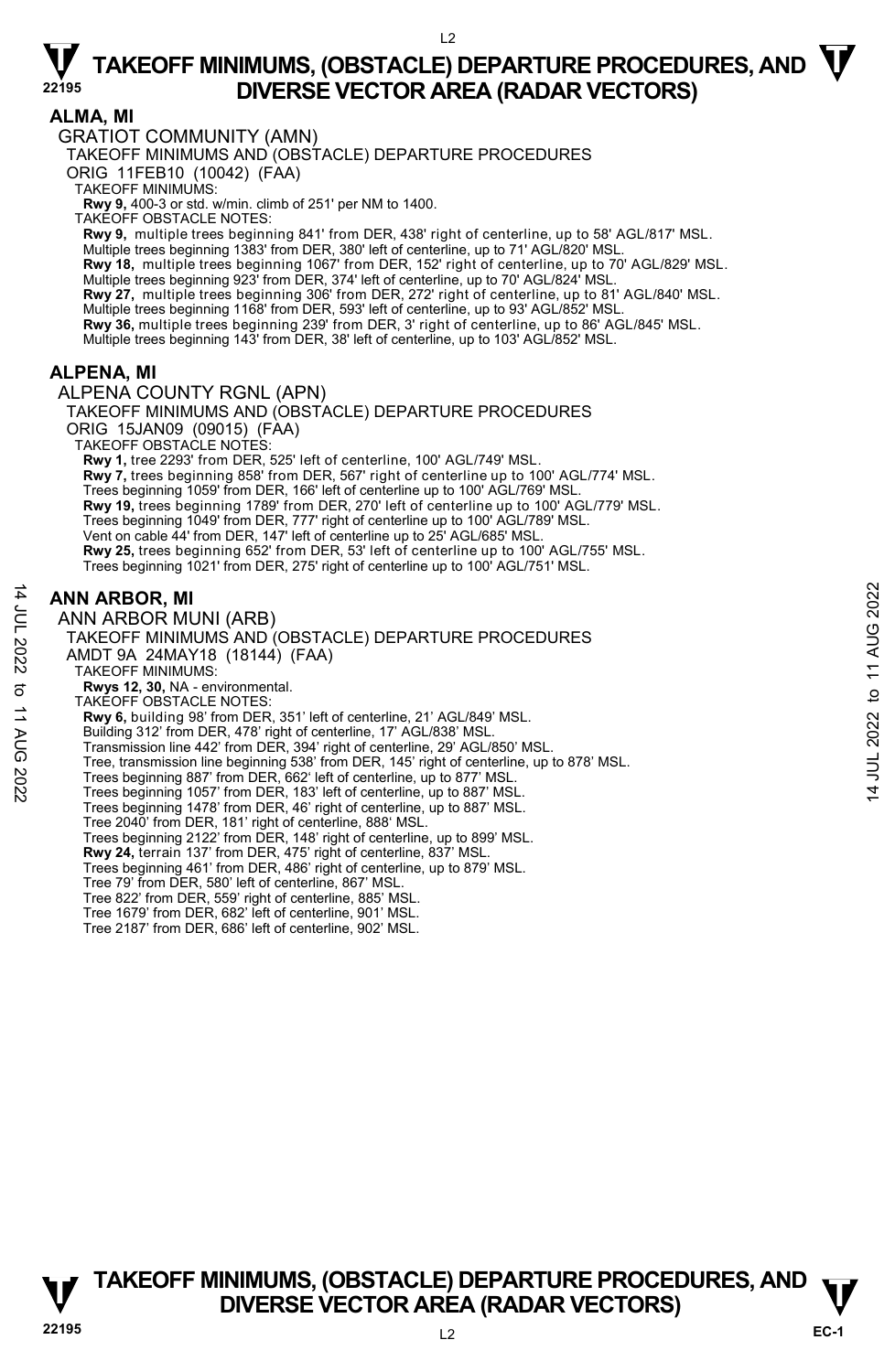L3

### **BAD AXE, MI**

HURON COUNTY MEML (BAX) TAKEOFF MINIMUMS AND (OBSTACLE) DEPARTURE PROCEDURES AMDT 4 20DEC07 (22083) (FAA) TAKEOFF OBSTACLE NOTES: **Rwy 4,** vehicle on road 244' from DER, 531' left of centerline, 15' AGL/774' MSL. Tree 810' from DER, 43' left of centerline, 100' AGL/859' MSL. Vehicle on road 223' from DER, 470' right of centerline, 15' AGL/774' MSL. **Rwy 17,** vehicle on road 164' from DER, on centerline, 15' AGL/784' MSL. Bush 81' from DER, 497' right of centerline, 4' AGL/757' MSL. Railroad 695' from DER, 684' right of centerline, 23' AGL/792' MSL. Terrain beginning 222' from DER, 70' right of centerline, 0' AGL/757' MSL. Trees beginning 855' from DER, 392' right of centerline, up to 100' AGL/879' MSL. Pole 1135' from DER, 755' left of centerline, 35' AGL/798' MSL. Terrain beginning 44' from DER, 9' left of centerline, 0' AGL/765' MSL. Trees beginning 1693' from DER, 372' left of centerline, up to 100' AGL/859' MSL. **Rwy 22,** terrain beginning 3' from DER, 172' left of centerline, 0' AGL/765' MSL. Tree 2334' from DER, 422' left of centerline, 100' AGL/869' MSL. Terrain beginning 49' from DER, 165' right of centerline, 0' AGL/762' MSL. Railroad 41' from DER, 390' right of centerline, 23' AGL/782' MSL.<br>**Rwy 35,** antenna on tower 355' from DER, 478' right of centerline, 34' AGL/793' MSL. Antenna 359' from DER, 477' right of centerline, 30' AGL/793' MSL. Vehicle on road 575' from DER, 412' right of centerline, 15' AGL/778' MSL. Trees beginning 1259' from DER, 53' right of centerline, up to 100' AGL/842' MSL. Trees beginning 1509' from DER, 375' left of centerline, up to 100' AGL/859' MSL. Tower 1085' from DER, 698' left of centerline, 63' AGL/822' MSL.

### **BALDWIN, MI**

14 JUL 2022 to 11 AUG 2022

**11 AUG 2022** 

 $\vec{\sigma}$ 

14 JUL 2022

BALDWIN MUNI (7D3)

TAKEOFF MINIMUMS AND (OBSTACLE) DEPARTURE PROCEDURES AMDT 1 03JAN19 (19003) (FAA)

TAKEOFF MINIMUMS: **Rwys 5, 23,** NA-Environmental.

TAKEOFF OBSTACLE NOTES:

**Rwy 9,** vehicles on road beginning abeam DER, 99' left of centerline, up to 15' AGL/844' MSL.

Trees beginning abeam DER, 392' left of centerline, up to 60' AGL/889' MSL. Trees beginning abeam DER, 390' right of centerline, up to 60' AGL/879' MSL.

Trees beginning 519' from DER, 343' left of centerline, up to 60' AGL/899' MSL.

Trees beginning 1187' from DER, on centerline and left and right of centerline, up to 60' AGL/899' MSL. **Rwy 27,** vehicles on road beginning 194' from DER, 372' left of centerline, up to 15' AGL/844' MSL.

Vehicles on road beginning 757' from DER, 619' right of centerline, up to 15' AGL/844' MSL.

Trees beginning 1569' from DER, on centerline and left and right of centerline, up to 60' AGL/879' MSL. Trees beginning 3078' from DER, on centerline, and left and right of centerline, up to 60' AGL/899' MSL.

### **BATTLE CREEK, MI**

BATTLE CREEK EXEC AT KELLOGG FLD (BTL)

TAKEOFF MINIMUMS AND (OBSTACLE) DEPARTURE PROCEDURES

AMDT 3A 10SEP20 (21112) (FAA)

TAKEOFF MINIMUMS:

**Rwys 5R, 23L,** NA - Environmental.

TAKEOFF OBSTACLE NOTES:

**Rwy 5L,** trees beginning 1590' from DER, 484' right of centerline, up to 80' AGL/999' MSL.

Vehicle on road 896' from DER, left and right of centerline, 17' AGL/956' MSL.

**Rwy 13,** vehicles on road 480' from DER, on centerline, 15' AGL/945' MSL.

Trees beginning 800' from DER, 3' right of centerline, up to 102' AGL/1021' MSL.

Trees and fence beginning 193' from DER, 31' left of centerline, up to 101' AGL/1030' MSL.

**Rwy 23R,** trees beginning 1995' from DER, 3' right of centerline, up to 103' AGL/1072' MSL.

Trees beginning 2065' from DER, 25' left of centerline, up to 80' AGL/1049' MSL.

**Rwy 31,** trees and tower beginning 1797' from DER, 2' right of centerline, up to 166' AGL/1 058' MSL.<br>Trees and railroad beginning 14' from DER, 116' left of centerline, up to 68' AGL/977' MSL.

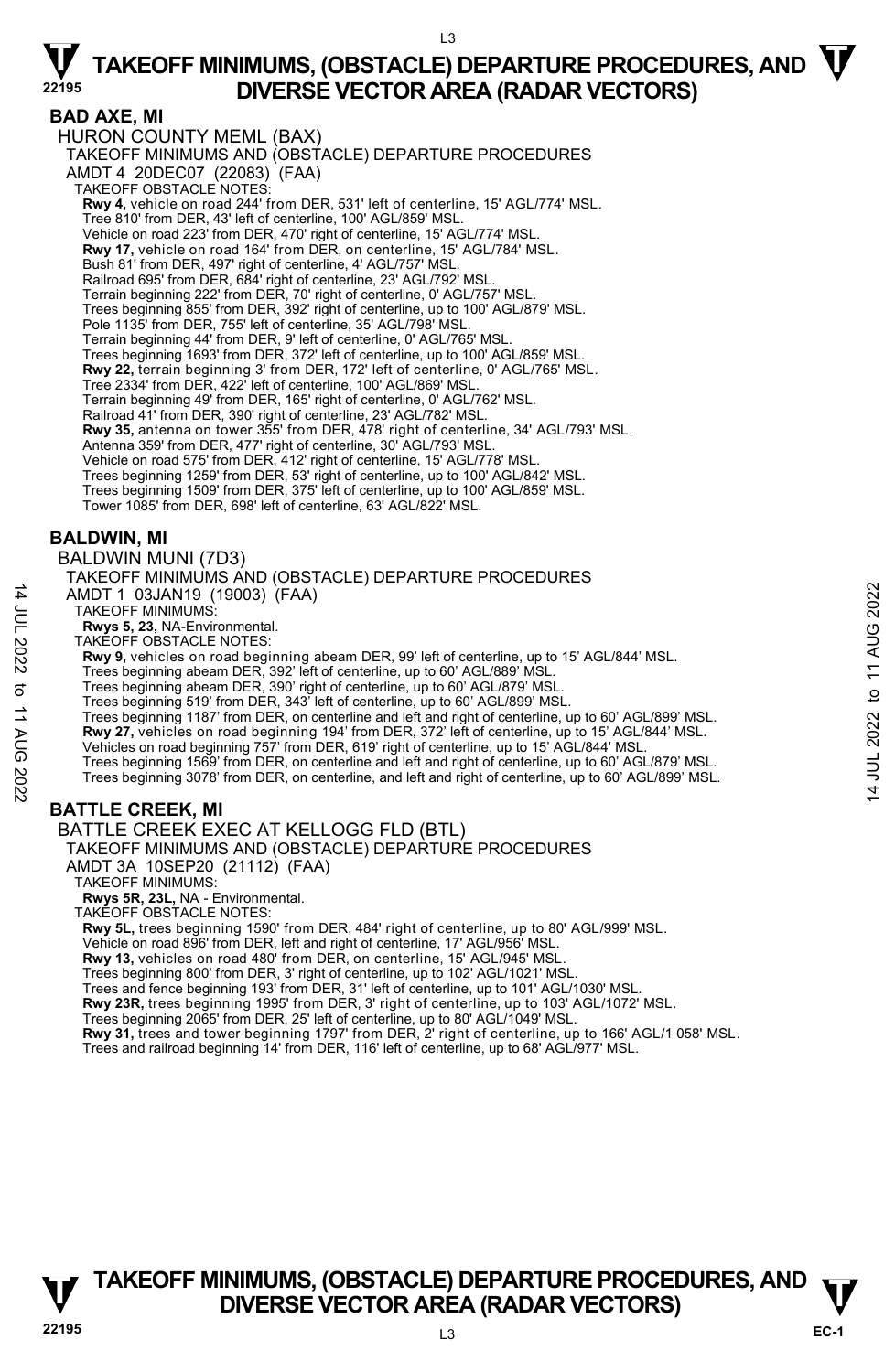$\overline{A}$ 

### **BAY CITY, MI**

JAMES CLEMENTS MUNI (3CM)

TAKEOFF MINIMUMS AND (OBSTACLE) DEPARTURE PROCEDURES

AMDT 6B 10OCT19 (19283) (FAA)

TAKEOFF MINIMUMS:

### **Rwys 9W, 13W, 18W, 27W, 31W, 36W,** NA – Environmental. DEPARTURE PROCEDURE:

**Rwy 18,** climb heading 183° to 2000 before turning left.

**Rwy 23,** climb heading 232° to 1200 before turning left.

TAKEOFF OBSTACLE NOTES:

**Rwy 5,** road 260' from DER, left and right of centerline, up to 15' AGL/604' MSL.

Tree 1171' from DER 277' left of centerline, 87' AGL/678' MSL.

**Rwy 18**, bushes beginning 186' from DER, 151' right of centerline, 6' AGL/596' MSL.<br>Trees beginning 350' from DER, 200' left of centerline, 10' AGL/597' MSL.

Trees beginning 1368' from DER, 59' right of centerline, up to 80' AGL/673' MSL.

Trees beginning 1768' from DER, 330' left of centerline, up to 95' AGL/699' MSL. Trees beginning 2353' from DER, 127' left of centerline, up to 110' AGL/680' MSL.

**Rwy 23**, trees 1120' from DER, 130' right of centerline, 40' AGL/624' MSL.

**Rwy 36**, trees beginning 103' from DER, 50' left of centerline, up to 27' AGL/621' MSL.

Trees beginning 436' from DER, 162' right of centerline, up to 90' AGL/681' MSL. Pole 538' from DER, 434' left of centerline, up to 20' AGL/609' MSL.

Trees beginning 1856' from DER, 17' left of centerline, up to 87' AGL/681' MSL.

### **BEAVER ISLAND, MI**

BEAVER ISLAND (SJX) TAKEOFF MINIMUMS AND (OBSTACLE) DEPARTURE PROCEDURES ORIG 01JAN98 (98001) (FAA) TAKEOFF MINIMUMS: **Rwys 9, 27,** 300-1. **Rwys 5,14, 23, 32,** NA.

### **BELLAIRE, MI**

14 JUL 2022 to 11 AUG 2022

 $\vec{\sigma}$ **11 AUG** 

:2022

14 JUL 2022

ANTRIM COUNTY (ACB) TAKEOFF MINIMUMS AND (OBSTACLE) DEPARTURE PROCEDURES AMDT 6 03AUG06 (06215) (FAA) TAKEOFF MINIMUMS: **Rwy 2,** 700-3 or std. w/ a min. climb of 417' per NM to 1500. DEPARTURE PROCEDURE: **Rwy 2,** climb heading 022° to 1200 before turning right. **Rwy 20,** climb heading 202° to 1300 before turning left.

TAKEOFF OBSTACLE NOTES:

**Rwy 2,** road 385' from DER, 528' right of centerline, 15' AGL/646' MSL.<br>Multiple trees beginning 2535' from DER, 96' left of centerline, up to 100' AGL/884' MSL.

Multiple trees beginning 406' from DER, 235' right of centerline, up to 100' AGL/1147' MSL.

Tower 2.57 NM from DER, 3271' right of centerline, 168' AGL/1198' MSL.<br>**Rwy 20,** multiple trees beginning 64' from DER, 204' right of centerline up to 100' AGL/693' MSL.

Multiple buildings and antenna on tower beginning 2641' from DER, 909' right of centerline, up to 121' AGL/721' MSL.

Multiple trees beginning 125' from DER, 220' left of centerline, up to 100' AGL/720' MSL.

### **BENTON HARBOR, MI**

SOUTHWEST MICHIGAN RGNL (BEH)

TAKEOFF MINIMUMS AND (OBSTACLE) DEPARTURE PROCEDURES

AMDT 7A 07OCT21 (21280) (FAA)

TAKEOFF MINIMUMS:

**Rwy 28,** 300-1¼ or std. w/min. climb of 205' per NM to 900.

**Rwy 32,** 300-1½ or std. w/min. climb of 283' per NM to 900.

TAKEOFF OBSTACLE NOTES:

**Rwy 10,** tree 1456' from DER, 844' left of centerline, 704' MSL.

Tree 1819' from DER, 791' right of centerline, 697' MSL. Trees beginning 2023' from DER, 882' left of centerline, up to 720' MSL.

Tree 2539' from DER, 1003' left of centerline, 731' MSL. Trees beginning 2983' from DER, 975' left of centerline, up to 734' MSL.

Tree 3363' from DER, 295' left of centerline, 738' MSL.

Tree 3686' from DER, 259' left of centerline, 747' MSL.

Tree, transmission line beginning 3860' from DER, 232' left of centerline, up to 762' MSL.

**Rwy 14,** lighting 9' from DER, 71' left and 69' right of centerline, up to 3' AGL/632' MSL.

Tree, pole, transmission line beginning 978' from DER, 192' right of centerline, up to 695' MSL.

Tree 1185' from DER, 54' left of centerline, 662' MSL.

Catenary 1317' from DER, 233' left of centerline, 30' AGL/670' MSL.

Tree, pole, transmission line beginning 1347' from DER, 123' left of centerline, up to 695' MSL.

Tree, catenary, pole, transmission line beginning 1400 ' from DER, 114' right of centerline, up to 699' MSL. Tree 1451' from DER, 375' left of centerline, 700' MSL.

 **CON'T**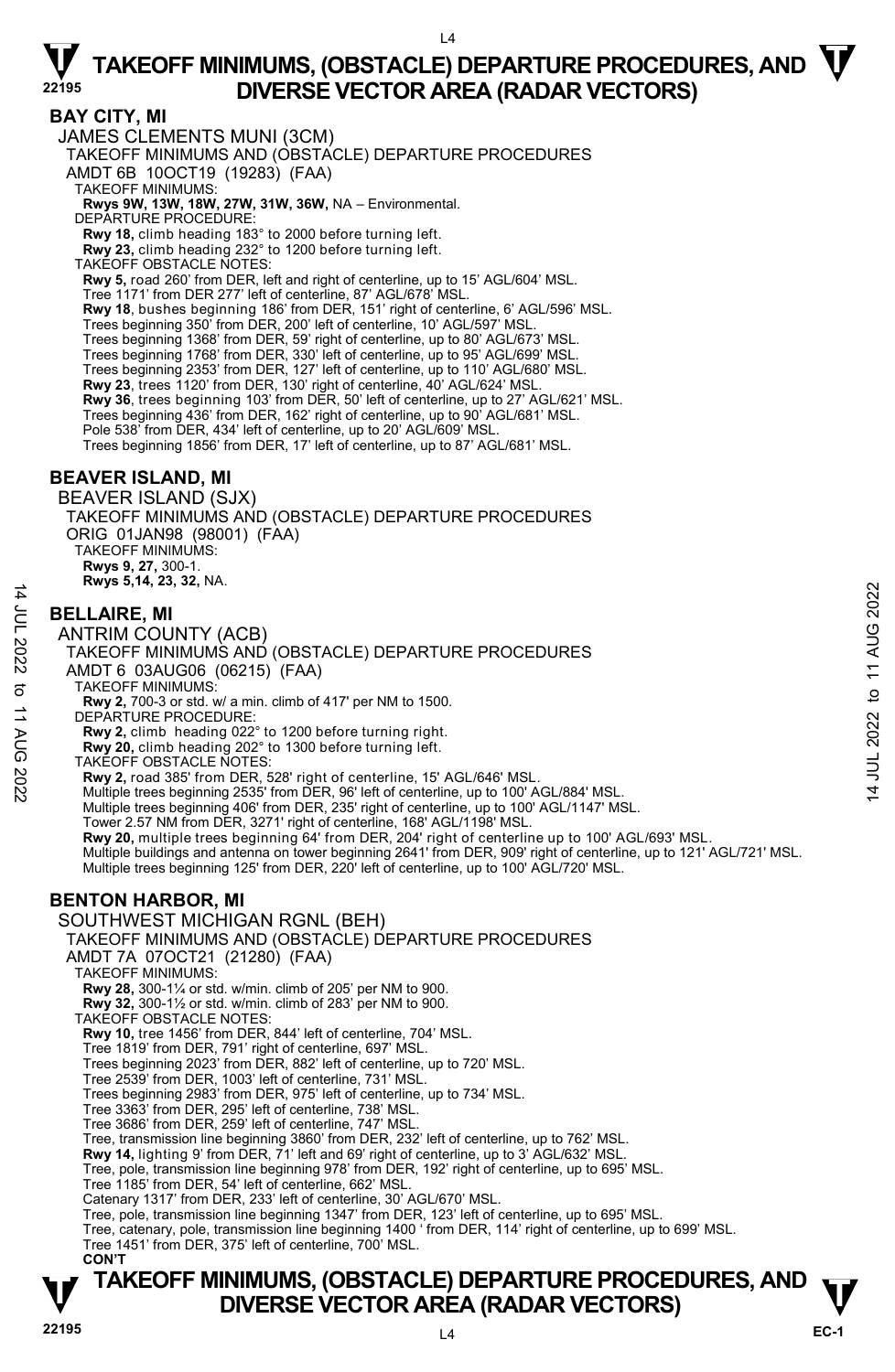$15$ 

### **BENTON HARBOR, MI (CON'T)**

SOUTHWEST MICHIGAN RGNL (BEH) (CON'T) **Rwy 14 (CON'T),** tree, tower beginning 1497' from DER, 8' left of centerline, up to 717' MSL. Trees beginning 1622' from DER, 23' right of centerline, up to 708' MSL. Trees beginning 2035' from DER, 98' right of centerline, up to 713' MSL. Trees beginning 2228' from DER, 51' right of centerline, up to 719' MSL. Trees beginning 2449' from DER, 21' right of centerline, up to 730' MSL. Trees beginning 2637' from DER, 120' left of centerline, up to 732' MSL. Trees beginning 2736' from DER, 61' left of centerline, up to 740' MSL. Trees beginning 2955' from DER, 69' left of centerline, up to 744' MSL. Trees beginning 3257' from DER, 35' left of centerline, up to 748' MSL. **Rwy 28,** tree 582' from DER, 589' right of centerline, 645' MSL. Tree 882' from DER, 595' right of centerline, 654' MSL. Tree 907' from DER, 629' right of centerline, 662' MSL. Vertical structure 955' from DER, 312' left of centerline, 662' MSL. Trees beginning 1149' from DER, 635' left of centerline, up to 698' MSL. Trees beginning 2230' from DER, 997' left of centerline, up to 702' MSL.<br>**Rwy 32,** trees beginning 9' from DER, 348' left of centerline, up to 655' MSL. Trees beginning 36' from DER, 54' right of centerline, up to 671' MSL. Trees beginning 108' from DER, 232' left of centerline, up to 662' MSL. Tree 790' from DER, 390' left of centerline, 665' MSL. Trees beginning 840' from DER, 380' left of centerline, up to 669' MSL. Trees beginning 1054' from DER, 106' right of centerline, up to 674' MSL. Tree 1262' from DER, 389' right of centerline, 679' MSL. Trees beginning 1265' from DER, 253' right of centerline, up to 685' MSL. Tree 1307' from DER, 163' left of centerline, 673' MSL. Trees beginning 1413' from DER, 424' left of centerline, up to 685' MSL. Tree 2094' from DER, 520' right of centerline, 690' MSL. Transmission line 2368' from DER, 107' left of centerline, 64' AGL/703' MSL. Transmission line 2425' from DER, 389' right of centerline, 74' AGL/694' MSL. Tree 2513' from DER, 756' left of centerline, 720' MSL. Trees beginning 2652' from DER, 604' left of centerline, up to 723' MSL. Trees beginning 3083' from DER, 62' right of centerline, up to 746' MSL. **BERRIEN SPRINGS, MI**  ANDREW UNIVERSITY AIRPARK (C20) TAKEOFF MINIMUMS AND (OBSTACLE) DEPARTURE PROCEDURES AMDT 1 08NOV18 (18312) (FAA) TAKEOFF MINIMUMS: **Rwys 3, 21,** NA- environmental, obstacles. **Rwy 13,** NA- obstacles. **Rwy 31,** 300-1 or std. w/min. climb of 328' per NM to 900. Procedure NA at night. TAKEOFF OBSTACLE NOTES: **Rwy 31**, trees beginning 28' from DER, 49' right of centerline, up to 756' MSL. Tree, terrain, vehicle on road, sign, pole beginning 53' from DER, 14' left of centerline, up to 747' MSL. Trees beginning 165' from DER, 24' right of centerline, up to 758' MSL. Tree, terrain, traverse way, sign, pole beginning 396' from DER, 51' right of centerline, up to 761' MSL.<br>Tree, pole beginning 1880' from DER, 243' right of centerline, up to 769' MSL. Pole, tree beginning 1927' from DER, 264' left of centerline, up to 750' MSL. Pole 2045' from DER, 130' left of centerline, 752' MSL. Trees beginning 2102' from DER, 258' right of centerline, up to 774' MSL. Tree, pole beginning 2190' from DER, 6' right of centerline, up to 782' MSL. Tree 2237' from DER, 29' left of centerline, 769' MSL. Trees beginning 2413' from DER, 414' right of centerline, up to 806' MSL. Tree, pole beginning 2519' from DER, 127' left of centerline, up to 775' MSL. Tree, pole beginning 2598' from DER, 628' right of centerline, up to 807' MSL. Tree, vehicle on road, pole beginning 2739' from DER, 716' right of centerline, up to 809' MSL. Tree, pole, building beginning 2919' from DER, 128' left of centerline, up to 780' MSL. Trees beginning 3132' from DER, 178' left of centerline, up to 801' MSL. Tree, pole beginning 3210' from DER, 344' left of centerline, up to 809' MSL.

- Tree, pole, building beginning 3616' from DER, 962' left of centerline, up to 820' MSL.
- Tree, pole beginning 4031' from DER, 1031' left of centerline, up to 834' MSL.
- Tree 4636' from DER, 1662' left of centerline, 828' MSL.

### **TAKEOFF MINIMUMS, (OBSTACLE) DEPARTURE PROCEDURES, AND**  $\mathbf{\nabla}$ **DIVERSE VECTOR AREA (RADAR VECTORS)**

**EC-1** 

14 JUL 2022 to 11 AUG 2022

 $\vec{\sigma}$ **11 AUG** 

2022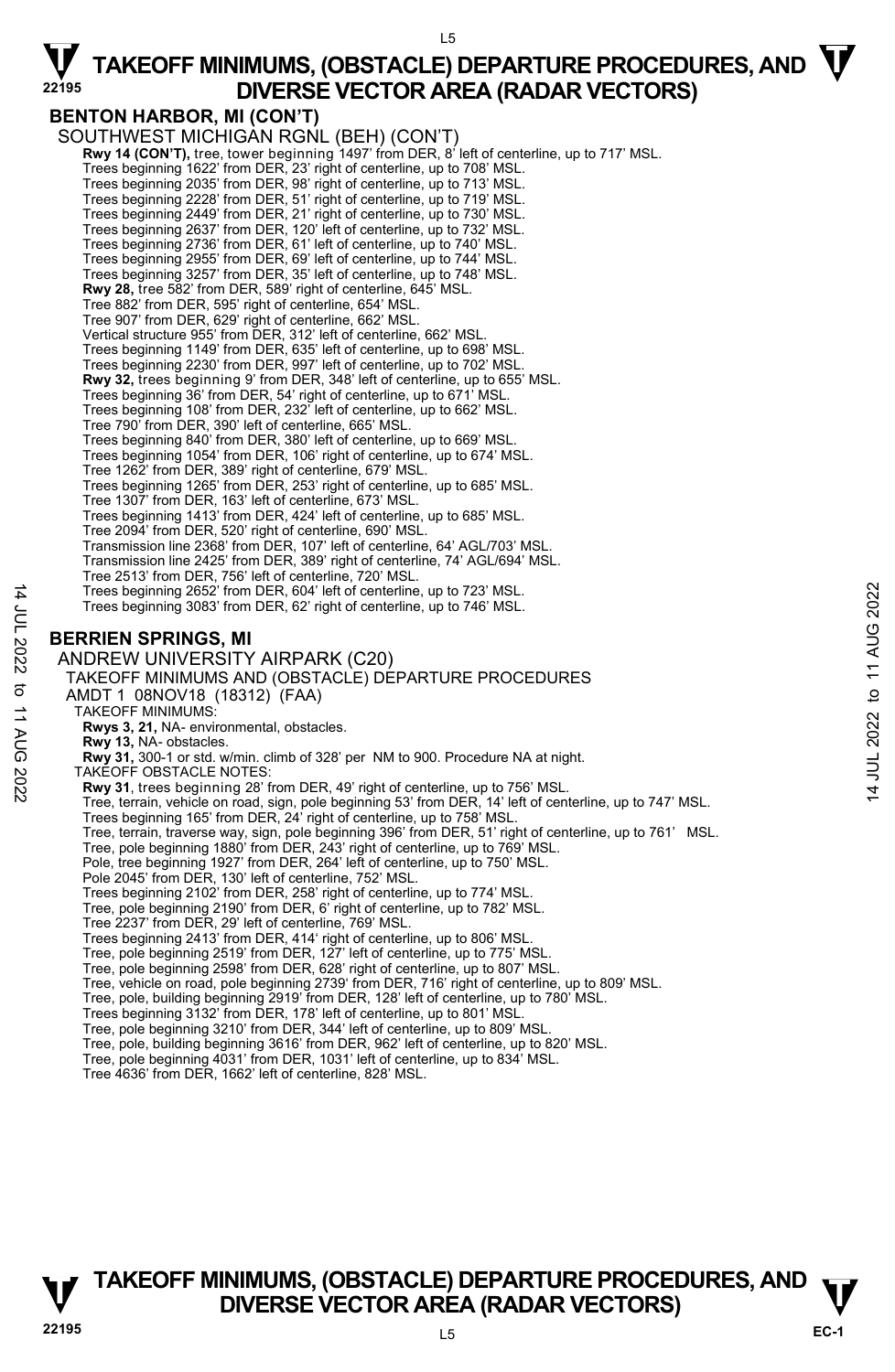L6

**BIG RAPIDS, MI**  ROBEN-HOOD (RQB) TAKEOFF MINIMUMS AND (OBSTACLE) DEPARTURE PROCEDURES AMDT 6A 21JUN18 (18172) (FAA) TAKEOFF MINIMUMS: **Rwy 14,** 200-1¼ or std. w/ min. climb of 210' per NM to 1200. **Rwy 27,** 300-1½ or std. w/ min. climb of 400' per NM to 1200. **Rwy 32,** 200-1½ or std. w/ min. climb of 300' per NM to 1200. TAKEOFF OBSTACLE NOTES: **Rwy 9,** lighting 39' from DER, 77' right of centerline, 946' MSL. Lighting 40' from DER, 77' left of centerline, 5' AGL/946' MSL. Tree 1880' from DER, 714' left of centerline, 992' MSL.. Tree 4536' from DER, 1640' left of centerline, 1060' MSL. Tree 4611' from DER, 1567' left of centerline, 1063' MSL. Tree 4652' from DER, 1724' left of centerline, 1072' MSL. Tree 4738' from DER, 1523' left of centerline, 1074' MSL. Tree 4783' from DER, 1636' left of centerline, 120' AGL/1083' MSL. Trees beginning 4858' from DER, 1497' left of centerline, up to 126' AGL/1090' MSL. **Rwy 14,** tree 73' from DER, 202' right of centerline, 958' MSL. Pole, tree, traverse way beginning 77' from DER, 451' left of centerline, up to 959' MSL. Trees beginning 94' from DER, 201' right of centerline, up to 74' AGL/992' MSL. Trees beginning 224' from DER, 425' left of centerline, up to 970' MSL. Trees, pole beginning 328' from DER, 123' left of centerline, up to 78' AGL/997' MSL.<br>Trees beginning 1197' from DER, 92' right of centerline, up to 999' MSL.<br>Trees beginning 1322' from DER, 152' left of centerline, up to Trees beginning 1624' from DER, 718' right of centerline, up to 1002' MSL. Trees beginning 1734' from DER, 52' right of centerline, up to 1003' MSL. Tree 2721' from DER, 483' right of centerline, 1013' MSL. Trees beginning 2727' from DER, 487' right of centerline, up to 1019' MSL. Antenna 5968' from DER, 2085' left of centerline, 1078' MSL. **Rwy 27,** tree, lighting, terrain beginning 2' from DER, 112' right of centerline, up to 5' AGL/1001' MSL. Lighting 9' from DER, 112' left of centerline, 991' MSL. Tree 240' from DER, 472' left of centerline, 999' MSL. Tree 544' from DER, 544' left of centerline, 1012' MSL. Tree 725' from DER, 659' left of centerline, 1038' MSL. Tree 745' from DER, 628' right of centerline, 1010' MSL. Trees beginning 912' from DER, 192' right of centerline, up to 1018' MSL. Trees beginning 1160' from DER, 460' right of centerline, up to 1059' MSL. Trees beginning 1275' from DER, 97' right of centerline, up to 1062' MSL. Tree 1442' from DER, 120' left of centerline, 1050' MSL. Trees beginning 1858' from DER, 157' left of centerline, up to 1059' MSL. Tree 1970' from DER, 312' left of centerline, 1072' MSL. Trees beginning 1976' from DER, 231' right of centerline, up to 1066' MSL. Tree 2046' from DER, 902' left of centerline, 1084' MSL. Trees beginning 2054' from DER, 11' left of centerline, up to 1111' MSL. Tree 2054' from DER, 721' left of centerline, 1095' MSL. Tree 2063' from DER, 748' right of centerline, 1087' MSL. Trees, building, pole beginning 2065' from DER, 35' right of centerline, up to 1104' MSL. Trees beginning 2209' from DER, 14' left of centerline, up to 1118' MSL. Trees, pole beginning 2605' from DER, 62' left of centerline, up to 1121' MSL. Tree 2777' from DER, 898' left of centerline, 1124' MSL. Trees beginning 2816' from DER, 413' left of centerline, up to 1126' MSL. Trees, pole beginning 2849' from DER, 165' left of centerline, up to 1127' MSL. Trees beginning 2929' from DER, 994' left of centerline, up to 1136' MSL. Trees, pole beginning 3029' from DER, 166' left of centerline, up to 1138' MSL. Trees, pole, sign beginning 3165' from DER, 25' left of centerline, up to 1146' MSL. Pole, trees beginning 3383' from DER, 53' right of centerline, up to 1108' MSL. Trees, pole beginning 3645' from DER, 37' right of centerline, up to 1124' MSL. Sign, trees, pole beginning 3902' from DER, 33' right of centerline, up to 1132' MSL. Trees beginning 4227' from DER, 408' right of centerline, up to 1137' MSL. Trees beginning 4558' from DER, 171' right of centerline, up to 1138' MSL. Trees beginning 4703' from DER, 163' left of centerline, up to 1152' MSL. Trees beginning 4716' from DER, 164' right of centerline, up to 1153' MSL. Trees beginning 4761' from DER, 1' left of centerline, up to 1167' MSL.  **CON'T** 

### **TAKEOFF MINIMUMS, (OBSTACLE) DEPARTURE PROCEDURES, AND**  $\mathbf{\nabla}$ **DIVERSE VECTOR AREA (RADAR VECTORS)**

14 JUL 2022 to 11 AUG 2022

to 11 AUG

:2022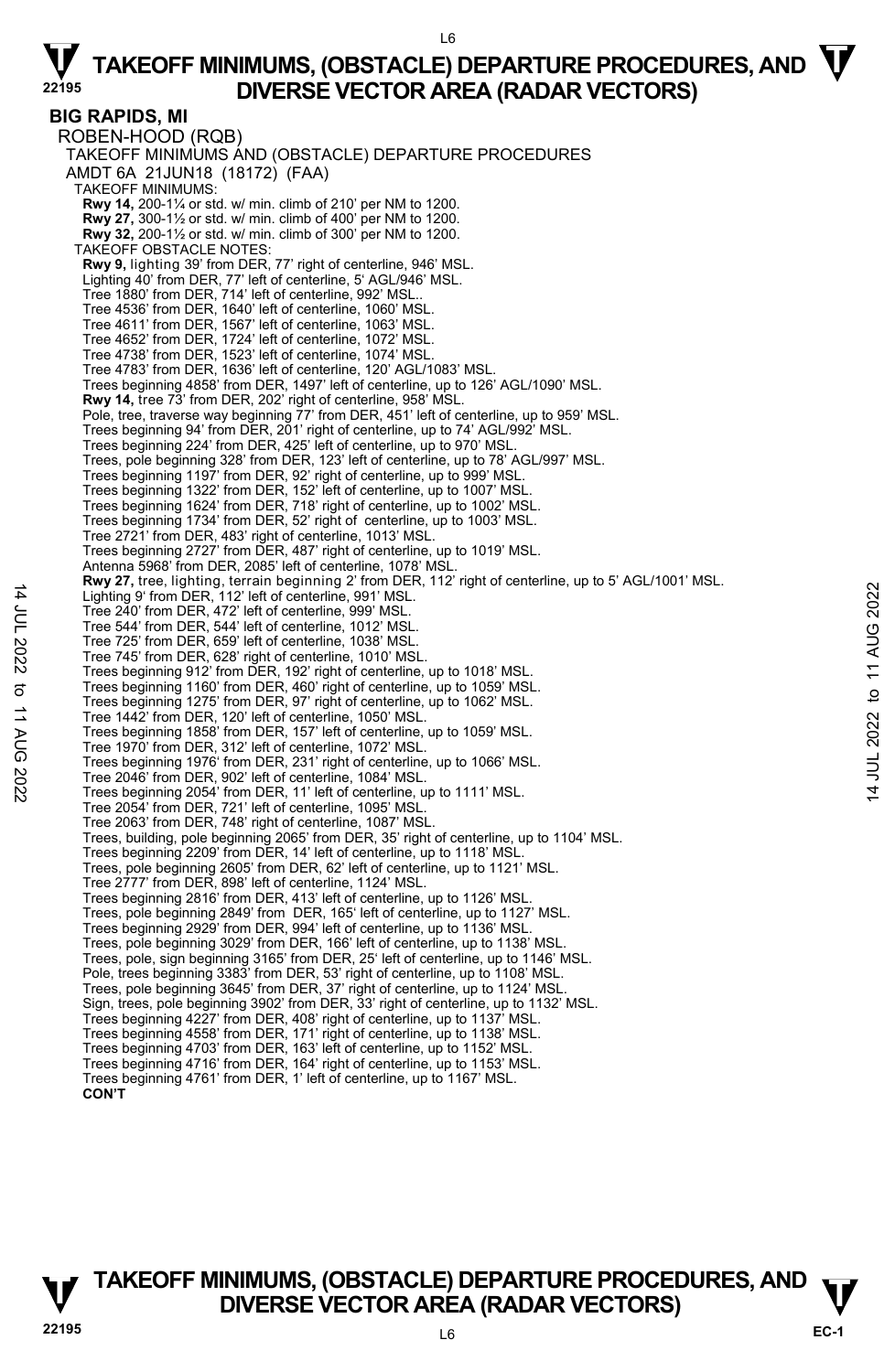# **BIG RAPIDS, MI (CON'T)**

ROBEN-HOOD (RQB) (CON'T)  **Rwy 27 (CON'T),** trees beginning 4817' from DER, 93' right of centerline, up to 1155' MSL. Trees beginning 5498' from DER, 42' left of centerline, up to 1171' MSL. Tree 5546' from DER, 636' right of centerline, 1156' MSL. Trees beginning 5627' from DER, 202' right of centerline, up to 1162' MSL. Trees beginning 5716' from DER, 2' left of centerline, up to 1176' MSL. Trees beginning 5854' from DER, 258' left of centerline, up to 1183' MSL. Trees beginning 5858' from DER, 13' left of centerline, up to 94' AGL/1185' MSL. Trees beginning 6036' from DER, 70' right of centerline, up to 1167' MSL. Trees beginning 1 NM from DER, 162' right of centerline, up to 1168' MSL. Vertical structure 1.2 NM from DER, 1391' right of centerline, 100' AGL/1196' MSL. **Rwy 32,** terrain 20' from DER, 242' right of centerline, 933' MSL.<br>Trees, terrain beginning 28' from DER, 342' left of centerline, up to 936' MSL. Tree 196' from DER, 225' left of centerline, 5' AGL/938' MSL. Tree 347' from DER, 563' left of centerline, 942' MSL. Lighting 469' from DER, 387' right of centerline, 946' MSL. Lighting 668' from DER, 6' right of centerline, 950' MSL. Tree 696' from DER, 676' left of centerline, 951' MSL. Wind indicator 993' from DER, 519' left of centerline, 11' AGL/958' MSL. Tree 1965' from DER, 834' right of centerline, 994' MSL. Tree 2117' from DER, 658' right of centerline, 1002' MSL. Trees beginning 2244' from DER, 548' right of centerline, up to 1012' MSL. Trees beginning 2329' from DER, 346' right of centerline, up to 1030' MSL. Trees beginning 2436' from DER, 409' right of centerline, up to 1031' MSL.. Trees beginning 2529' from DER, 125' right of centerline, up to 1035' MSL. Pole 2659' from DER, 1104' left of centerline, 1000' MSL.. Trees, pole beginning 2666' from DER, 44' left of centerline, up to 1026' MSL.. Lighting, trees beginning 2979' from DER, 613' left of centerline, up to 59' AGL/1027' MSL. Trees beginning 3289' from DER, 401' left of centerline, up to 1033' MSL. Tree 4265' from DER, 756' left of centerline, 1041' MSL. Trees beginning 4273' from DER, 318' left of centerline, up to 1053' MSL. Tree 4503' from DER, 703' right of centerline, 1053' MSL. Trees beginning 4558' from DER, 418' left of centerline, up to 1088' MSL. Trees beginning 4774' from DER, 372' left of centerline, up to 1092' MSL. Trees beginning 4825' from DER, 461' left of centerline, up to 1096' MSL. Tree 4929' from DER, 117' right of centerline, 1067' MSL. Trees beginning 4930' from DER, 65' left of centerline, up to 91' AGL/1103' MSL. Trees beginning 5038' from DER, 277' left of centerline, up to 92' AGL/1107' MSL. Tree 5057' from DER, 367' right of centerline, 1073' MSL. Tree 5084' from DER, 521' right of centerline, 1075' MSL. Tree 5096' from DER, 165' left of centerline, 88' AGL/1110' MSL. Trees beginning 5102' from DER, 15' left of centerline, up to 92' AGL/1118' MSL. Trees beginning 5103' from DER, 13' right of centerline, up to 1100' MSL. Tree 5375' from DER, 279' right of centerline, 1111' MSL. Trees beginning 5393' from DER, 50' right of centerline, up to 99' AGL/1113' MSL. Trees beginning 5704' from DER, 177' left of centerline, up to 1119' MSL. Tree 5862' from DER, 142' left of centerline, 1121' MSL. Trees beginning 5886' from DER, 37' left of centerline, up to 1122' MSL. Trees beginning 5997' from DER, 126' left of centerline, up to 1127' MSL. Trees beginning 6045' from DER, 19' left of centerline, up to 104' AGL/1128' MSL. Tree 1.2 NM from DER, 1914' left of centerline, 1119' MSL.

### **BOIS BLANC ISLAND, MI**

BOIS BLANC ISLAND (6Y1) TAKEOFF MINIMUMS AND (OBSTACLE) DEPARTURE PROCEDURES ORIG 13NOV14 (14317) (FAA) TAKEOFF OBSTACLE NOTES: **Rwy 10,** trees beginning abeam DER, 144' left of centerline, up to 100' AGL/759' MSL. Trees beginning abeam DER, 200' right of centerline, up to 100' AGL/759' MSL. Trees beginning 1738' from DER, left and right of centerline, up to 100' AGL/759' MSL. **Rwy 28,** trees beginning abeam DER, 217' left of centerline, up to 100' AGL/769' MSL. Trees beginning abeam DER, 266' right of centerline, up to 100' AGL/799' MSL. Vehicles on road beginning abeam DER, 170' left of centerline, up to 15' AGL/684' MSL. Vehicles on road beginning 440' from DER, crossing centerline from left to right, up to 15' AGL/684' MSL. Trees beginning 1590' from DER, left and right of centerline up to 100' AGL/799' MSL.

### **TAKEOFF MINIMUMS, (OBSTACLE) DEPARTURE PROCEDURES, AND**  $\mathbf{\nabla}$ **DIVERSE VECTOR AREA (RADAR VECTORS)**

**EC-1** 

14 JUL 2022 to 11 AUG 2022

 $\vec{\sigma}$ **11 AUG** 

:2022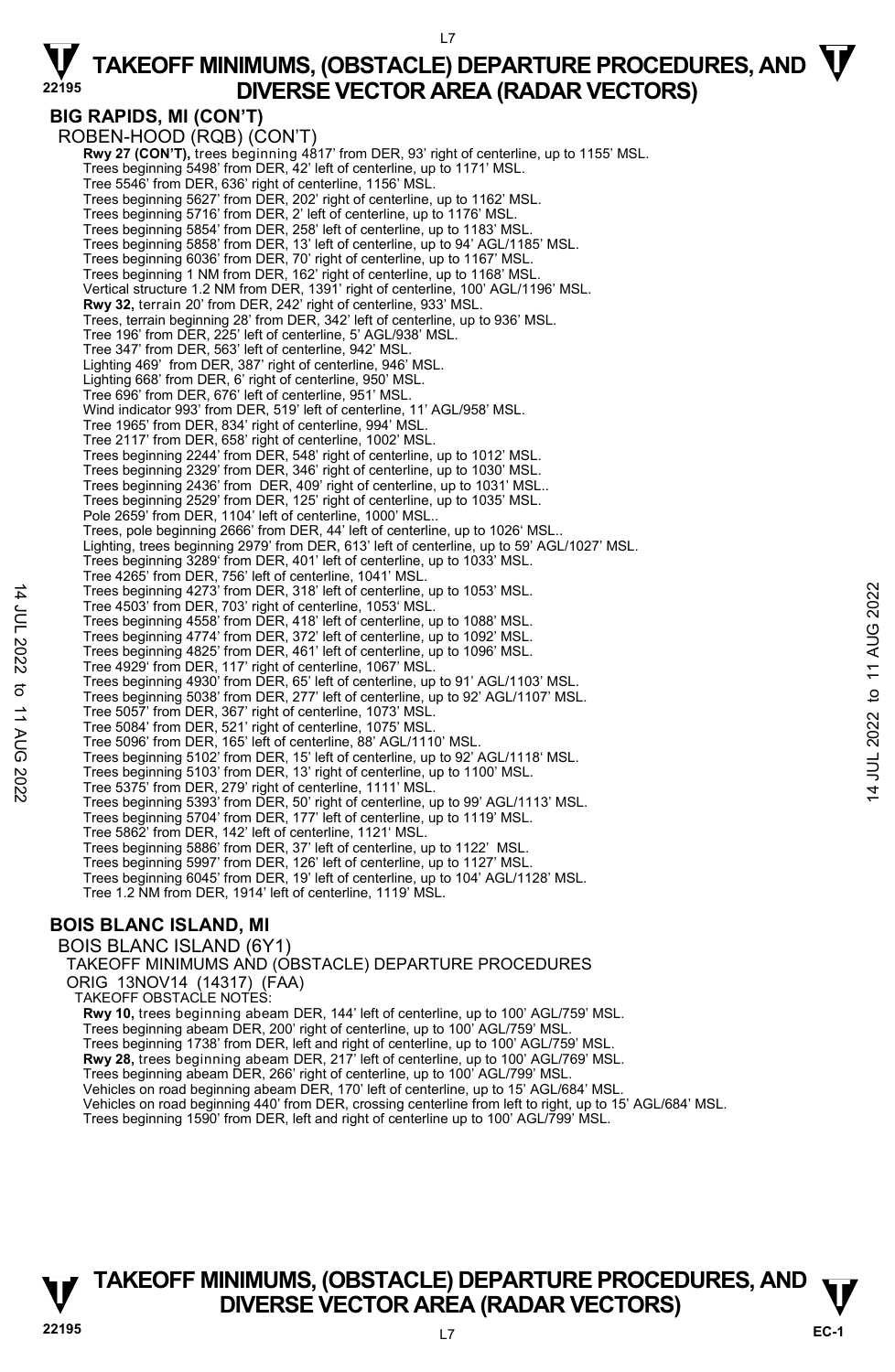#### L8

## $\nabla$  TAKEOFF MINIMUMS, (OBSTACLE) DEPARTURE PROCEDURES, AND  $\nabla$ **DIVERSE VECTOR AREA (RADAR VECTORS) <sup>22195</sup>**

**BOYNE CITY, MI**  BOYNE CITY MUNI (N98) TAKEOFF MINIMUMS AND (OBSTACLE) DEPARTURE PROCEDURES AMDT 1 20JUN19 (19171) (FAA) TAKEOFF MINIMUMS: **Rwy 9,** 600-2¾ or std. w/min. climb of 503' per NM to 1300. **Rwy 27,** std. w/min. climb of 238' per NM to 1800 or 1200-2½ for VCOA. DEPARTURE PROCEDURE: **Rwy 9,** climb heading 098° to 1200 before proceeding on course. **Rwy 27,** climb heading 278° to 1900 before turning left. VCOA: **Rwy 27,** obtain ATC approval for VCOA when requesting IFR clearance. Climb in visual conditions to cross Boyne City Muni at or above 1700 before proceeding on course. TAKEOFF OBSTACLE NOTES: **Rwy 9,** tree 10' from DER, 180' right of centerline, 681' MSL. NAVAID 13' from DER, 112' left of centerline, 8' AGL/661' MSL. Tree 38' from DER, 300' left of centerline, 700' MSL. Tree, vehicles on road beginning 98' from DER, 246' right of centerline, up to 704' MSL. Tree 125' from DER, 486' left of centerline, 722' MSL. Tree, pole, transmission line beginning 143' from DER, 18' left of centerline, up to 739' MSL.<br>Tree, sign, vehicles on road beginning 175' from DER, 145' right of centerline, up to 709' MSL.<br>Tree, vehicles on road, transmi Trees beginning 893' from DER, 22' right of centerline, up to 732' MSL. Trees beginning 2479' from DER, 55' left of centerline, up to 740' MSL. Tree 2594' from DER, 296' right of centerline, 733' MSL. Tree 2602' from DER, 124' right of centerline, 745' MSL. Trees beginning 2612' from DER, 82' right of centerline, up to 755' MSL. Tree 2618' from DER, 83' left of centerline, 751' MSL. Trees beginning 2621' from DER, 32' left of centerline, up to 755' MSL. Tree 2654' from DER, 187' left of centerline, 759' MSL. Trees beginning 2654' from DER, 58' right of centerline, up to 762' MSL. Trees beginning 2655' from DER, 128' left of centerline, up to 760' MSL. Trees beginning 2681' from DER, 53' left of centerline, up to 761' MSL. Trees beginning 2682' from DER, 35' right of centerline, up to 763' MSL. Trees beginning 2709' from DER, 158' left of centerline, up to 766' MSL. Trees beginning 2753' from DER, 4' left of centerline, up to 768' MSL. Trees beginning 2820' from DER, 2' left of centerline, up to 773' MSL.<br>Trees beginning 3881' from DER, 1083' left of centerline, up to 823' MSL.<br>Trees beginning 3974' from DER, 473' left of centerline, up to 846' MSL. Trees beginning 4075' from DER, 322' left of centerline, up to 861' MSL. Tree 4481' from DER, 849' left of centerline, 868' MSL. Trees beginning 4502' from DER, 459' left of centerline, up to 869' MSL. Trees beginning 4641' from DER, 443' left of centerline, up to 879' MSL. Trees beginning 4727' from DER, 467' left of centerline, up to 886' MSL. Trees beginning 4834' from DER, 691' left of centerline, up to 887' MSL. Trees beginning 4854' from DER, 395' left of centerline, up to 892' MSL. Trees beginning 4935' from DER, 286' left of centerline, up to 909' MSL. Trees beginning 5063' from DER, 266' left of centerline, up to 923' MSL. Trees beginning 5086' from DER, 299' left of centerline, up to 936' MSL. Trees beginning 5157' from DER, 286' left of centerline, up to 939' MSL. Tree 5189' from DER, 1178' left of centerline, 940' MSL. Trees beginning 5197' from DER, 271' left of centerline, up to 962' MSL. Trees beginning 5292' from DER, 213' left of centerline, up to 988' MSL. Tree, terrain beginning 5371' from DER, on centerline, up to 997' MSL.<br>Tree 5605' from DER, 1019' right of centerline, 805' MSL.<br>Trees beginning 5812' from DER, 11' right of centerline, up to 814' MSL. Trees beginning 5912' from DER, 227' right of centerline, up to 823' MSL. Trees beginning 5933' from DER, 307' right of centerline, up to 831' MSL. Trees beginning 5972' from DER, 14' right of centerline, up to 838' MSL. Tree, terrain beginning 6023' from DER, 14' left of centerline, up to 1027' MSL. Trees beginning 6066' from DER, 2' right of centerline, up to 858' MSL. Tree, terrain beginning 1 NM from DER, 9' left of centerline, up to 1036' MSL. Trees beginning 1 NM from DER, 133' right of centerline, up to 873' MSL. Trees beginning 1.1 NM from DER, 151' right of centerline, up to 894' MSL. Trees beginning 1.1 NM from DER, 360' right of centerline, up to 898' MSL. Trees beginning 1.1 NM from DER, 1802' left of centerline, up to 1050' MSL. Tree 1.1 NM from DER, 540' right of centerline, 912' MSL. Trees beginning 1.1 NM from DER, 336' right of centerline, up to 931' MSL. Tree, terrain beginning 1.1 NM from DER, 224' left of centerline, up to 1061' MSL. Trees beginning 1.1 NM from DER, 139' right of centerline, up to 954' MSL. Tree, terrain beginning 1.1 NM from DER, 495' left of centerline, up to 1074' MSL. Tree, terrain beginning 1.2 NM from DER, 197' left of centerline, up to 1087' MSL. Tree 1.2 NM from DER, 339' right of centerline, 972' MSL. Tree, pole, transmission line, catenary beginning 1.2 NM from DER, 4' right of centerline, up to 1007' MSL. Tree, terrain, transmission line, pole beginning 1.2 NM from DER, 19' left of centerline, up to 1127' MSL. **CON'T** 

### **TAKEOFF MINIMUMS, (OBSTACLE) DEPARTURE PROCEDURES, AND**  $\mathbf{\nabla}$ **DIVERSE VECTOR AREA (RADAR VECTORS)**

14 JUL 2022 to 11 AUG 2022

to 11 AUG 2022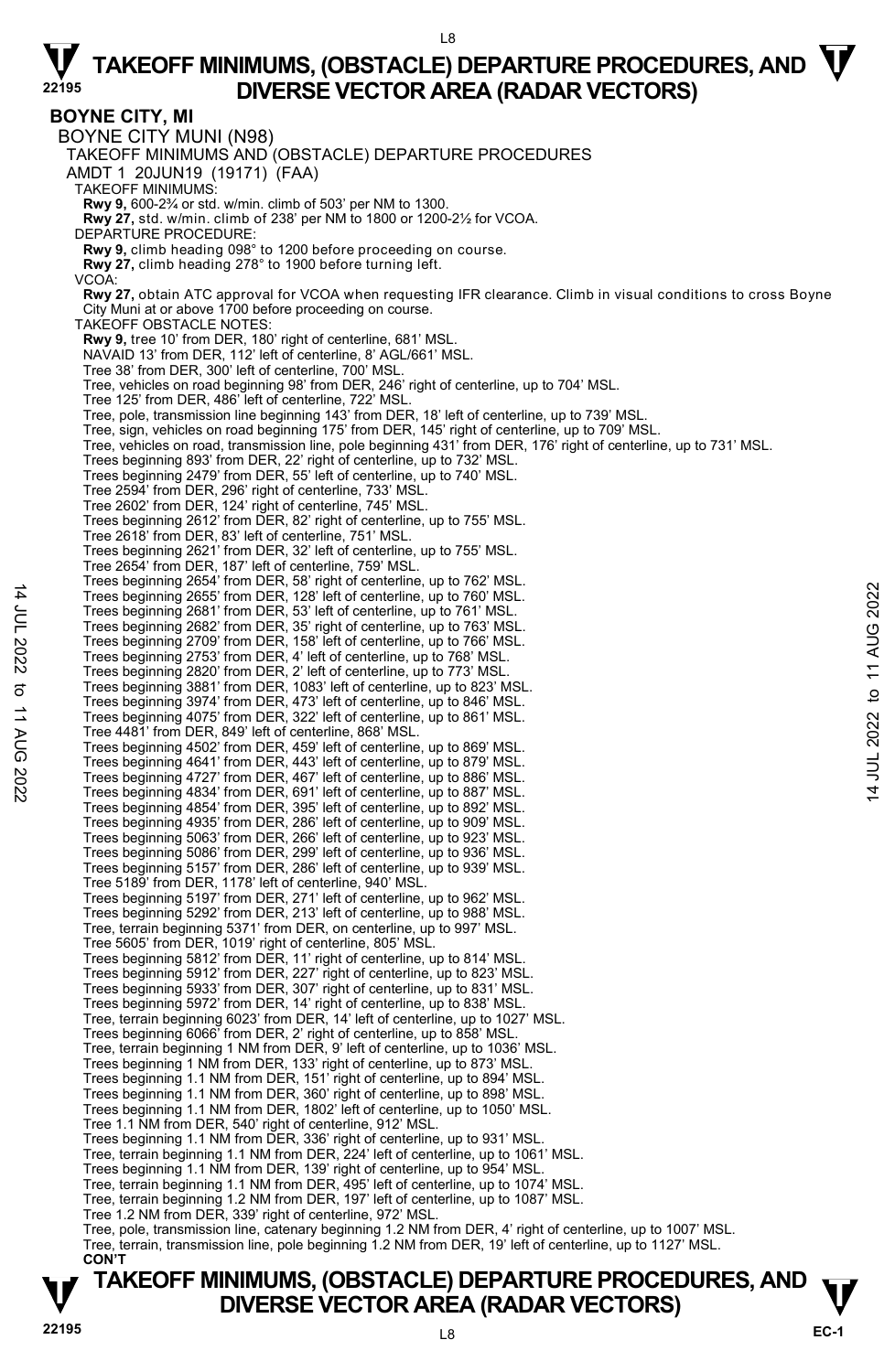### **BOYNE CITY, MI (CON'T)**

BOYNE CITY MUNI (N98) (CON'T) **Rwy 9 (CON'T),** trees beginning 1.3 NM from DER, 320' right of centerline, up to 1011' MSL. Trees beginning 1.3 NM from DER, 174' right of centerline, up to 1027' MSL. Trees beginning 1.3 NM from DER, 117' right of centerline, up to 1036' MSL. Trees beginning 1.3 NM from DER, 280' left of centerline, up to 1130' MSL. Trees beginning 1.3 NM from DER, 12' left of centerline, up to 1141' MSL. Trees beginning 1.4 NM from DER, 301' right of centerline, up to 1040' MSL. Trees beginning 1.4 NM from DER, 361' left of centerline, up to 1146' MSL. Trees beginning 1.4 NM from DER, 63' right of centerline, up to 1051' MSL. Trees beginning 1.4 NM from DER, 119' left of centerline, up to 1147' MSL. Tree 1.4 NM from DER, 289' right of centerline, 1055' MSL. Trees beginning 1.4 NM from DER, 30' left of centerline, up to 1149' MSL. Trees beginning 1.4 NM from DER, 2' right of centerline, up to 1080' MSL. Trees beginning 1.4 NM from DER, 70' right of centerline, up to 1101' MSL. Trees beginning 1.5 NM from DER, 786' left of centerline, up to 1151' MSL. Tree, terrain beginning 1.5 NM from DER, 47' left of centerline, up to 1157' MSL. Trees beginning 1.5 NM from DER, 700' left of centerline, up to 1161' MSL. Tree, terrain beginning 1.5 NM from DER, 13' left of centerline, up to 1167' MSL. Trees beginning 1.5 NM from DER, 52' right of centerline, up to 1132' MSL. Trees beginning 1.5 NM from DER, 8' right of centerline, up to 1142' MSL. Tree 2.2 NM from DER, 2497' right of centerline, 1025' MSL. **Rwy 27,** building 30' from DER, 437' right of centerline, 27' AGL/678' MSL. Tree 30' from DER, 311' right of centerline, 703' MSL. Tree, building, pole, transmission line beginning 45' from DER, 1' right of centerline, up to 725' MSL. Vehicles on road 64' from DER, 203' left of centerline, 672' MSL. Pole 113' from DER, 515' left of centerline, 31' AGL/690' MSL. Building, pole, fence beginning 118' from DER, 67' left of centerline, up to 37' AGL/694' MSL. Tree, pole, building, transmission line beginning 244' from DER, 13' left of centerline, up to 728' MSL. Tree, pole, transmission line, building beginning 435' from DER, 19' right of centerline, up to 726' MSL. Trees beginning 649' from DER, 24' right of centerline, up to 739' MSL. Tree, building, pole, transmission line beginning 719' from DER, 1' right of centerline, up to 743' MSL. Tree, pole, transmission line beginning 1056' from DER, 7' left of centerline, up to 734' MSL. Trees beginning 2774' from DER, 58' left of centerline, up to 743' MSL. **BOYNE FALLS, MI**  BOYNE MOUNTAIN (BFA) TAKEOFF MINIMUMS AND (OBSTACLE) DEPARTURE PROCEDURES AMDT 4 29MAY14 (14149) (FAA) TAKEOFF MINIMUMS: **Rwy 17,** std w/min. climb of 490' per NM to 1400 or 1300-2½ for climb in visual conditions. **Rwy 35,** std w/min. climb of 310' per NM to 1400 or 1300-2½ for climb in visual conditions. DEPARTURE PROCEDURE: **Rwy 17,** climb heading 175° to 1400 before proceeding on course, or for climb in visual conditions cross Boyne Mountain airport at or above 1900 before proceeding on course. When executing VCOA, notify ATC prior to departure. **Rwy 35,** climb heading 355° to 1400 before proceeding on course, or for climb in visual conditions cross Boyne Mountain airport at or above 1900 before proceeding on course. When executing VCOA, notify ATC prior to departure. TAKEOFF OBSTACLE NOTES: **Rwy 17,** vehicles on road beginning 10' from DER, 93' right of centerline, up to 15' AGL/753' MSL. Trees beginning 13' from DER, 170' left of centerline, up to 100' AGL/854' MSL.<br>Vehicles on road beginning 402' from DER, 16' left of centerline, up to 15' AGL/736' MSL. Trees beginning 529' from DER, 143' right of centerline, up to 100' AGL/838' MSL. Trees beginning 2915' from DER, 1028' right of centerline, up to 100' AGL/903' MS Trees beginning 2.4 NM from DER, left and right of centerline, up to 100' AGL/1231' MSL. **Rwy 35,** vehicles on road beginning 28' from DER, left and right of centerline, up to 15' AGL/720' MSL. Trees beginning 613' from DER, 599' left of centerline, up to 100' AGL/805' MSL. Trees beginning 1355' from DER, left and right of centerline, up to 100' AGL/805' MSL. Trees beginning 2319' from DER, 465' right of centerline, up to 100' AGL/797' MSL. Multiple trees beginning 1.6 NM from DER, left and right of centerline, up to 100' AGL/1069' MSL. Trees beginning 1.7 NM from DER, left and right of centerline, up to 100' AGL/1091' MSL. Trees beginning 1.8 NM from DER, left and right of centerline, up to 100' AGL/1124' MSL. Multiple trees beginning 1.9 NM from DER, left and right of centerline, up to 100' AGL/1127' MSL. Multiple trees beginning 2.1 NM from DER, left and right of centerline, up to 100' AGL/1161' MSL.

### **TAKEOFF MINIMUMS, (OBSTACLE) DEPARTURE PROCEDURES, AND**  $\mathbf{\nabla}$ **DIVERSE VECTOR AREA (RADAR VECTORS)**

14 JUL 2022 to 11 AUG 2022

to 11 AUG

:2022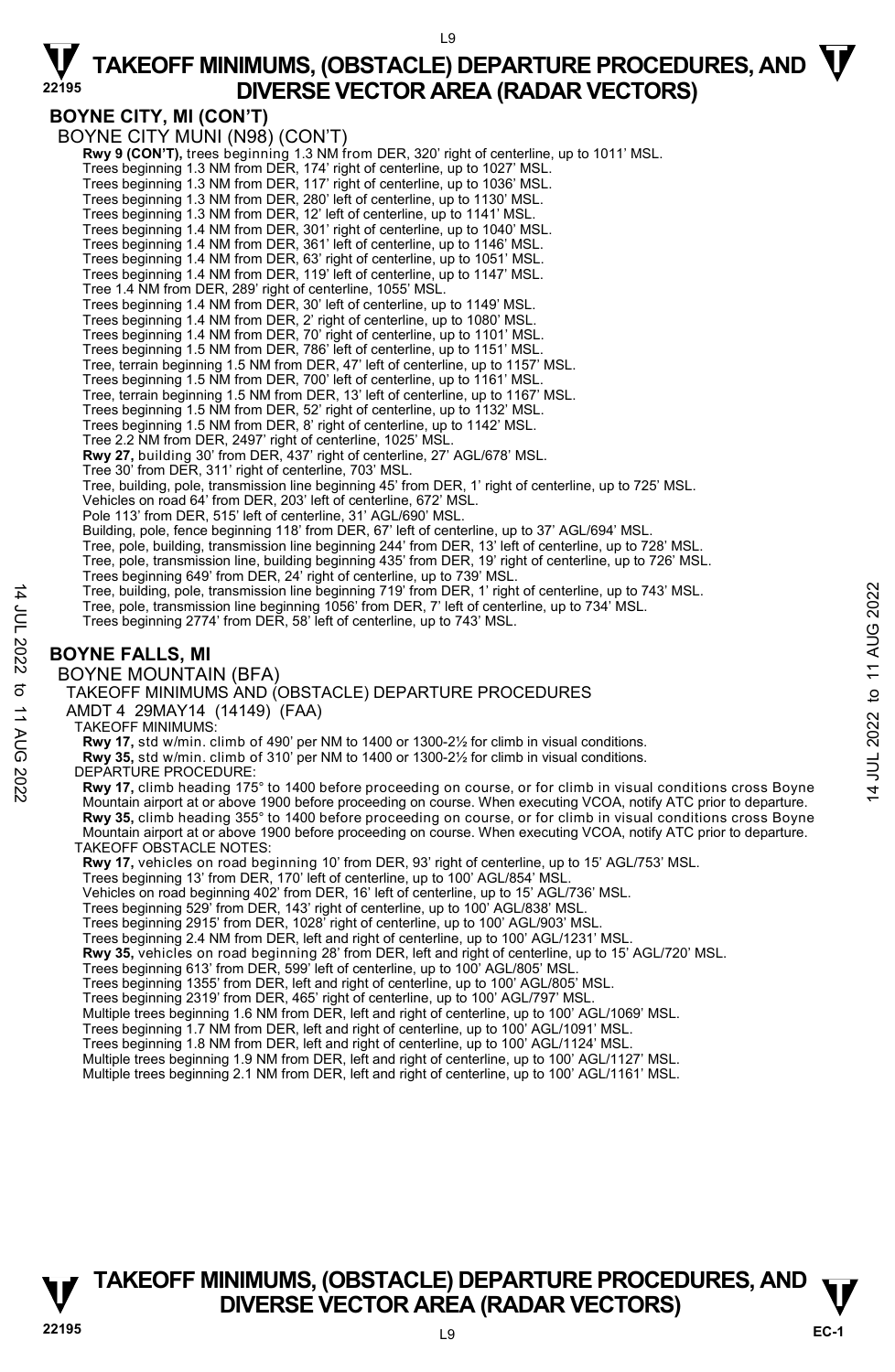$110$ 

#### **CADILLAC, MI**  WEXFORD COUNTY (CAD) TAKEOFF MINIMUMS AND (OBSTACLE) DEPARTURE PROCEDURES AMDT 7 02JUL09 (09183) (FAA) TAKEOFF MINIMUMS: **Rwys 18, 36,** NA-Environmental. DEPARTURE PROCEDURE: **Rwy 25,** climb heading 250° to 1800 before turning left. TAKEOFF OBSTACLE NOTES: **Rwy 7,** trees beginning 783' from DER, 129' right of centerline, up to 53' AGL/1348' MSL. Trees beginning 849' from DER, 348' left of centerline, up to 74' AGL/1378' MSL. Poles beginning 1221' from DER, 596' left of centerline, up to 30' AGL/1336' MSL Poles beginning 1228' from DER, 366' right of centerline, up to 38' AGL/1333' MSL. Train and tracks 1386' from DER, 819' left of centerline, 23' AGL/1335' MSL. **Rwy 25,** bush 14' from DER, 275' right of centerline, 10' AGL/1317' MSL. Vehicle and road 660' from DER, 623' left of centerline, 15' AGL/1327' MSL. **CARO, MI**  TUSCOLA AREA (CFS) TAKEOFF MINIMUMS AND (OBSTACLE) DEPARTURE PROCEDURES AMDT 2 26MAY16 (16147) (FAA) TAKEOFF MINIMUMS: **Rwys 13, 31** NA-Environmental. TAKEOFF OBSTACLE NOTES: **Rwy 6,** NAVAID 41' from DER, 83' left of centerline, 702' MSL. Bush, tree, pole beginning 152' from DER, 238' left of centerline, up to 715' MSL. Trees beginning 665' from DER, 224' left of centerline, up to 727' MSL. Tree 697' from DER, 674' right of centerline, 753' MSL. Trees beginning 819' from DER, 11' right of centerline, up to 759' MSL. Tree 944' from DER, 419' left of centerline, 766' MSL. Trees beginning 990' from DER, 97' left of centerline, up to 775' MSL. Tree, building, pole, t-l tower beginning 1278' from DER, 204' right of centerline, up to 778' MSL. Trees, t-l tower, pole, tank, beginning 1615' from DER, 471' right of centerline, up to 793' MSL. Tree 3612' from DER, 797' right of centerline, 800' MSL. **Rwy 24,** pole 21' from DER, 330' left of centerline, up to 6' AGL/687' MSL. Tree, NAVAID, pole beginning 35' from DER, 76' left of centerline, up to 703' MSL. Trees beginning 178' from DER, 472' left of centerline, up to 714' MSL. Trees beginning 723' from DER, 565' left of centerline, up to 730' MSL. Tree, pole, t-l tower, catenary beginning 948' from DER, 167' left of centerline, up to 737' MSL. Tree, catenary, pole, t-l tower beginning 1243' from DER, 46' left of centerline, up to 741' MSL.<br>Trees beginning 1369' from DER, 25' right of centerline, up to 770' MSL. Tree, t-l tower, pole beginning 2360' from DER, 108' right of centerline, up to 808' MSL. **CHARLEVOIX, MI**  CHARLEVOIX MUNI (CVX) TAKEOFF MINIMUMS AND (OBSTACLE) DEPARTURE PROCEDURES AMDT 4 20JAN05 (05020) (FAA) TAKEOFF MINIMUMS: **Rwys 4, 22,** N/A. TAKEOFF OBSTACLE NOTES: **Rwy 9,** terrain beginning at DER, left and right of centerline up to 660' MSL. **Rwy 27,** terrain beginning at DER, left and right of centerline up to 693' MSL. **CHARLOTTE, MI**  FITCH H BEACH (FPK) TAKEOFF MINIMUMS AND (OBSTACLE) DEPARTURE PROCEDURES AMDT 3 22JUN17 (17173) (FAA) TAKEOFF MINIMUMS: **Rwys 15, 33,** NA - Environmental. TAKEOFF OBSTACLE NOTES: **Rwy 3,** tree 21' from DER, 482' left of centerline, 14' AGL/899' MSL. REILs and electrical system 35' from DER, 77' left and right of centerline, 4' AGL/894 MSL. Tree and vehicles on road 248' from DER, 337' left of centerline, 909' MSL. Vehicles on road 367' from DER, 516' left of centerline, 911' MSL. Vehicles on road 457' from DER, 461' left of centerline, 912' MSL. Power lines, pole and vehicles on road beginning 520' from DER, 298' left of centerline, up to 40' AGL/936' MSL. Trees, vehicles on road, building, pole, beginning 746' from DER, 101' left of centerline, up to 970' MSL. Tree and OL pole 1108' from DER, 10' left of centerline, 973' MSL. Trees, pole, OL pole, vehicles on road, building, and power lines beginning 1223' from DER, 14' left of centerline, up to 74' AGL/1000' MSL. Trees beginning 2366' from DER, 58' left of centerline, up to 1008' MSL.

Tree 4540' from DER, 23' left of centerline, 87' AGL/1021' MSL. Tree 298' from DER, 328' right of centerline, 911' MSL.

 **CON'T** 

### **TAKEOFF MINIMUMS, (OBSTACLE) DEPARTURE PROCEDURES, AND**  $\mathbf{\nabla}$ **DIVERSE VECTOR AREA (RADAR VECTORS)**

14 JUL 2022 to 11 AUG 2022

to 11 AUG

:2022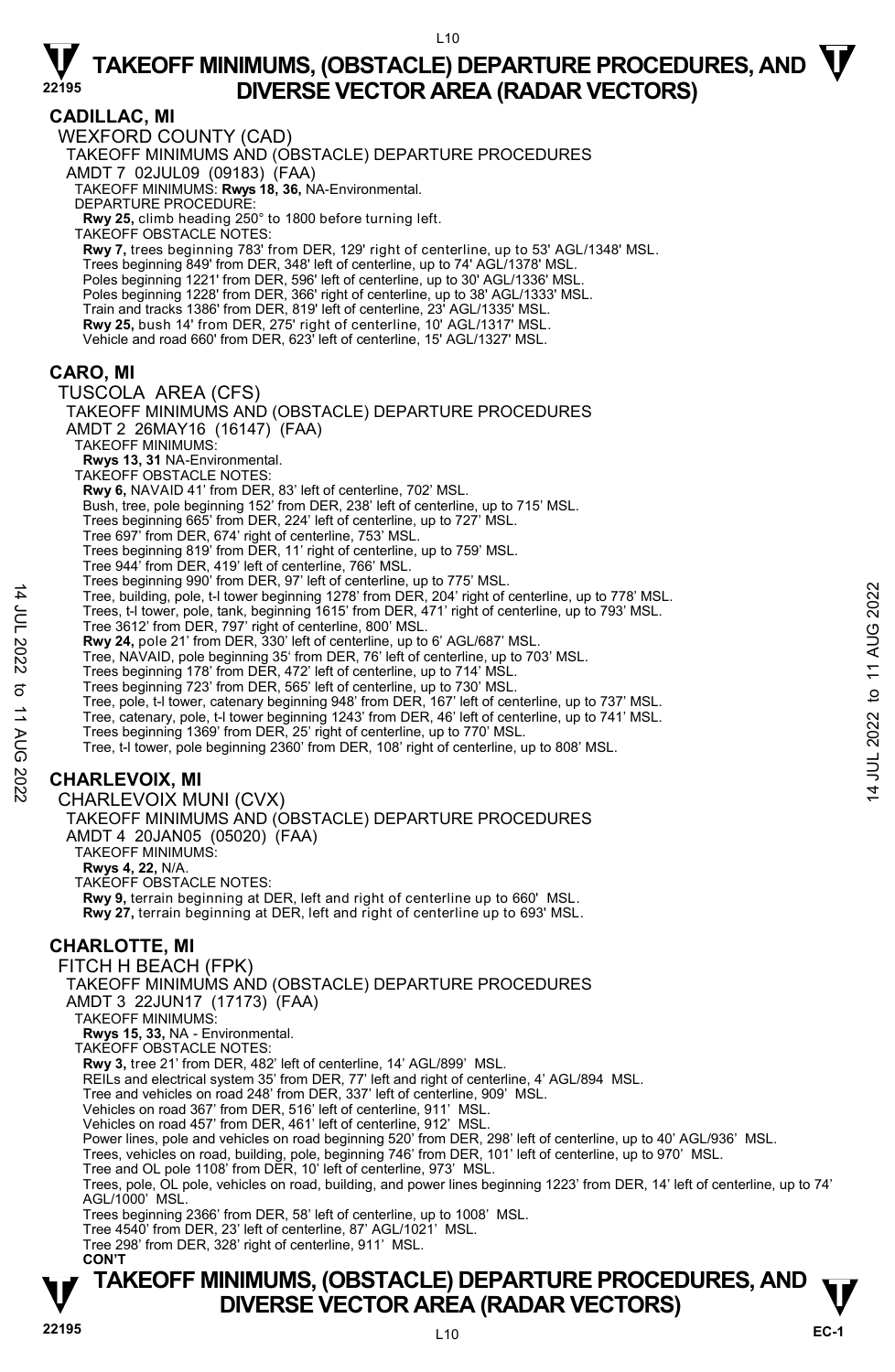### **CHARLOTTE, MI (CON'T)**

FITCH H BEACH (FPK) (CON'T) **Rwy 3 (CON'T),** pole and tree 465' from DER, 264' right of centerline, 935' MSL.<br>Pole 637' from DER, 546' right of centerline, 936' MSL. Pole and trees beginning 676' from DER, 137' right of centerline, up to 38' AGL/938' MSL. Pole and tree 841' from DER, 79' right of centerline, 36' AGL/939' MSL. Poles and tree, beginning 969' from DER, 476' right of centerline, up to 35' AGL/940' MSL. Pole 1003' from DER, 436' right of centerline, 35' AGL/941' MSL Pole, building and vehicles on road beginning 1135' from DER, 108' right of centerline, up to 944' MSL. Pole, tree and vehicles on road beginning 1235' from DER, 16' right of centerline, up to 35' AGL/945' MSL.<br>Sign and pole 1332' from DER, 119' right of centerline, 949' MSL. Pole, building, power lines and vehicles on road beginning 1430' from DER, 13' right of centerline, up to 35' AGL/953' MSL. Sign, vehicles on road and building beginning 1642' from DER, 105' right of centerline, up to 37' AGL/958' MSL. Building, pole, power lines and vehicles on road beginning 1721' from DER, 72' right of centerline, up to 35' AGL/959' MSL. Pole and building 1814' from DER, 500' right of centerline, 43' AGL/968' MSL. Sign, vehicles on road, pole, tree and power lines beginning 1842' from DER, 185' right of centerline, up to 971' MSL. Tree and pole 2181' from DER, 119' right of centerline, 991' MSL. Tree and pole 2292' from DER, 105' right of centerline, 993' MSL. Trees beginning 2426' from DER, 88' right of centerline, up to 1000' MSL. Trees beginning 2487' from DER, 836' right of centerline, up to 1008' MSL. Tree, power lines and pole beginning 2542' from DER, 25' right of centerline, up to 1010' MSL. Trees, antenna and tower beginning 2663' from DER, 35' right of centerline, up to 94' AGL/1026' MSL. **Rwy 21,** trees beginning 17' from DER, 427' right of centerline, up to 53' AGL/929' MSL.<br>REILs and electrical system 33' from DER, 77' left and right of centerline, 5' AGL/884' MSL. Trees beginning 941' from DER, 182' right of centerline, up to 935' MSL. Trees beginning 1042' from DER, 414' right of centerline, up to 944' MSL. Tree, powerlines and pole beginning 1046' from DER, 536' right of centerline, up to 950' MSL.<br>Trees beginning 2319' from DER, 269' right of centerline, up to 952' MSL.<br>Trees beginning 2453' from DER, 682' right of centerli Trees beginning 2554' from DER, 53' right of centerline, up to 982' MSL. Tree 34' from DER, 284' left of centerline, 889' MSL. Tower, airport beacon, pole, powerlines and tree beginning 489' from DER, 553' left of centerline, up to 80' AGL/964' MSL **CHEBOYGAN, MI**  CHEBOYGAN COUNTY (SLH) TAKEOFF MINIMUMS AND (OBSTACLE) DEPARTURE PROCEDURES AMDT 3A 13SEP18 (18256) (FAA) TAKEOFF OBSTACLE NOTES: **Rwy 10,** tree 96' from DER, 379' left of centerline, 643' MSL. Trees beginning 409' from DER, 429' left of centerline, up to 662' MSL. Tree 961' from DER, 598' right of centerline, 670' MSL. Tree 1180' from DER, 503' left of centerline, 663' MSL. Tree 1221' from DER, 431' left of centerline, 667' MSL. Tree 1268' from DER, 357' left of centerline, 669' MSL. Trees beginning 1282' from DER, 189' left of centerline, up to 670' MSL. Trees beginning 1300' from DER, 288' right of centerline, up to 673' MSL. Tree 1451' from DER, 295' left of centerline, 675' MSL. **Rwy 17,** trees beginning 77' from DER, 47' right of centerline, up to 100' AGL/750' MSL. Trees beginning 187' from DER, 31' left of centerline, up to 100' AGL/747' MSL. Trees beginning 1417' from DER, 1' left of centerline, up to 100' AGL/750' MSL. Trees beginning 1838' from DER, 28' right of centerline, up to 100' AGL/753' MSL. Trees beginning 3306' from DER, 10' right of centerline, up to 100' AGL/757' MSL. **Rwy 28,** tree, vehicles on traverse way beginning 74' from DER, 407' left of centerline, up to 670' MSL.<br>Tree 443' from DER, 429' right of centerline, 680' MSL. Tree 479' from DER, 389' left of centerline, 702' MSL. Tree 548' from DER, 400' right of centerline, 693' MSL. Trees beginning 1212' from DER, 570' left of centerline, up to 711' MSL.<br>Trees beginning 1534' from DER, 184' left of centerline, up to 728' MSL.<br>Trees beginning 1561' from DER, 93' right of centerline, up to 718' MSL. Trees beginning 2059' from DER, 354' right of centerline, up to 727' MSL. Tree 2826' from DER, 769' right of centerline, 732' MSL. Trees beginning 2980' from DER, 22' left of centerline, up to 734' MSL. Tree 3901' from DER, 506' right of centerline, 745' MSL. **Rwy 35,** tree 47' from DER, 454' right of centerline, 100' AGL/704' MSL. Tree 103' from DER, 249' right of centerline, 100' AGL/707' MSL. Trees beginning 158' from DER, 24' right of centerline, up to 100' AGL/711' MSL. Tree 213' from DER, 162' left of centerline, 100' AGL/714' MSL. Trees beginning 268' from DER, 5' left of centerline, up to 100' AGL/717' MSL.

### **TAKEOFF MINIMUMS, (OBSTACLE) DEPARTURE PROCEDURES, AND**  $\mathbf{\nabla}$ **DIVERSE VECTOR AREA (RADAR VECTORS)**

14 JUL 2022 to 11 AUG 2022

 $\vec{\sigma}$ **11 AUG** 

:2022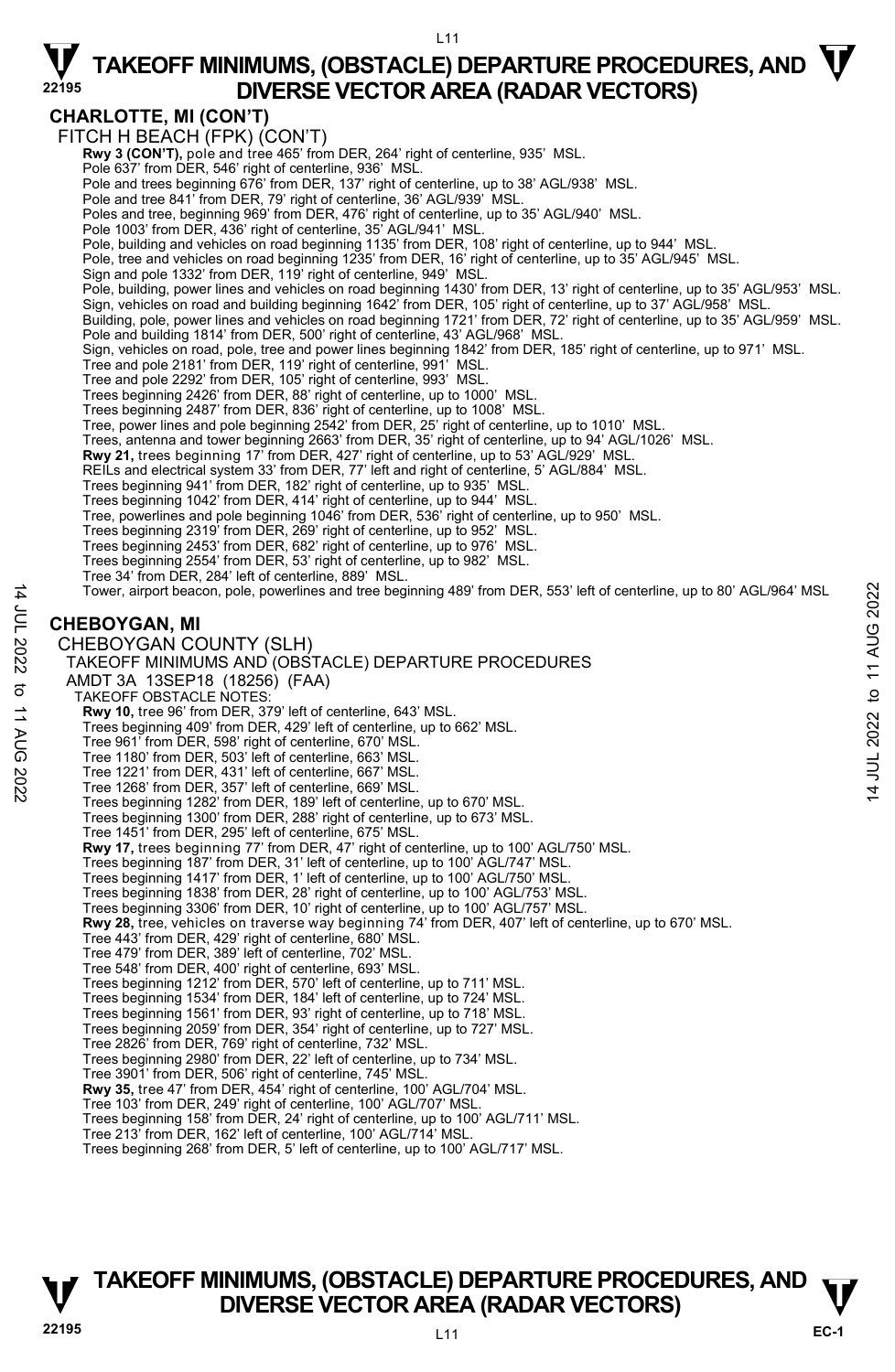$L12$ 

### **CLARE, MI**

CLARE MUNI (48D) TAKEOFF MINIMUMS AND (OBSTACLE) DEPARTURE PROCEDURES AMDT 2 19SEP13 (13262) (FAA) TAKEOFF MINIMUMS: **Rwy 9,** 300-1 or std. w/min. climb of 371' per NM to 1100. TAKEOFF OBSTACLE NOTES: **Rwy 4,** bush 24' from DER, 131' left of centerline, 8' AGL/859' MSL. Trees beginning 495' from DER, 431' right of centerline, up to 56' AGL/897' MSL. Pole and trees beginning 728' from DER, 629' left of centerline, up to 55' AGL/906' MSL. Tree 1158' from DER, 166' left of centerline, 48' AGL/889' MSL. Trees beginning 1693' from DER, 607' right of centerline, up to 67' AGL/908' MSL. Trees beginning 1668' from DER, 111' left of centerline, up to 114' AGL/955' MSL. **Rwy 9,** vehicle on road 7' from DER, 92' left of centerline, 15' AGL/834' MSL. Vehicle on road 229' from DER, crossing centerline, 15' AGL/834' MSL. Buildings beginning 394' from DER, 275' right of centerline, up to 30' AGL/849' MSL. Trees beginning 81' from DER, 417' right of centerline, up to 45' AGL/864' MSL. Trees beginning 1894' from DER, crossing centerline, up to 130' AGL/989' MSL. **Rwy 22,** terrain 38' from DER, 486' right of centerline, 828' MSL. Light 39' from DER, 111' right of centerline, 4' AGL/829' MSL. Light 40' from DER, 111' left of centerline, 4' AGL/828' MSL. Windsock 373' from DER, 559' right of centerline, 34' AGL/855' MSL. Trees beginning 1033' from DER, crossing centerline, up to 129' AGL/934' MSL. **Rwy 27,** building 290' from DER, 574' right of centerline, 20' AGL/851' MSL. Antenna 329' from DER, 399' right of centerline, 32' AGL/863' MSL. Building 434' from DER, 552' right of centerline, 21' AGL/852' MSL. Vehicle on road 532' from DER, 516' right of centerline, 15' AGL/854' MSL. Trees beginning 566' from DER, 238' right of centerline, up to 98' AGL/918' MSL. Trees beginning 411' from DER, 212' left of centerline, up to 95' AGL/906' MSL. Trees beginning 1261' from DER, 462' right of centerline, up to 124' AGL/932' MSL. Trees beginning 2372' from DER, 230' left of centerline, up to 109' AGL/930' MSL. **COLDWATER, MI** 

BRANCH COUNTY MEML (OEB)

### TAKEOFF MINIMUMS AND (OBSTACLE) DEPARTURE PROCEDURES

- AMDT 4 10APR08 (21224) (FAA)
	- TAKEOFF MINIMUMS:
	- **Rwys 16, 34,** NA-Environmental.
- TAKEOFF OBSTACLE NOTES:
- **Rwy 4,** vehicles on road and trees beginning 5' from DER, 92' right of centerline, up to 100' AGL/1059' MSL. Vehicles on road and trees beginning 347' from DER, 317' left of centerline, up to 100' AGL/1,059' MSL.
- **Rwy 7,** trees beginning 1246' from DER, 430' left of centerline, up to 100' AGL/1059' MSL.
- Vehicles on road and trees beginning 154' from DER, 315' right of centerline, up to 100' AGL/1039' MSL. Pole 336' from DER, 274' right of centerline, 18' AGL/977' MSL.
- 
- **Rwy 22,** trains on railroad and trees beginning 769' from DER, 986' left to 945' right of centerline, up to 100' AGL/1099' MSL.

**Rwy 25,** vehicles on road and trees beginning 1171' from DER, 394' left of centerline, up to 100' AGL/1,059' MSL. Trees beginning 732' from DER, 95' right of centerline, up to 100' AGL/1034' MSL.

### **DETROIT, MI**

14 JUL 2022 to 11 AUG 2022

 $\sigma$ **11 AUG** 

:2022

14 JUL 2022

COLEMAN A YOUNG MUNI (DET)

#### TAKEOFF MINIMUMS AND (OBSTACLE) DEPARTURE PROCEDURES

AMDT 7A 24MAY18 (18144) (FAA)

TAKEOFF MINIMUMS:

**Rwy 25,** std. w/ min. climb of 210' per NM to 1000, or alternatively, with std. takeoff minimums and a 200' per NM climb gradient, takeoff must occur no later than 1400' prior to DER.

DEPARTURE PROCEDURE:

**Rwy 33,** climb heading 328° to 1800 before turning left.

TAKEOFF OBSTACLE NOTES:

**Rwy 7,** building, pole, tree, transmission line, stack beginning 290' from DER, 65' right of centerline, up to 77' AGL/695' **MSL** 

Pole 459' from DER, 138' left of centerline, 31' AGL/654' MSL.

Tree, lighting beginning 909' from DER, 96' left of centerline, up to 680' MSL.

**Rwy 15,** building 449' from DER, 317' left of centerline, 16' AGL/637' MSL.

Building, trees beginning 662' from DER, 220' left of centerline, up to 77' AGL/695' MSL.<br>Building 803' from DER, 521' right of centerline, 656' MSL.

Tree 1058' from DER, 367' right of centerline, 659' MSL.

Tree 1527' from DER, 445' right of centerline, 669' MSL.

Tree 1990' from DER, 492' right of centerline, 679' MSL. Pole 3401' from DER, 1110' right of centerline, 106' AGL/722' MSL.

**Rwy 25,** vehicle on road 1' from DER, 125' left of centerline, 650' MSL.

Building, vehicles on road, stack, beginning 48' from DER, 39' left of centerline, up to 36' AGL/662' MSL.<br>Tree, pole beginning 456' from DER, 132' right of centerline, up to 658' MSL. **CON'T**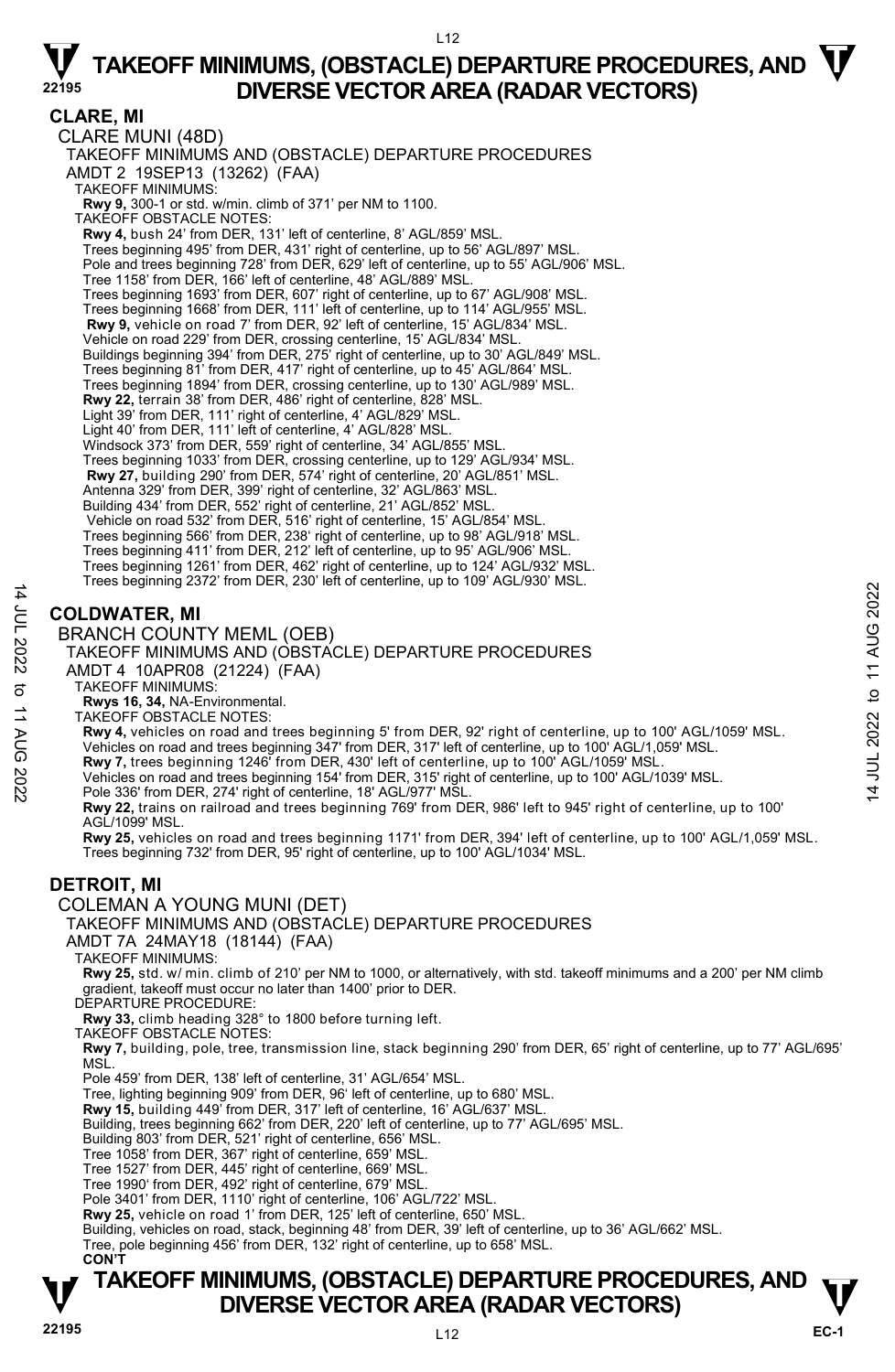14 JUL 2022 to 11 AUG 2022

to 11 AUG

:2022

14 JUL 2022

## $\nabla$  TAKEOFF MINIMUMS, (OBSTACLE) DEPARTURE PROCEDURES, AND  $\nabla$ **DIVERSE VECTOR AREA (RADAR VECTORS) <sup>22195</sup>**

### **DETROIT, MI (CON'T)**

COLEMAN A YOUNG MUNI (DET) (CON'T) **Rwy 25 (CON'T),** tree, stack beginning 908' from DER, 11' left of centerline, up to 683' MSL.<br>Tree 1109' from DER, 325' right of centerline, 685' MSL. Trees beginning 1294' from DER, 132' left of centerline, up to 703' MSL. Tower 2828' from DER, 1224' left of centerline, 141' AGL/770' MSL. Stack 1.5 NM from DER, 2412' left of centerline, 241' AGL/871' MSL. **Rwy 33**, tree 113' from DER, 414' left of centerline, 666' MSL. Tree 233' from DER, 512' left of centerline, 677' MSL. Tree, pole beginning 449' from DER, 118' left of centerline, up to 681' MSL. Tree 743' from DER, 505' right of centerline, 661' MSL. Trees beginning 1707' from DER, 366' left of centerline, up to 694' MSL. Trees beginning 1753' from DER, 83' right of centerline, up to 709' MSL. DETROIT METRO WAYNE COUNTY (DTW) TAKEOFF MINIMUMS AND (OBSTACLE) DEPARTURE PROCEDURES AMDT 1A 24MAY18 (21112) (FAA) TAKEOFF OBSTACLE NOTES: **Rwy 3R,** terrain 14' from DER, 332' left of centerline, 633' MSL. Vehicle on road 358' from DER, 522' right of centerline, 651' MSL. Vehicle on road, wall, fence beginning 361' from DER, 387' right of centerline, up to 652' MSL. Vehicle on roads beginning 421' from DER, 394' left of centerline, up to 653' MSL. **Rwy 4L,** terrain 179' from DER, 78' left of centerline, 647' MSL.<br>Vehicle on roads beginning 302' from DER, 514' right of centerline, up to 655' MSL. Vehicle on roads beginning 403' from DER, 546' left of centerline, up to 656' MSL. Tree 996' from DER, 743' right of centerline, 29' AGL/668' MSL. Tree, pole beginning 1183' from DER, 765' left of centerline, up to 43' AGL/682' MSL. Tree 1345' from DER, 787' right of centerline, 42' AGL/682' MSL. Transmission line 1515' from DER, 826' left of centerline, 47' AGL/685' MSL. Transmission line 1599' from DER, 876' left of centerline, 52' AGL/690' MSL. Tree 1971' from DER, 852' left of centerline, 56' AGL/694' MSL. Tower, antenna beginning 2694' from DER, 757' right of centerline, up to 78' AGL/716' MSL. Tower, antenna beginning 2858' from DER, 852' right of centerline, up to 79' AGL/717' MSL.<br>**Rwy 4R**, lighting, NAVAID beginning 9' from DER, 10' right of centerline, up to 3' AGL/638' MSL.<br>Vehicle on roads beginning 941' f Building beginning 3347' from DER, 1302' left of centerline, up to 98' AGL/736' MSL. **Rwy 9L,** vehicle on roads beginning 292' from DER, 342' left of centerline, up to 652' MSL.<br>Vehicle on roads beginning 601' from DER, 354' right of centerline, up to 652' MSL. Tree 1699' from DER, 882' right of centerline, 59' AGL/687' MSL. Tree 1804' from DER, 913' right of centerline, 63' AGL/690' MSL. Trees beginning 2043' from DER, 936' right of centerline, up to 73' AGL/699' MSL. Trees beginning 2242' from DER, 970' right of centerline, up to 74' AGL/701' MSL. Trees beginning 2424' from DER, 937' left of centerline, up to 77' AGL/704' MSL. Tree 2461' from DER, 1056' right of centerline, 77' AGL/705' MSL. Tree 2519' from DER, 1168' right of centerline, 84' AGL/710' MSL. Tree 2632' from DER, 1163' left of centerline, 81' AGL/708' MSL. Tree 2788' from DER, 1050' left of centerline, 85' AGL/711' MSL. Tree 2891' from DER, 1065' left of centerline, 90' AGL/716' MSL. **Rwy 9R,** sign 60' from DER, 288' left of centerline, 5' AGL/631' MSL. Tree 538' from DER, 618' right of centerline, 19' AGL/645' MSL. Tree 1836' from DER, 940' right of centerline, 71' AGL/695' MSL. **Rwy 21L**, vehicle on road 586' from DER, 617' right of centerline, 648' MSL. Tree 1121' from DER, 738' left of centerline, 39' AGL/674' MSL. Tree 1763' from DER, 906' right of centerline, 59' AGL/687' MSL. Tree 2160' from DER, 982' left of centerline, 68' AGL/693' MSL. Tree 2256' from DER, 1040' left of centerline, 67' AGL/696' MSL. Tree 2408' from DER, 1050' left of centerline, 76' AGL/707' MSL. Tree 2548' from DER, 1077' left of centerline, 84' AGL/715' MSL. Trees beginning 2619' from DER, 867' left of centerline, up to 90' AGL/723' MSL. Trees beginning 2726' from DER, 1172' right of centerline, up to 83' AGL/714' MSL. Tree 2809' from DER, 1245' right of centerline, 85' AGL/716' MSL. Tree 2907' from DER, 1174' right of centerline, 86' AGL/718' MSL. Trees beginning 2933' from DER, 1133' right of centerline, up to 95' AGL/728' MSL. Tree 3275' from DER, 1222' left of centerline, 99' AGL/727' MSL. Trees beginning 3412' from DER, 1161' left of centerline, up to 107' AGL/735' MSL. Trees beginning 3687' from DER, 1169' right of centerline, up to 100' AGL/733' MSL. Tree 3921' from DER, 1229' right of centerline, 103' AGL/734' MSL. Trees beginning 3926' from DER, 1351' right of centerline, up to 109' AGL/739' MSL. **Rwy 21R,** pole 322' from DER, 570' right of centerline, 28' AGL/655' MSL. Pole, fence, sign, vehicle on roads beginning 450' from DER, 570' right of centerline, up to 29' AGL/657' MSL. Pole beginning 533' from DER, 571' right of centerline, up to 29' AGL/658' MSL. Building 1092' from DER, 773' right of centerline, 58' AGL/670' MSL. Building 1237' from DER, 773' right of centerline, 58' AGL/671' MSL. Building beginning 1311' from DER, 829' right of centerline, up to 71' AGL/677' MSL. **CON'T**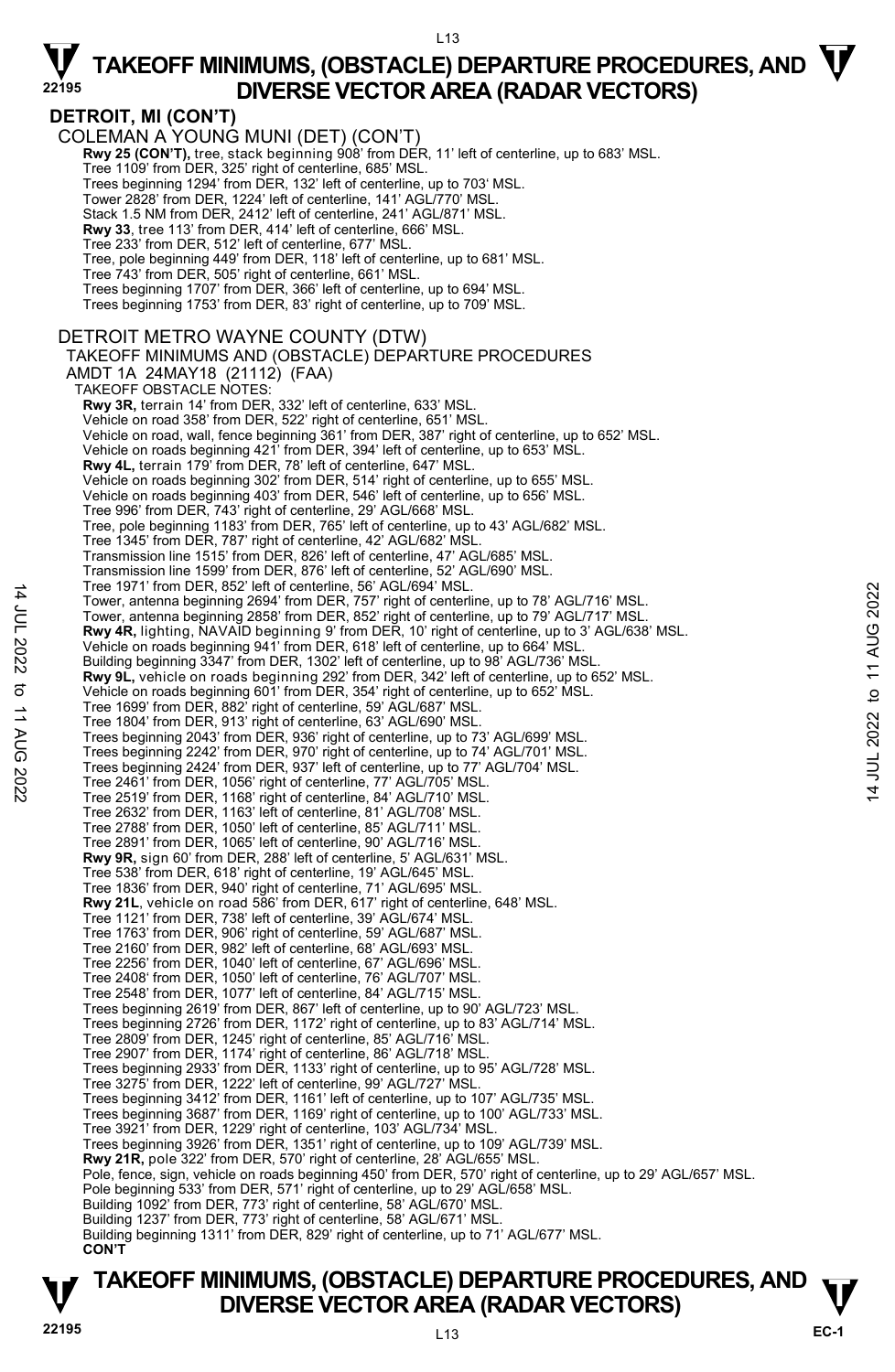**DETROIT, MI (CON'T)**  DETROIT METRO WAYNE COUNTY (DTW) (CON'T)  **Rwy 22L,** lighting 10' from DER, 5' left of centerline, 1' AGL/638' MSL. NAVAID 79' from DER, 412' left of centerline, 4' AGL/640' MSL. Tree 3681' from DER, 1384' left of centerline, 103' AGL/738' MSL. **Rwy 22R,** terrain 19' from DER, 438' left of centerline, 649' MSL. Terrain 150' from DER, 86' left of centerline,650' MSL. Tree 1102' from DER, 734' right of centerline, 37' AGL/681' MSL. Tree 1859' from DER, 854' right of centerline, 60' AGL/702' MSL. Tree 1979' from DER, 942' right of centerline, 66' AGL/706' MSL. Tree 2386' from DER, 892' left of centerline, 75' AGL/715' MSL. Tree 3343' from DER, 1361' left of centerline, 97' AGL/735' MSL. Tree 3727' from DER, 1351' left of centerline, 103' AGL/741' MSL. **Rwy 27L,** vehicle on road 491' from DER, 600' left of centerline, 650' MSL. Pole 1011' from DER, 698' left of centerline, 27' AGL/662' MSL. **Rwy 27R,** NAVAID 11' from DER, 55' right of centerline, 2' AGL/639' MSL. NAVAID 11' from DER, 54' left of centerline, 2' AGL/639' MSL. Pole 14' from DER, 441' left of centerline, 19' AGL/656' MSL. Tower 4460' from DER, 462' left of centerline, 106' AGL/756' MSL. WILLOW RUN (YIP) TAKEOFF MINIMUMS AND (OBSTACLE) DEPARTURE PROCEDURES AMDT 11 14JUL22 (22195) (FAA) TAKEOFF MINIMUMS: **Rwy 27,** 300-1Ǫ or std. w/min. climb or 209' per NM to 1000, or alternatively, with std. takeoff minimums and a normal 200' per NM climb gradient, takeoff must occur no later than 1300' prior to departure end of runway TAKEOFF OBSTACLE NOTES: **Rwy 5,** electrical systems, beginning 5' from DER, 56' right of centerline, up to 3' AGL/703' MSL. Electrical system 5' from DER, 56' left of centerline, 3' AGL/703' MSL. Transmission line 1070' from DER, 593' left of centerline, 34' AGL/731' MSL. Transmission line 1180' from DER, 492' left of centerline, 36' AGL/732' MSL. Trees 1406' from DER, 799' left of centerline, 42' AGL/741' MSL. Trees 1593' from DER, 900' left of centerline, 764' MSL. Trees beginning 2193' from DER, 1037' right of centerline, up to 69' AGL/762' MSL. Tree 2344' from DER, 1076' left of centerline, 68' AGL/769' MSL. **Rwy 23,** electrical system, sign beginning 4' from DER, 69' left of centerline, up to 3' AGL/716' MSL. Electrical system 5' from DER, 89' right of centerline, 2' AGL/716' MSL. Sign 33' from DER, 501' right of centerline, 3' AGL/717' MSL. Tree 813' from DER, 702' left of centerline, 28' AGL/739' MSL. Electrical system 835' from DER, 3' right of centerline, 24' AGL/738' MSL. Pole 866' from DER, 710' left of centerline, 38' AGL/750' MSL. Tree 1360' from DER, 763' right of centerline, 54' AGL/751' MSL. Tree 1406' from DER, 817' right of centerline, 49' AGL/761' MSL. Tree 1760' from DER, 883' left of centerline, 56' AGL/761' MSL. Trees beginning 1785' from DER, 975' left of centerline, up to 70' AGL/774' MSL. Tree 2137' from DER, 916' left of centerline, 75' AGL/775' MSL. Trees beginning 2378' from DER, 924' left of centerline, up to 75' AGL/784' MSL. Trees beginning 2422' from DER, 607' left of centerline, up to 82' AGL/790' MSL. **Rwy 27,** terrain 468' from DER, 545' left of centerline, 729' MSL. Tree 706' from DER, 624' right of centerline, 16' AGL/734' MSL. Trees beginning 713' from DER, 491' right of centerline, up to 21' AGL/739' MSL. Pole 1221' from DER, 424' left of centerline, 43' AGL/760' MSL. Pole beginning 1534' from DER, 412' right of centerline, up to 53' AGL/770' MSL. Pole 1558' from DER, 418' left of centerline, 54' AGL/772' MSL. Tree 2869' from DER, 984' right of centerline, 75' AGL/794' MSL. Trees beginning 2910' from DER, 1006' right of centerline, up to 76' AGL/795' MSL. Transmission line 3709' from DER, 390' right of centerline, 90' AGL/812' MSL.<br>Transmission lines, catenaries beginning 3961' from DER, 776' left of centerline, up to 101' AGL/825' MSL. Trees beginning 4001' from DER, 371' right of centerline, up to 832' MSL. Transmission line, trees beginning 4076' from DER, 119' left of centerline, up to 104' AGL/830' MSL. Tree 4397' from DER, 302' right of centerline, 834' MSL. Tree 4449' from DER, 523' right of centerline, 835' MSL. Tree 4486' from DER, 459' right of centerline, 846' MSL. Tower 1.1 NM from DER, 469' left of centerline, 165' AGL/903' MSL.

**TAKEOFF MINIMUMS, (OBSTACLE) DEPARTURE PROCEDURES, AND**  $\mathbf{\nabla}$ **DIVERSE VECTOR AREA (RADAR VECTORS)** 

14 JUL 2022 to 11 AUG 2022

 $\vec{z}$ 

JUL 2022 to 11 AUG 2022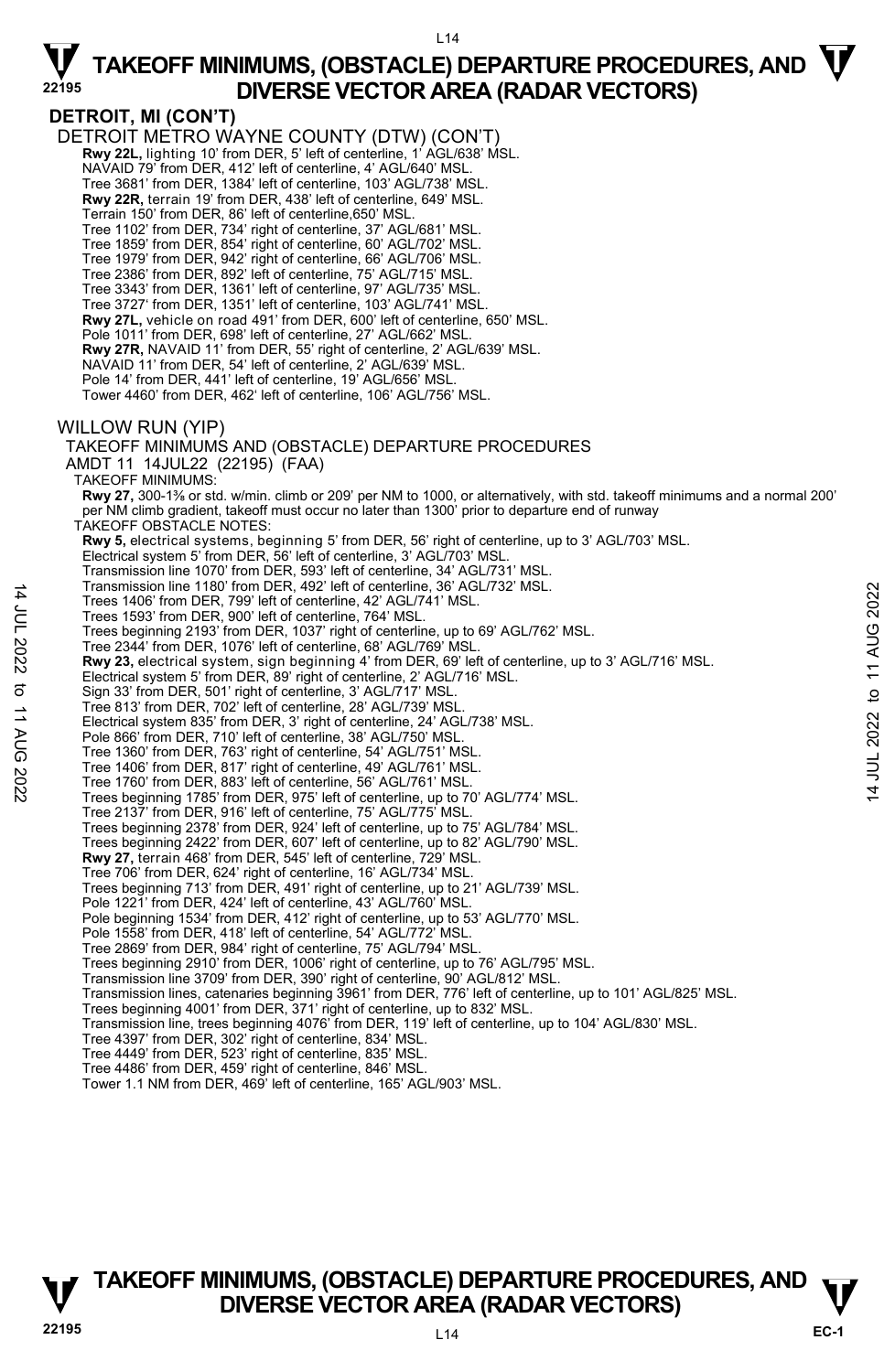**DETROIT/GROSSE ILE, MI**  GROSSE ILE MUNI (ONZ) TAKEOFF MINIMUMS AND (OBSTACLE) DEPARTURE PROCEDURES AMDT 5A 24MAY18 (18144) (FAA) TAKEOFF MINIMUMS: **Rwy 35,** 800 -1½ or std. w/ min. climb of 500' per NM to 1100. DEPARTURE PROCEDURE: **Rwy 4,** climb heading 037° to 1200 before turning left. **Rwy 35,** climb heading 006° to 1800 before turning left. TAKEOFF OBSTACLE NOTES: **Rwy 4,** tree 12' from DER, 390' left of centerline, 615' MSL. Tree, vegetation beginning 94' from DER, 192' right of centerline, up to 620' MSL. Tree 106' from DER, 497' left of centerline, 629' MSL. Tree, transmission line, pole beginning 137' from DER, 350' right of centerline, up to 655' MSL. Tree 191' from DER, 422' left of centerline, 642' MSL. Trees beginning 256' from DER, 376' left of centerline, up to 653' MSL. Tree, building beginning 410' from DER, 164' left of centerline, up to 672' MSL. Trees beginning 720' from DER, 279' right of centerline, up to 660' MSL. Trees beginning 903' from DER, 20' right of centerline, up to 661' MSL. Trees beginning 974' from DER, 148' left of centerline, up to 673' MSL. Trees beginning 1189' from DER, 55' right of centerline, up to 667' MSL. Trees beginning 1490' from DER, 38' right of centerline, up to 676' MSL. Trees beginning 1492' from DER, 37' left of centerline, up to 679' MSL. Trees beginning 2083' from DER, 155' left of centerline, up to 697' MSL. Trees beginning 2088' from DER, 179' right of centerline, up to 685' MSL. Tree 3459' from DER, 210' right of centerline, 687' MSL. Trees beginning 3492' from DER, 255' left of centerline, up to 698' MSL. Trees beginning 4123' from DER, 611' left of centerline, up to 700' MSL. Tree 4453' from DER, 411' left of centerline, 702' MSL. Tree 4610' from DER, 877' left of centerline, 713' MSL. **Rwy 17,** tree 44' from DER, 378' right of centerline, 621' MSL. Tree, fence beginning 64' from DER, 218' right of centerline, up to 622' MSL. Tree 148' from DER, 485' left of centerline, 583' MSL. Tree 164' from DER, 540' left of centerline, 595' MSL. Trees beginning 275' from DER, 395' right of centerline, up to 643' MSL. Tree 2311' from DER, 991' left of centerline, 651' MSL. Tree 2497' from DER, 1103' left of centerline, 671' MSL. Trees beginning 2515' from DER, 740' left of centerline, up to 672' MSL. **Rwy 22,** trees beginning 14' from DER, 350' left of centerline, up to 583' MSL. Tree, fence beginning 369' from DER, 517' right of centerline, up to 607' MSL. Trees beginning 516' from DER, 385' right of centerline, up to 621' MSL. Tree 548' from DER, 485' right of centerline, 622' MSL. Tree 765' from DER, 407' right of centerline, 643' MSL. Trees beginning 787' from DER, 180' right of centerline, up to 653' MSL. Trees beginning 903' from DER, 563' right of centerline, up to 662' MSL. Trees beginning 1083' from DER, 413' right of centerline, up to 665' MSL. Tree 1382' from DER, 614' right of centerline, 667' MSL. Trees beginning 1545' from DER, 624' right of centerline, up to 683' MSL. Trees beginning 1907' from DER, 763' right of centerline, up to 691' MSL. **Rwy 35,** terrain 1' from DER, 101' right of centerline, 583' MSL. Tree, building, fence beginning 26' from DER, 165' left of centerline, up to 663' MSL. Terrain 158' from DER, 227' right of centerline, 586' MSL. Building 450' from DER, 515' right of centerline, 9' AGL/595' MSL. Tree 519' from DER, 591' right of centerline, 612' MSL. Tree, road, building beginning 663' from DER, 144' right of centerline, up to 615' MSL. Tree, building beginning 684' from DER, 224' left of centerline, up to 668' MSL. Tree, pole, transmission line, building beginning 823' from DER, 15' left of centerline, up to 675' MSL.<br>Transmission line, pole beginning 934' from DER, 508' right of centerline, up to 38' AGL/627' MSL. Pole, transmission line beginning 1004' from DER, 379' right of centerline, up to 628' MSL. Tree, transmission line, pole beginning 1073' from DER, 135' right of centerline, up to 635' MSL. Tree, pole, transmission line beginning 1083' from DER, 14' right of centerline, up to 636' MSL.<br>Trees beginning 1149' from DER, 127' right of centerline, up to 641' MSL. Trees beginning 1215' from DER, 35' right of centerline, up to 658' MSL. Trees beginning 1362' from DER, 236' right of centerline, up to 663' MSL. Trees beginning 2148' from DER, 62' right of centerline, up to 668' MSL.

Trees beginning 3337' from DER, 467' right of centerline, up to 678' MSL.

### **TAKEOFF MINIMUMS, (OBSTACLE) DEPARTURE PROCEDURES, AND**  $\mathbf{\nabla}$ **DIVERSE VECTOR AREA (RADAR VECTORS)**

14 JUL 2022 to 11 AUG 2022

to 11 AUG 2022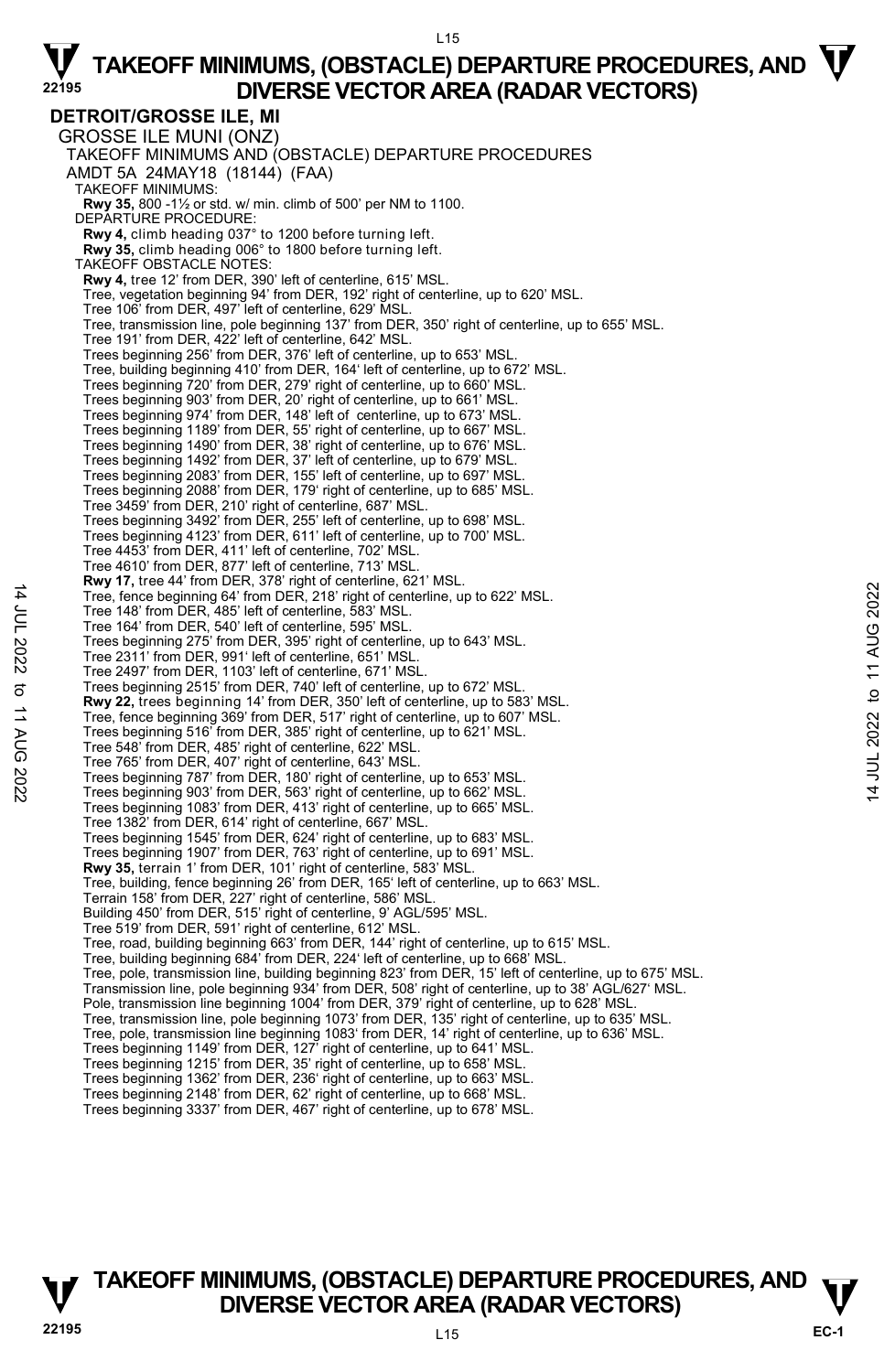#### L16

## $\nabla$  TAKEOFF MINIMUMS, (OBSTACLE) DEPARTURE PROCEDURES, AND  $\nabla$ **DIVERSE VECTOR AREA (RADAR VECTORS) <sup>22195</sup>**

### **DOWAGIAC, MI**

DOWAGIAC MUNI (C91) TAKEOFF MINIMUMS AND (OBSTACLE) DEPARTURE PROCEDURES AMDT 5A 26MAR20 (20086) (FAA) TAKEOFF MINIMUMS: **Rwys 4, 22,** NA-Environmental. TAKEOFF OBSTACLE NOTES: **Rwy 9,** building, 258' from DER, 549' right of centerline, 26' AGL/778' MSL. Multiple poles beginning 372' from DER, 432' right of centerline, up to 42' AGL/795' MSL. Antenna, 459' from DER, 367' right of centerline, 35' AGL/787' MSL. Antenna, 615' from DER, 341' right of centerline, 35' AGL/775' MSL. Multiple poles beginning 654' from DER, 341' left of centerline, up to 48' AGL/779' MSL. Trees beginning 667' from DER, 21' left of centerline, up to 77' AGL/839' MSL. Trees beginning 864' from DER, 7' right of centerline, up to 121' AGL/879' MSL. **Rwy 27,** trees beginning 21' from DER, 33' right of centerline, up to 93' AGL/828' MSL. Trees beginning 154' from DER, 112' left of centerline, up to 111' AGL/837' MSL. **DRUMMOND ISLAND, MI**  DRUMMOND ISLAND (DRM) TAKEOFF MINIMUMS AND (OBSTACLE) DEPARTURE PROCEDURES AMDT 1 31MAY12 (12152) (FAA) TAKEOFF MINIMUMS: **Rwys 1,19,** NA - environmental. **Rwy 8,** 300-1 or std. w/min. climb of 449'per NM to 1000. TAKEOFF OBSTACLE NOTES: **Rwy 8,** fence beginning 72' from DER, left and right of centerline, up to 5' AGL/664' MSL. Vehicle on road beginning 199' from DER, left and right of centerline, up to 15' AGL/675' MSL. Buildings beginning 11' from DER, left and right of centerline, up to 20' AGL/679' MSL. Poles 123' from DER, 182' left of centerline, up to 30' AGL/689' MSL Trees beginning 91' from DER, left and right of centerline, up to 100' AGL/860' MSL. **Rwy 26,** trees beginning 42' from DER, left and right of centerline, up to 100' AGL/809' MSL. Buildings beginning 102' from DER, 87' left of centerline, up to 20' AGL/669' MSL. **EAST TAWAS, MI**  IOSCO COUNTY (6D9) TAKEOFF MINIMUMS AND (OBSTACLE) DEPARTURE PROCEDURES AMDT 1 25JUL13 (13206) (FAA) TAKEOFF OBSTACLE NOTES: **Rwy 8,** trees beginning at DER, 400' left and right of centerline, up to 100' AGL/704' MSL. Vehicles on roadway 17' from DER, 306' left of centerline, up to 15' AGL/619' MSL. Train 113' from DER, 510' right of centerline, up to 23' AGL/627' MSL. **Rwy 26,** trees beginning at DER, 100' left and right of centerline, up to 100' AGL/714' MSL. **ESCANABA, MI** 

### DELTA COUNTY (ESC)

14 JUL 2022 to 11 AUG 2022

:2022

 $\vec{\sigma}$ **11 AUG** 

14 JUL 2022

#### TAKEOFF MINIMUMS AND (OBSTACLE) DEPARTURE PROCEDURES AMDT 1 13SEP18 (18256) (FAA) TAKEOFF MINIMUMS:

**Rwy 1,** 400-2¼ or std. w/min. climb gradient of 265 feet per NM to 1100. TAKEOFF OBSTACLE NOTES:

**Rwy 1,** vehicles on road beginning 40' from DER, 40' right of centerline, up to 15' AGL/621' MSL.

Tower 1.7 NM from DER, 2363' left of centerline, 293' AGL/965' MSL.

**Rwy 9,** vehicles on road beginning 1' from DER, 272' right of centerline, up to 607' MSL.

Trees beginning 1753' from DER, 417' right of centerline, up to 648' MSL. Tree 1859' from DER, 561' right of centerline, 654' MSL.

Trees beginning 1869' from DER, 54' right of centerline, up to 656' MSL.

Tree 2024' from DER, 444' left of centerline, 646' MSL.

**Rwy 19,** fence beginning 131' from DER, 402' right of centerline, up to 9' AGL/599' MSL.<br>Pole 247' from DER, 562' right of centerline, 28' AGL/618' MSL.

Tree 321' from DER, 350' left of centerline, 606' MSL.

Trees beginning 367' from DER, 524' right of centerline, up to 646' MSL. Tree 374' from DER, 454' left of centerline, 643' MSL.

Trees beginning 447' from DER, 383' left of centerline, up to 650' MSL.

Trees beginning 463' from DER, 383' left of centerline, up to 660' MSL. Trees beginning 543' from DER, 500' right of centerline, up to 652' MSL.

Trees beginning 640' from DER, 19' left of centerline, up to 664' MSL.

### Trees beginning 671' from DER, 19' right of centerline, up to 673' MSL.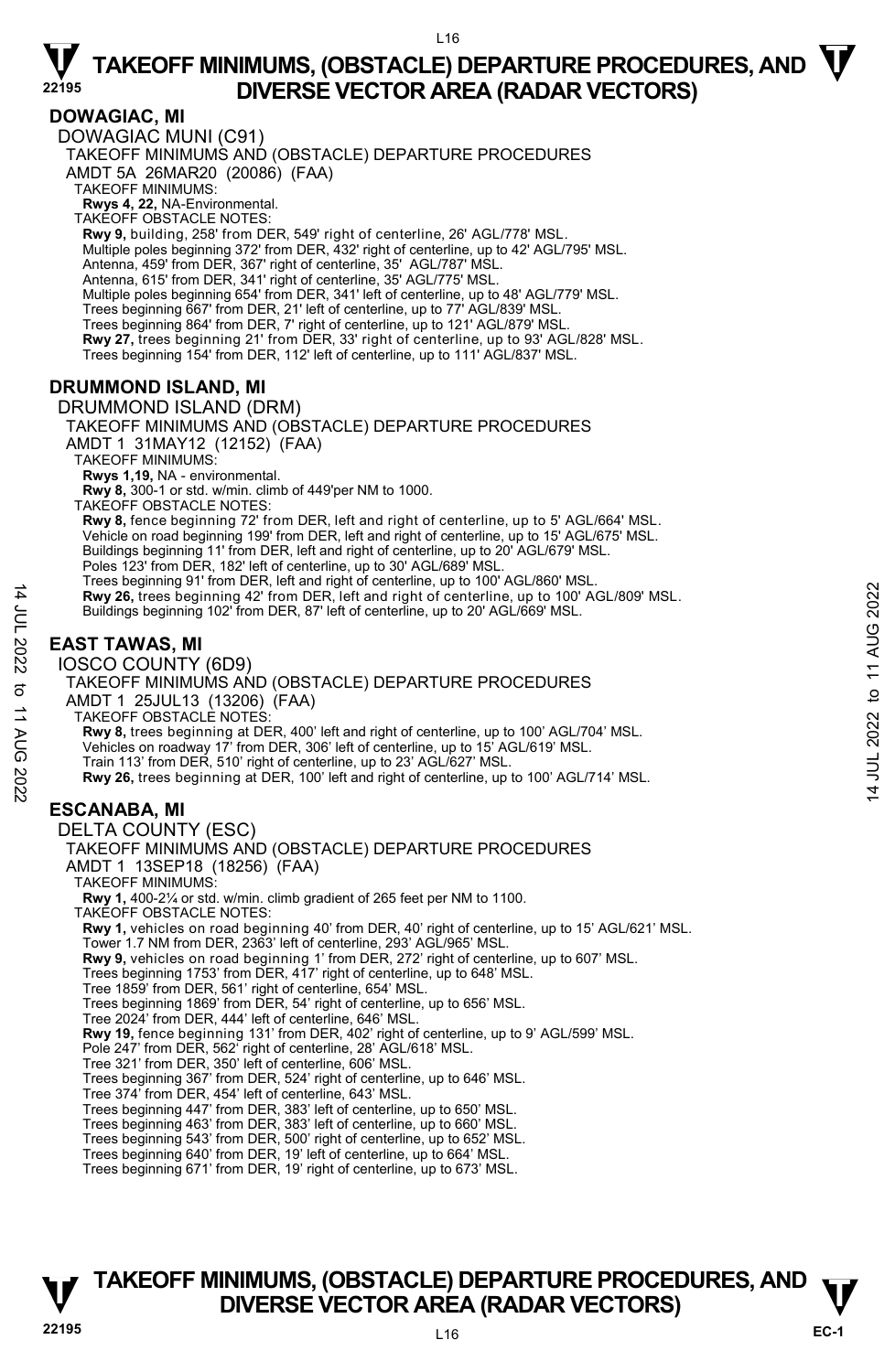#### L17

### $\nabla$  TAKEOFF MINIMUMS, (OBSTACLE) DEPARTURE PROCEDURES, AND  $\nabla$ **DIVERSE VECTOR AREA (RADAR VECTORS) <sup>22195</sup>**

**FLINT, MI** 

BISHOP INTL (FNT)

TAKEOFF MINIMUMS AND (OBSTACLE) DEPARTURE PROCEDURES

AMDT 5 21FEB02 (02052) (FAA)

TAKEOFF OBSTACLE NOTES:

**Rwy 18,** trees 1200' from DER, 500' right of centerline, 65' AGL/863' MSL.

### **FRANKFORT, MI**

FRANKFORT DOW MEML FLD (FKS) TAKEOFF MINIMUMS AND (OBSTACLE) DEPARTURE PROCEDURES AMDT 3 10MAR11 (21112) (FAA) TAKEOFF MINIMUMS: **Rwy 15,** 400-2¾ or std. w/min. climb of 300' per NM to 1100. **Rwy 33,** 500-2¼ or 300-1 w/ min. climb of 600' per NM to 1200. DEPARTURE PROCEDURE: **Rwy 15,** climb heading 143° to 1500 before turning left. **Rwy 33,** climb heading 323° to 1200 before turning. TAKEOFF OBSTACLE NOTES: **Rwy 15,** vehicles on roadway, beginning 13' from DER, right and left of centerline, up to 15' AGL/654' MSL.<br>Trees beginning 33' from DER, 507' right of centerline, 100' AGL/706' MSL.<br>Trees beginning 345' from DER, 293' l Trees beginning 1.2 NM from DER, 1030' left of centerline, 100' AGL/969' MSL. Tree 1.9 NM from DER, 903' right of centerline, 100' AGL/936' MSL. Tree 2.2 NM from DER, 15' left of centerline, 100' AGL/953' MSL. **Rwy 33,** vehicles on roadway, beginning 6' from DER, right and left of centerline, up to 15' AGL/687' MSL. Trees beginning 316' from DER, 323' right of centerline, 100' AGL/805' MSL. Trees beginning 470' from DER, 256' left of centerline, 100' AGL/838' MSL. Trees beginning 2759' from DER, 1219' right of centerline, 100' AGL/1035' MSL. Tree 1.3 NM from DER, 379' left of centerline, 100' AGL/1002' MSL. **FREMONT, MI**  FREMONT MUNI (FFX) TAKEOFF MINIMUMS AND (OBSTACLE) DEPARTURE PROCEDURES ORIG-A 08NOV18 (18312) (FAA) TAKEOFF OBSTACLE NOTES: **Rwy 1,** lighting 40' from DER, 90' right of centerline, 4' AGL/772' MSL. Lighting 40' from DER, 89' left of centerline, 4' AGL/772' MSL. Terrain 78' from DER, 483' left of centerline, 774' MSL. Transmission line 1154' from DER, 727' left of centerline, 49' AGL/817' MSL. Tree, catenary, pole, transmission line beginning 1157' from DER, 41' right of centerline, up to 843' MSL. Tree 1247' from DER, 659' left of centerline, 830' MSL. Trees beginning 1358' from DER, 493' left of centerline, up to 842' MSL. Tree 2047' from DER, 970' left of centerline, 843' MSL. Tree 2632' from DER, 412' right of centerline, 844' MSL. **Rwy 10,** lighting 6' from DER, 19' right of centerline, 2' AGL/771' MSL.<br>Lighting 7' from DER, 19' left of centerline, 2' AGL/771' MSL. Trees beginning 910' from DER, 399' right of centerline, up to 839' MSL. Tree 1458' from DER, 485' right of centerline, 841' MSL. Pole 1486' from DER, 380' right of centerline, 48' AGL/812' MSL. Trees beginning 2254' from DER, 16' left of centerline, up to 855' MSL. Tree 2850' from DER, 326' right of centerline, 863' MSL. Tree 3040' from DER, 225' right of centerline, 867' MSL. **Rwy 19,** lighting 39' from DER, 124' right of centerline, 4' AGL/755' MSL. Lighting 40' from DER, 125' left of centerline, 4' AGL/755' MSL. Transmission line 1139' from DER, 616' right of centerline, 30' AGL/784' MSL. Trees beginning 1759' from DER, 878' left of centerline, up to 810' MSL. Tree 2038' from DER, 318' right of centerline, 806' MSL. Trees beginning 2107' from DER, 239' right of centerline, up to 813' MSL. Trees beginning 2175' from DER, 395' right of centerline, up to 814' MSL. Trees beginning 2184' from DER, 464' right of centerline, up to 822' MSL. Trees beginning 2399' from DER, 1131' left of centerline, up to 824' MSL. **Rwy 28,** tree 742' from DER, 657' left of centerline, 829' MSL.<br>Trees beginning 951' from DER, 652' left of centerline, up to 838' MSL.

Tree 1798' from DER, 498' right of centerline, 863' MSL.

# JUL 2022 to 11 AUG 2022 14 JUL 2022 to 11 AUG 2022 $\vec{z}$

### **TAKEOFF MINIMUMS, (OBSTACLE) DEPARTURE PROCEDURES, AND**  $\mathbf{\nabla}$ **DIVERSE VECTOR AREA (RADAR VECTORS)**

14 JUL 2022 to 11 AUG 2022

 $\sigma$ **11 AUG** 

:2022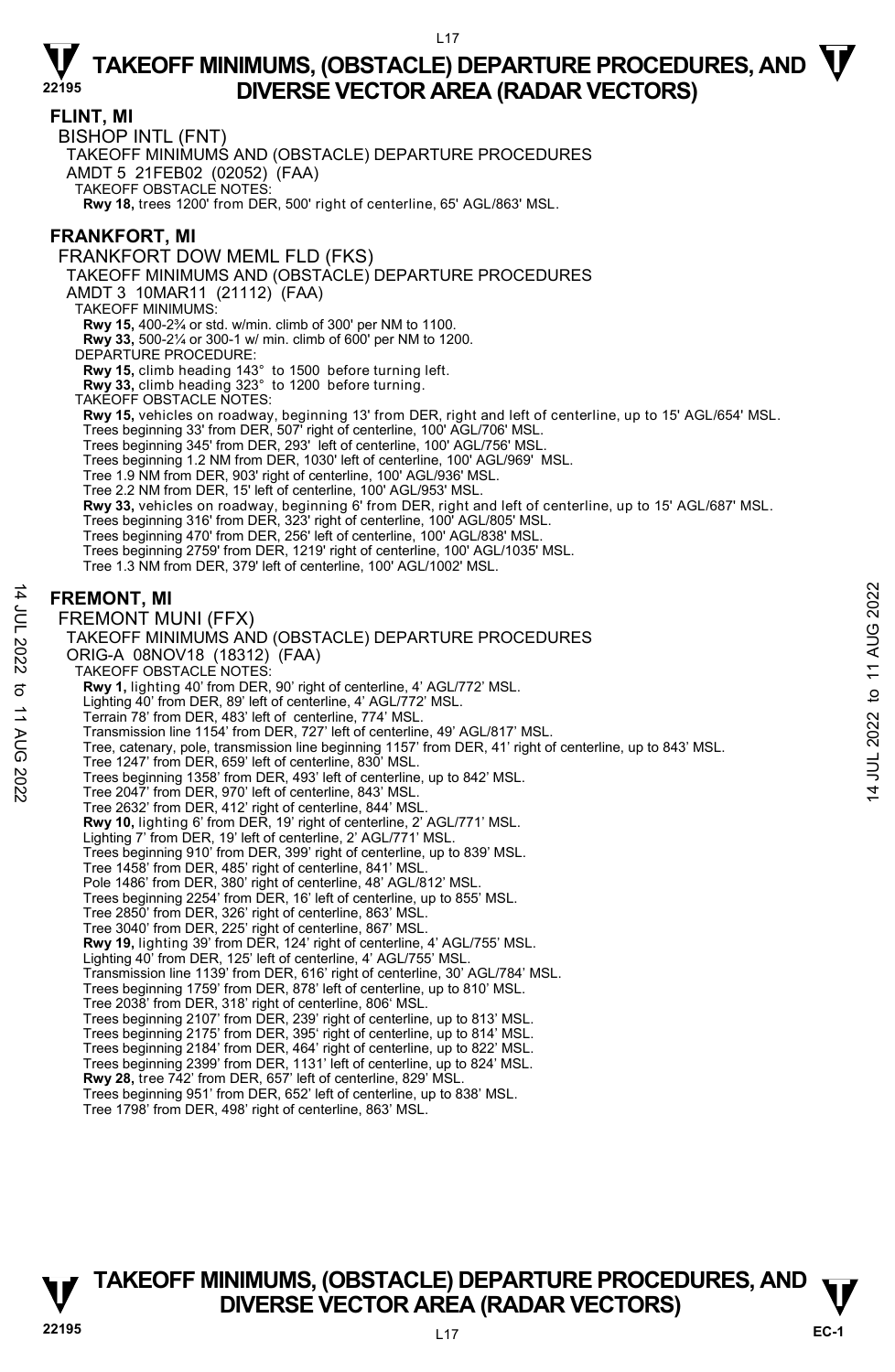### **GAYLORD, MI**

GAYLORD RGNL (GLR)

TAKEOFF MINIMUMS AND (OBSTACLE) DEPARTURE PROCEDURES

ORIG 07MAY09 (09127) (FAA)

TAKEOFF OBSTACLE NOTES:

**Rwy 9,** trees beginning 917' from DER, 318' right of centerline, up to 57' AGL/1387' MSL.

Trees beginning 918' from DER, 357' left of centerline, up to 79' AGL/1407' MSL. Ceilometer 166' from DER, 258' left of centerline, 4' AGL/1334' MSL.

**Rwy 18,** power line pylon 2125' from DER, 917' right of centerline, 79' AGL/1398' MSL. Bushes beginning 18' from DER, 255' left of centerline, up to 21' AGL/1338' MSL.

**Rwy 27,** trees beginning 2870' from DER, 345' right of centerline, up to 83' AGL/1403' MSL.

Tree 2906' from DER, 234' left of centerline, 75' AGL/1395' MSL.

**Rwy 36,** trees and bush beginning 79' from DER, 191' left of centerline, up to 54' AGL/1374' MSL.

### **GLADWIN, MI**

CHARLES ZETTEL MEML (GDW) TAKEOFF MINIMUMS AND (OBSTACLE) DEPARTURE PROCEDURES

AMDT 3 20OCT11 (21252) (FAA)

TAKEOFF MINIMUMS:

**Rwy 27,** 400-2 or std. w/min. climb of 341' per NM to 1300.

**Rwys 15, 33,** NA - Environmental.

DEPARTURE PROCEDURE:

**Rwy 27,** climb heading 272° to 1500 before turning left.

TAKEOFF OBSTACLE NOTES:

**Rwy 9,** trees beginning 42' from DER left and right of centerline, up to 82' AGL/850' MSL.

**Rwy 27,** vehicle on road 108' from DER, across centerline, 15' AGL/789' MSL.

Trees beginning 736' from DER, left and right of centerline, up to 111' AGL/991' MSL.

Tank 5787' from DER, 1118' right of centerline, 170' AGL/996' MSL.

Tower 1.5 NM from DER, 1250' right of centerline, 187' AGL/1080' MSL. Tower 1.6 NM from DER, 1390' right of centerline, 199' AGL/1118' MSL.

### **GRAND HAVEN, MI**

14 JUL 2022 to 11 AUG 2022

:2022

 $\sigma$ **11 AUG** 

14 JUL 2022

GRAND HAVEN MEML AIRPARK (3GM)

TAKEOFF MINIMUMS AND (OBSTACLE) DEPARTURE PROCEDURES

AMDT 5 09FEB12 (21280) (FAA)

TAKEOFF MINIMUMS:

**Rwy 27,** 300-1¼ or std. w/min. climb of 231' per NM to 900.

TAKEOFF OBSTACLE NOTES:

**Rwy 9,** trees beginning 23' from DER, left and right of centerline, up to 96' AGL/705' MSL. Terrain beginning 47' from DER, 322' left of centerline, up to 594' MSL.

Wire 22' from DER, 1064' left of centerline, 22' AGL/620' MSL.

**Rwy 18,** tree 204' from DER, 553' right of centerline, 69' AGL/678' MSL. **Rwy 27,** building 7' from DER, 472' left of centerline, 18' AGL/619' MSL.

Trees beginning 25' from DER, 604' right and left of centerline, up to 112' AGL/746' MSL. **Rwy 36,** stack 2732' from DER, 430' left of centerline, 128' AGL/735' MSL.

### **GRAND LEDGE, MI**

ABRAMS MUNI (4D0) TAKEOFF MINIMUMS AND (OBSTACLE) DEPARTURE PROCEDURES AMDT 3 05APR12 (12096) (FAA) TAKEOFF MINIMUMS: **Rwys 18, 36,** NA, - ATC. **Rwy 27,** 300-1 or std. w/min. climb of 306' per NM to 1100. TAKEOFF OBSTACLE NOTES: **Rwy 9,** trees beginning 75' from DER, left and right of centerline, up to 114' AGL/954' MSL. Terrain beginning 82' from DER, 242' right of centerline, up to 852' MSL. Pole 1433' from DER, 61' left of centerline, 45' AGL/877' MSL. Navaids beginning 30' from DER, left and right of centerline, up to 2' AGL/841' MSL.<br>**Rwy 27,** vehicle on road 59' from DER, 359' right of centerline, 15' AGL/846' MSL. Fence 70' from DER, 405' left of centerline, 4' AGL/836' MSL. Navaid 587' from DER, 490' left of centerline, 15' AGL/852' MSL. Buildings beginning 740' from DER, 326' right of centerline, up to 34' AGL/878' MSL. Buildings beginning 771' from DER, 555' left of centerline, up to 21' AGL/859' MSL. Flagpole 819' from DER, 601' right of centerline, 25' AGL/869' MSL. Trees beginning 827' from DER, left and right of centerline, up to 88' AGL/932' MSL. Power poles beginning 868' from DER, left and right of centerline, up to 24' AGL/871' MSL. Tank 4595' from DER, 478' left of centerline, 169' AGL/1004' MSL. Vertical structure, 4597' from DER, 470' left of centerline, 171' AGL/1006' MSL. Elevator 4646' from DER, 555' left of centerline, 162' AGL/997' MSL.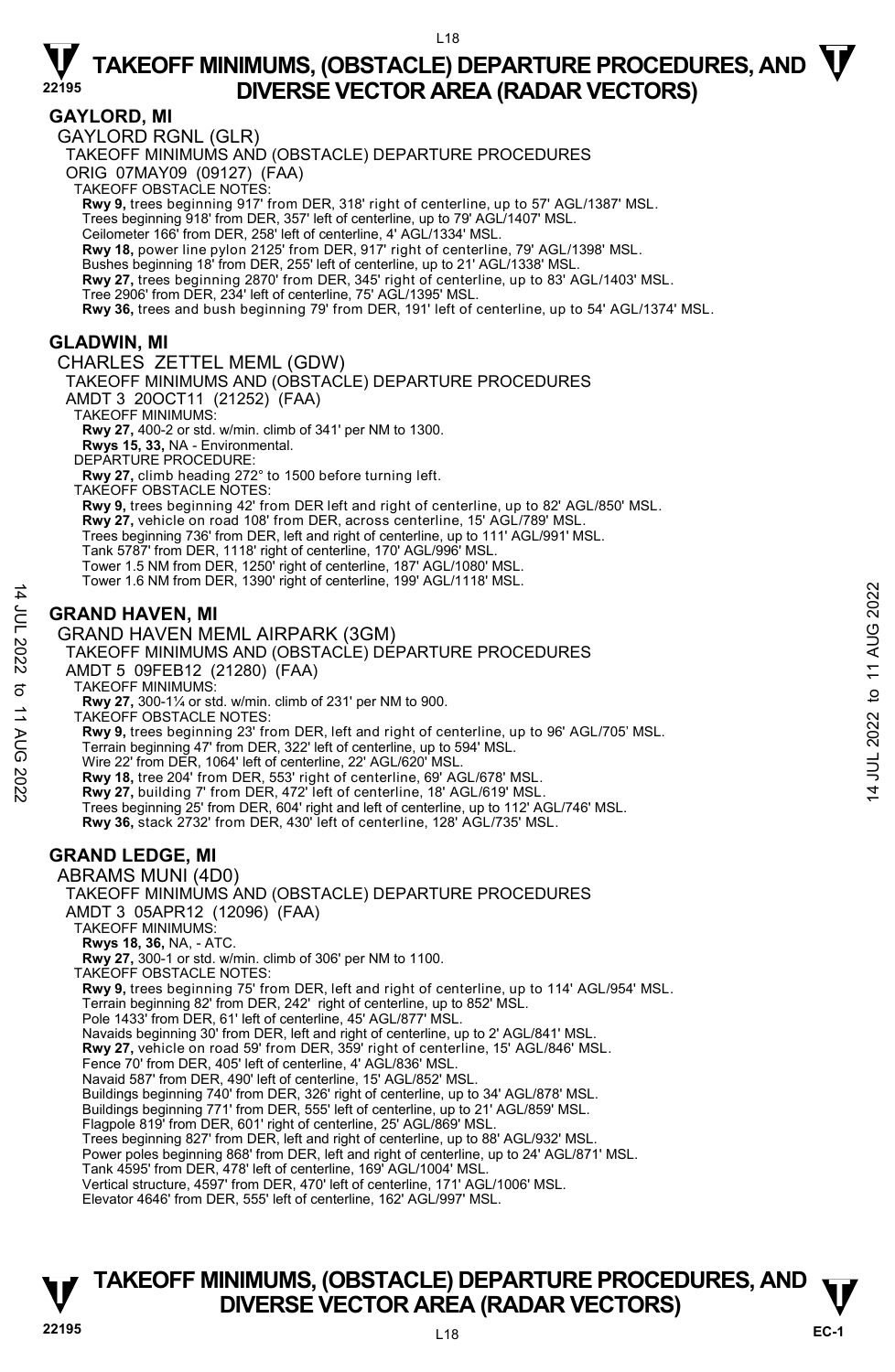14 JUL 2022 to 11 AUG 2022

to 11 AUG 2022

14 JUL 2022

### $\nabla$  TAKEOFF MINIMUMS, (OBSTACLE) DEPARTURE PROCEDURES, AND  $\nabla$ **DIVERSE VECTOR AREA (RADAR VECTORS) <sup>22195</sup>**

### **GRAND RAPIDS, MI**

GERALD R FORD INTL (GRR)

TAKEOFF MINIMUMS AND (OBSTACLE) DEPARTURE PROCEDURES

AMDT 2 02JUL09 (09183) (FAA)

TAKEOFF OBSTACLE NOTES:

**Rwy 8L,** vehicle on road 20' from DER, 156' left of centerline, 15' AGL/794' MSL. Trees beginning 1419' from DER, 740' left of centerline, up to 100' AGL/859' MSL. **Rwy 17,** trees beginning 1382' from DER, 134' left of centerline, up to 100' AGL/929' MSL. Trees beginning 1389' from DER, 819' right of centerline, up to 100' AGL/899' MSL. **Rwy 26R,** terrain beginning 102' from DER, 381' right of centerline, up to 808' MSL. **Rwy 35,** vehicle on road 742' from DER, 675' left of centerline, up to 15' AGL/804' MSL. Trees beginning 2002' from DER, 715' left of centerline, up to 100' AGL/869' MSL. Trees beginning 1339' from DER, 7' right of centerline, up to 100' AGL/879' MSL.

### **GRAYLING, MI**

GRAYLING AAF (GOV) TAKEOFF MINIMUMS AND (OBSTACLE) DEPARTURE PROCEDURES AMDT 3 03JUN10 (10154) (FAA) TAKEOFF OBSTACLE NOTES: **Rwy 5,** tree 1192' from DER, 275' right of centerline, 56' AGL/1215' MSL. Tree 1684' from DER, 600' left of centerline, 56' AGL/1225' MSL. **Rwy 14,** tree 435' from DER, 402' right of centerline, 57' AGL/1216' MSL. Antenna 3937' from DER, 1179' right of centerline, 136' AGL/1279' MSL. **Rwy 23,** trees beginning 1438' from DER, 29' right of centerline, up to 100' AGL/1269' MSL. **Rwy 32,** trees beginning 1611' from DER, 50' left of centerline, up to 66' AGL/1216' MSL. **GREENVILLE, MI**  GREENVILLE MUNI (6D6) TAKEOFF MINIMUMS AND (OBSTACLE) DEPARTURE PROCEDURES AMDT 2B 13SEP18 (18256) (FAA) TAKEOFF MINIMUMS: **Rwys 18, 36,** NA - environmental. TAKEOFF OBSTACLE NOTES: **Rwy 10,** trees 5' from DER, 389' right of centerline, 845' MSL. Trees beginning 42' from DER, 141' right of centerline, up to 858' MSL. Trees beginning 128' from DER, 423' left of centerline, up to 870' MSL. Trees 359' from DER, 588' left of centerline, 895' MSL. Trees, transmission line and poles beginning 474' from DER, 25' left of centerline, up to 911' MSL. Trees beginning 760' from DER, 242' right of centerline, up to 907' MSL. Trees, transmission line and poles beginning 1946' from DER, 5' right of centerline, up to 923' MSL. Trees beginning 2688' from DER, 93' left of centerline, up to 925' MSL. **Rwy 28,** building 34' from DER, 309' right of centerline, 22' AGL/872' MSL.<br>Trees beginning 87' from DER, 254' left of centerline, up to 897' MSL. Tree 282' from DER, 534' left of centerline, 907' MSL. Tree 326' from DER, 507' right of centerline, 879' MSL. Trees beginning 460' from DER, 392' left of centerline, up to 929' MSL. Tree 563' from DER, 535' right of centerline, 905' MSL. Trees beginning 616' from DER, 474' right of centerline, up to 906' MSL. Trees beginning 621' from DER, 459' left of centerline, up to 937' MSL. Trees beginning 730' from DER, 456' right of centerline, up to 909' MSL. Trees beginning 789' from DER, 411' left of centerline, up to 948' MSL. Tree 995' from DER, 464' right of centerline, 910' MSL.<br>Trees beginning 1033' from DER, 462' right of centerline, up to 922' MSL.<br>Trees beginning 1112' from DER, 6' left of centerline, up to 952' MSL. Trees beginning 1273' from DER, 558' right of centerline, up to 929' MSL. Trees beginning 1399' from DER, 435' right of centerline, up to 931' MSL. Tree 1532' from DER, 460' right of centerline, 932' MSL. Trees beginning 1555' from DER, 400' right of centerline, up to 939' MSL.

- Trees beginning 1706' from DER, 26' right of centerline, up to 942' MSL. Tree 3416' from DER, 249' left of centerline, 954' MSL.
- Trees beginning 3552' from DER, 176' left of centerline, up to 958' MSL.



**EC-1**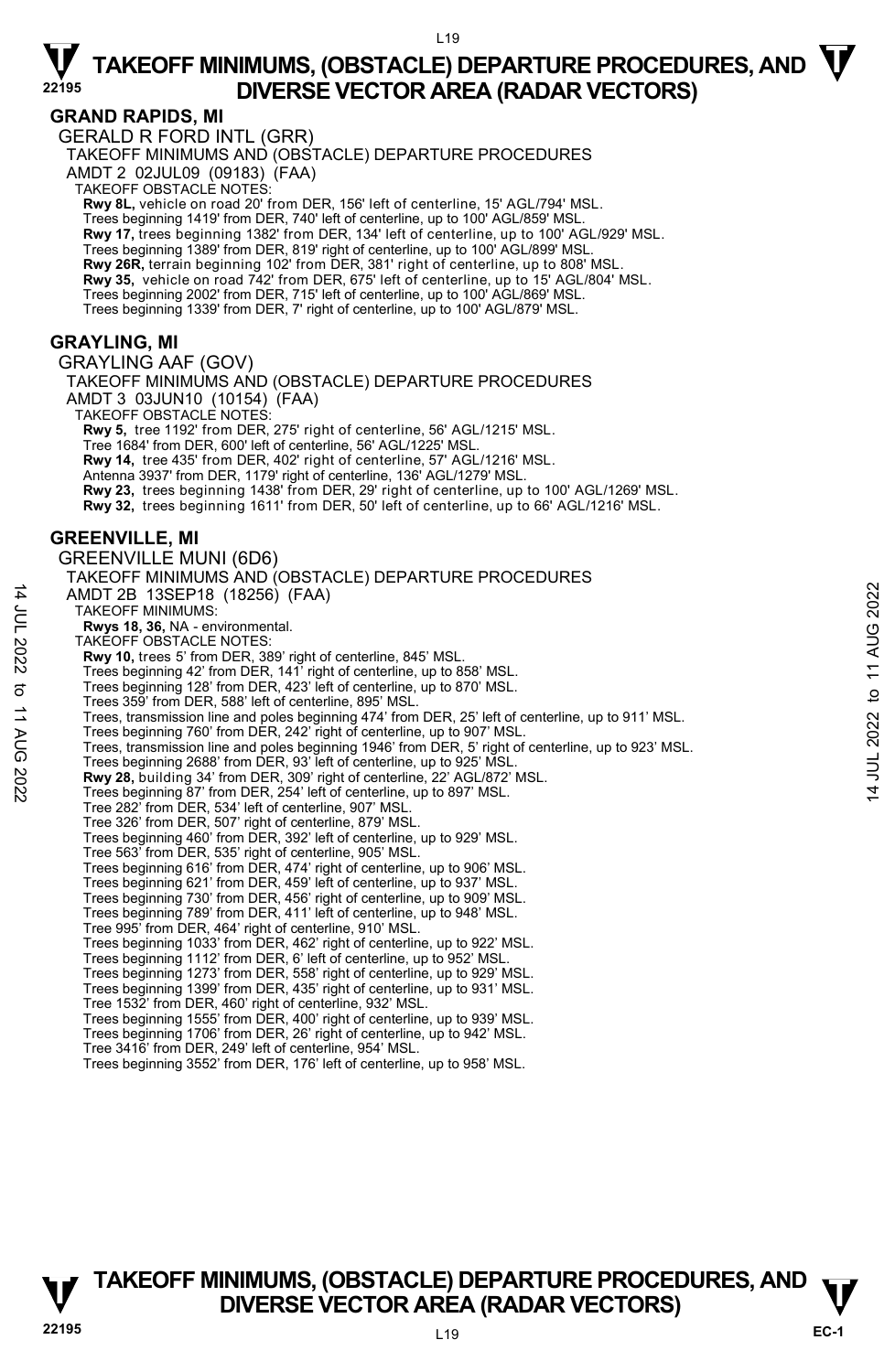### **HANCOCK, MI**

HOUGHTON COUNTY MEML (CMX)

TAKEOFF MINIMUMS AND (OBSTACLE) DEPARTURE PROCEDURES

AMDT 3A 08NOV18 (21056) (FAA)

TAKEOFF MINIMUMS:

 **Rwy 25,** 400-2½ or std. w/min. climb of 215' per NM to 1600 or alternatively, with std. takeoff minimums and a normal 200' per NM climb gradient, takeoff must occur no later than 1500' prior to DER.

**Rwy 31,** 300-1½ or std. w min. climb of 245' per NM to 1400 or alternatively, with std. takeoff minimums and a normal 200' per NM climb gradient, takeoff must occur no later than 2200' prior to DER.

TAKEOFF OBSTACLE NOTES:

**Rwy 7,** vehicles on roadway beginning 27' from DER, left and right of centerline, up to 15' AGL/1094' MSL.

Trees beginning 445' from DER, 236' left of centerline, up to 59' AGL/1120' MSL.

Trees beginning 1491' from DER, 240' right of centerline, up to 61' AGL/1122' MSL.

**Rwy 13,** trees beginning 133' from DER, 513' left of centerline, up to 80' AGL/1139' MSL.

**Rwy 25,** vehicles on roadway beginning 27' from DER, left and right of centerline, up to 15' AGL/1094' MSL.<br>Trees beginning 386' from DER, 397' left of centerline, up to 84' AGL/1145' MSL.

Trees beginning 1769' from DER, 405' right of centerline, up to 77' AGL/1178' MSL.

**Rwy 31,** trees beginning 1625' from DER, 77' right of centerline, up to 100' AGL/1299' MSL.

Trees beginning 1814' from DER, 496' left of centerline, up to 81' AGL/1202' MSL.

### **HARBOR SPRINGS, MI**

HARBOR SPRINGS (MGN)

TAKEOFF MINIMUMS AND (OBSTACLE) DEPARTURE PROCEDURES

AMDT 3 11OCT18 (18284) (FAA)

TAKEOFF MINIMUMS:

**Rwy 28,** 300-2 or std. w/ min. climb of 305 feet per NM to 1000, or alternatively, with std. takeoff minimums and a normal 200 feet per NM climb gradient, takeoff must occur no later than 2100 feet prior to DER.

DEPARTURE PROCEDURE:

**Rwy 10,** climb heading 101° to 1400 before proceeding on course. **Rwy 28,** climb heading 281° to 2000 before turning right.

TAKEOFF OBSTACLE NOTES:

**Rwy 10,** terrain 20' from DER, 43' left of centerline, 687' MSL.

Tree 39' from DER, 299' right of centerline, 755' MSL.

Tree 69' from DER, 324' left of centerline, 752' MSL.

Tree 78' from DER, 498' right of centerline, 762' MSL.

Trees and pole beginning 108' from DER, 33' right of centerline, up to 83' AGL/766' MSL

Trees, vehicles on roads, pole, terrain, buildings, and elevator beginning 164' from DER, 5' left of centerline, up to 74' AGL/782' MSL.

Trees, buildings and poles beginning 251' from DER, 34' right of centerline, up to 89' AGL/769' MSL.<br>Trees and pole beginning 1344' from DER, 37' right of centerline, up to 770' MSL.

Trees beginning 1596' from DER, 21' right of centerline, up to 772' MSL.

Trees beginning 1679' from DER, 10' right of centerline, up to 76' AGL/779' MSL.

**Rwy 28,** trees and vehicles on roads beginning abeam DER, 2' left of centerline, up to 718' MSL.<br>Tree and vehicles on road beginning 104' from DER, 52' right of centerline, up to 766' MSL.

Trees and pole beginning 164' from DER, 11' right of centerline, up to 99' AGL/791' MSL.

Trees beginning 600' from DER, 25' left of centerline, up to 113' AGL/727' MSL

Trees and stack beginning 693' from DER, 26' right of centerline, up to 794' MSL.

Trees beginning 3761' from DER, 1159' right of centerline, up to 800' MSL.

Trees beginning 4723' from DER, 1577' right of centerline, up to 817' MSL. Trees beginning 4971' from DER, 1545' right of centerline, up to 100' AGL/849' MSL.

Trees beginning 5106' from DER, 1546' right of centerline, up to 870' MSL.

Trees beginning 5854' from DER, 1788' right of centerline, up to 100' AGL/871' MSL.

Tree 1 NM from DER, 2007' right of centerline, 880' MSL.

Trees and buildings beginning 1 NM from DER, 1975' right of centerline, up to 100' AGL/898' MSL.

Trees beginning 1.2 NM from DER, 2286' right of centerline, up to 100' AGL/917' MSL.

Trees beginning 1.4 NM from DER, 2734' right of centerline, up to 917' MSL. Trees beginning 1.5 NM from DER, 2843' right of centerline, up to 918' MSL.

Trees beginning 1.5 NM from DER, 2904' right of centerline, up to 923' MSL.

Tree 1.5 NM from DER, 3021' right of centerline, 920' MSL.

14 JUL 2022 to 11 AUG 2022

to 11 AUG 2022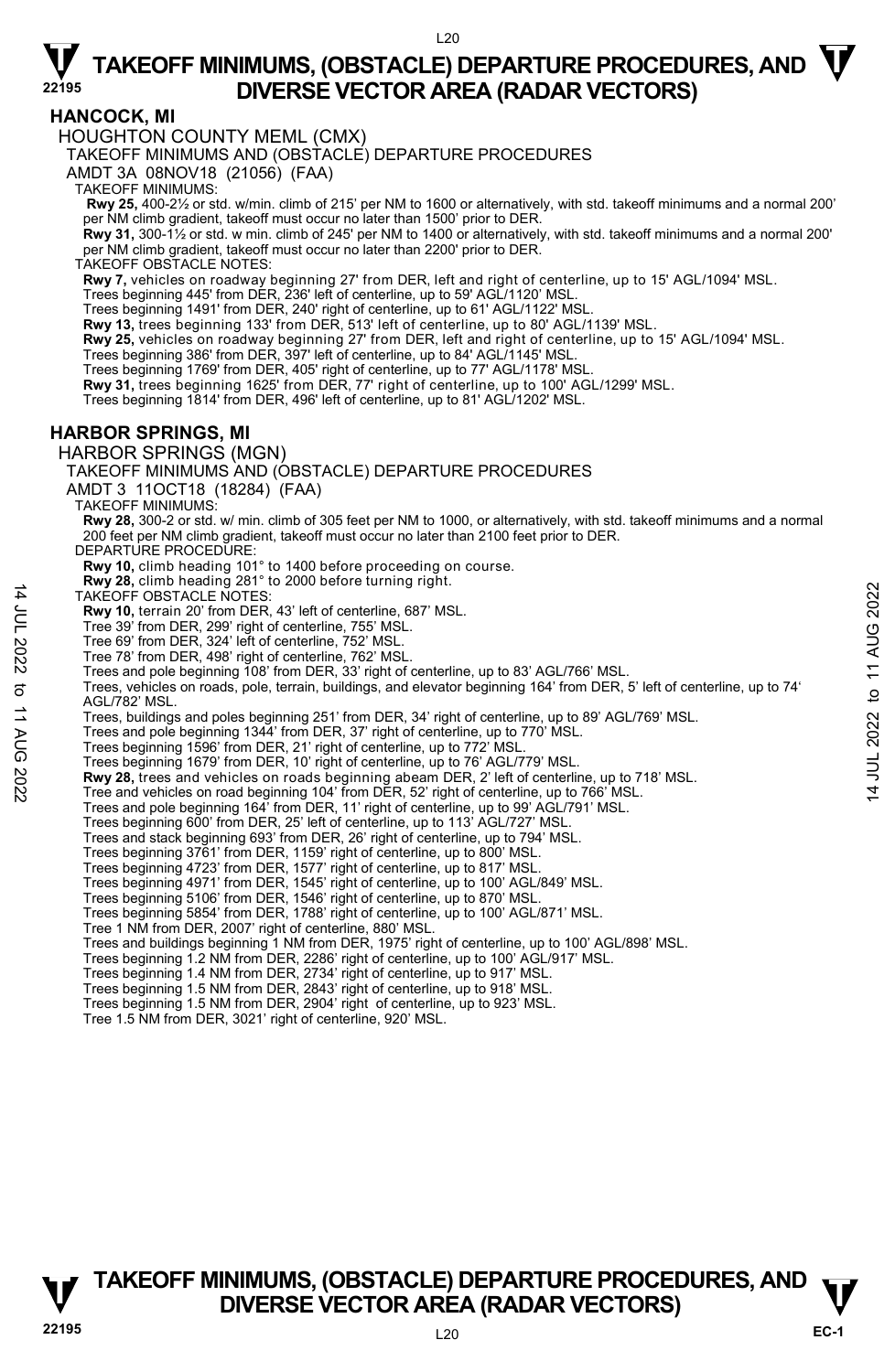#### $121$

### $\nabla$  TAKEOFF MINIMUMS, (OBSTACLE) DEPARTURE PROCEDURES, AND  $\nabla$ **DIVERSE VECTOR AREA (RADAR VECTORS) <sup>22195</sup>**

#### **HART/SHELBY, MI**

OCEANA COUNTY (C04) TAKEOFF MINIMUMS AND (OBSTACLE) DEPARTURE PROCEDURES ORIG 10DEC15 (15344) (FAA) TAKEOFF MINIMUMS: **Rwy 15, 33,** NA-Environmental. **Rwy 9,** 300-1 or std. w/min. climb of 265' per NM to 1200. DEPARTURE PROCEDURE: **Rwy 27,** climb heading 268° to 1500 before turning right. TAKEOFF OBSTACLE NOTES: **Rwy 9,** terrain beginning 74' from DER, 196' right of centerline, up to 908' MSL. Terrain beginning 54' from DER, 314' left of centerline, up to 904' MSL. Trees beginning 257' from DER, 41' right of centerline, up to 114' AGL/1056' MSL. Vehicle on road 787' from DER, 654' left of centerline, 15' AGL/926' MSL. Trees beginning 895' from DER, 10' left of centerline, up to 100' AGL/1017' MSL. Transmission line tower 1809' from DER, 400' left of centerline, 41' AGL/958' MSL. **Rwy 27,** terrain beginning 10' from DER, 181' right of centerline, up to 970' MSL. Trees beginning 115' from DER, 455' left of centerline, up to 61' AGL/976' MSL. Trees beginning 468' from DER, 467' right of centerline, up to 56' AGL/971' MSL. Vehicles on road beginning 446' from DER, left and right of centerline, up to 15' AGL/939' MSL.<br>Building 677' from DER, 595' left of centerline, 21' AGL/941' MSL. Irrigation equipment 1163' from DER, 657' right of centerline, 13' AGL/947' MSL. Terrain beginning 1876' from DER, 335' left of centerline, up to 974' MSL. Trees beginning 1992' from DER, 12' left of centerline, up to 93' AGL/1067' MSL. Trees beginning 2033' from DER, 9' right of centerline, up to 64' AGL/1048' MSL. Poles and transmission line towers beginning 2323' from DER, 480' right of centerline, up to 60' AGL/1034' MSL. Trees beginning 4343' from DER, 589' left of centerline, up to 84' AGL/1063' MSL. **HASTINGS, MI**  HASTINGS (9D9) TAKEOFF MINIMUMS AND (OBSTACLE) DEPARTURE PROCEDURES AMDT 6 29MAR18 (18088) (FAA) TAKEOFF MINIMUMS: **Rwys 9, 18, 27, 36** NA-Environmental. TAKEOFF OBSTACLE NOTES:

- **Rwy 12,** tree 18' from DER, 225' right of centerline, 826' MSL.
- Trees 57' from DER, 419' right of centerline, up to 868' MSL.
- Trees beginning 2086' from DER, 288' right of centerline, up to 884' MSL.
- Trees, and terrain 80' from DER, 269' left of centerline, up to 851' MSL.
- Trees, terrain, vegetation beginning 280' from DER, 210' left of centerline, up to 885' MSL.
- **Rwy 30,** trees 170' from DER, 452' left of centerline, up to 829' MSL.
- Trees 602' from DER, 365' left of centerline, up to 848' MSL.
- Trees beginning 712' from DER, 12' left of centerline, up to 867' MSL. Traverse way 191' from DER, 491' right of centerline, 810' MSL.
- 
- Trees 245' from DER, 484' right of centerline, 851' MSL.
- Trees beginning 1477' from DER, 90' right of centerline, up to 869' MSL.

### **HILLSDALE, MI**

14 JUL 2022 to 11 AUG 2022

:2022

 $\vec{\sigma}$ **11 AUG** 

14 JUL 2022

HILLSDALE MUNI (JYM) TAKEOFF MINIMUMS AND (OBSTACLE) DEPARTURE PROCEDURES AMDT 1 25JUL13 (13206) (FAA) TAKEOFF OBSTACLE NOTES: **Rwy 10,** trees beginning 73' from DER 25' right of centerline, up to 110' AGL/1277' MSL. Tree 1188' from DER, 413' left of centerline, 82' AGL/1261' MSL.

Vehicles on road beginning 1125' from DER, 722' right of centerline, up to 15' AGL/1214' MSL.<br>**Rwy 28,** trees beginning 147' from DER, 38' right of centerline, up to 117' AGL/1216' MSL. Trees beginning 1052' from DER, 575' left of centerline, up to 116' AGL/1275' MSL.

### **HOLLAND, MI**

WEST MICHIGAN RGNL (BIV) TAKEOFF MINIMUMS AND (OBSTACLE) DEPARTURE PROCEDURES AMDT 1 02JUL09 (09183) (FAA) TAKEOFF OBSTACLE NOTES: **Rwy 8,** vehicles on road beginning 48' from DER, 500' right of centerline, up to 15' AGL/694' MSL. Trees beginning 1828' from DER, 829' left of centerline, up to 72' AGL/741' MSL.<br>**Rwy 26,** vehicles on road beginning 86' from DER, 517' left of centerline, up to 15' AGL/714' MSL. Pole 805' from DER, 475' left of centerline, 35' AGL/734' MSL Trees 1056' from DER, 468' left of centerline, up to 41' AGL/740' MSL.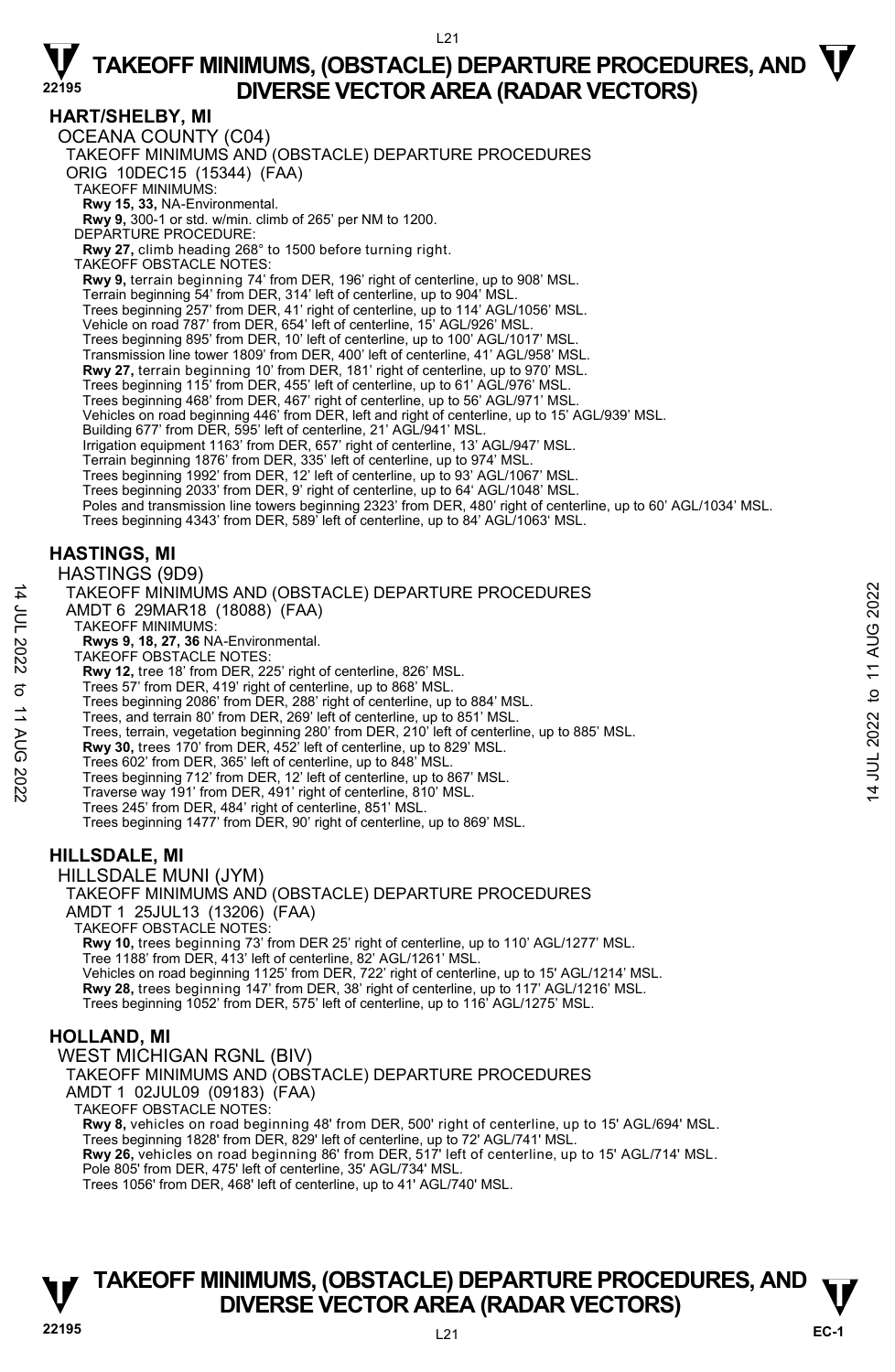**HOUGHTON LAKE, MI** 

ROSCOMMON COUNTY - BLODGETT MEML (HTL)

TAKEOFF MINIMUMS AND (OBSTACLE) DEPARTURE PROCEDURES

AMDT 1 25OCT07 (21224) (FAA)

TAKEOFF MINIMUMS:

**Rwy 9,** 200-1¼, or std. w/min. climb of 237' per NM to 1400.

**Rwys 18, 36,** NA-ATC. DEPARTURE PROCEDURE:

**Rwy 27,** climb heading 274° to 2600 before turning south.

TAKEOFF OBSTACLE NOTES:

**Rwy 9,** multiple trees beginning 2330' from DER, on centerline, up to 71' AGL/1216' MSL. Multiple trees beginning 5927' from DER 275' left of centerline, up to 100' AGL/1299' MSL. Terrain beginning 31' from DER, 215' right of centerline, up to 0' AGL/1165' MSL. Terrain beginning 43' from DER, 84' left of centerline, up to 0' AGL/1162' MSL. **Rwy 27,** multiple trees beginning 791' from DER, on centerline, up to 90' AGL/1239' MSL. Fence and road beginning 323' from DER, on centerline, up to 15' AGL/1164' MSL. Terrain beginning 100' from DER, 171' right of centerline, up to 0' AGL/1165' MSL. Terrain beginning 112' from DER, 128' left of centerline, up to 0' AGL/1162' MSL.

### **HOWELL, MI**

LIVINGSTON COUNTY SPENCER J HARDY (OZW) TAKEOFF MINIMUMS AND (OBSTACLE) DEPARTURE PROCEDURES AMDT 3A 24MAY18 (18144) (FAA) TAKEOFF OBSTACLE NOTES: **Rwy 13,** tree 1776' from DER, 695' right of centerline, 1009' MSL. **Rwy 31,** pole 138' from DER, 407' right of centerline, 1004' MSL.<br>Trees beginning 914' from DER, 725' left of centerline, up to 1006' MSL. Tree 1234' from DER, 582' left of centerline, 1010' MSL. Trees beginning 1321' from DER, 647' left of centerline, up to 1012' MSL.

### **IONIA, MI**

14 JUL 2022 to 11 AUG 2022

 $\vec{\sigma}$ **11 AUG** 

:2022

14 JUL 2022

IONIA COUNTY (Y70) TAKEOFF MINIMUMS AND (OBSTACLE) DEPARTURE PROCEDURES ORIG-B 02DEC21 (21336) (FAA) TAKEOFF MINIMUMS: **Rwys 18, 36,** NA-Environmental. TAKEOFF OBSTACLE NOTES: **Rwy 10,** trees beginning 11' from DER, 320' left of centerline, up to 825' MSL.<br>NAVAID 39' from DER, 77' right of centerline, 804' MSL. Ground beginning 60' from DER, 276' right of centerline, up to 810' MSL. Trees beginning 101' from DER, 344' left of centerline, up to 836' MSL. Ground 258' from DER, 333' right of centerline, 811' MSL. Trees beginning 664' from DER, 521' right of centerline, up to 872' MSL. Trees beginning 1011' from DER, 77' right of centerline, up to 881' MSL. Tree 1530' from DER, 834' left of centerline, 845' MSL. Trees beginning 1538' from DER, 289' left of centerline, up to 848' MSL. Tree 1882' from DER, 845' left of centerline, 860' MSL. Tree 2507' from DER, 302' left of centerline, 870' MSL. Tree 2509' from DER, 259' left of centerline, 875' MSL. Trees beginning 2513' from DER, 202' left of centerline, up to 886' MSL. Trees beginning 2639' from DER, 220' left of centerline, up to 895' MSL. Tree 3036' from DER, 691' left of centerline, 898' MSL. **Rwy 28,** NAVAID 41' from DER, 77' right of centerline, 2' AGL/815' MSL. Building 473' from DER, 547' right of centerline, 25' AGL/837' MSL. Poles, building beginning 596' from DER, 513' left of centerline, up to 26' AGL/839' MSL. Building 780' from DER, 574' right of centerline, 30' AGL/841' MSL. Pole, transmission line beginning 816' from DER, 680' right of centerline, up to 845' MSL. Trees, poles, building, transmission lines beginning 890' from DER, 137' left of centerline, up to 888' MSL. Tree 1025' from DER, 197' right of centerline, 849' MSL. Trees, pole, transmission line beginning 1027' from DER, 82' right of centerline, up to 851' MSL. Tree 1608' from DER, 698' right of centerline, 859' MSL. Trees beginning 1614' from DER, 466' right of centerline, up to 877' MSL. Trees beginning 1635' from DER, 439' left of centerline, up to 892' MSL.

Tree 3031' from DER, 1294' right of centerline, 891' MSL.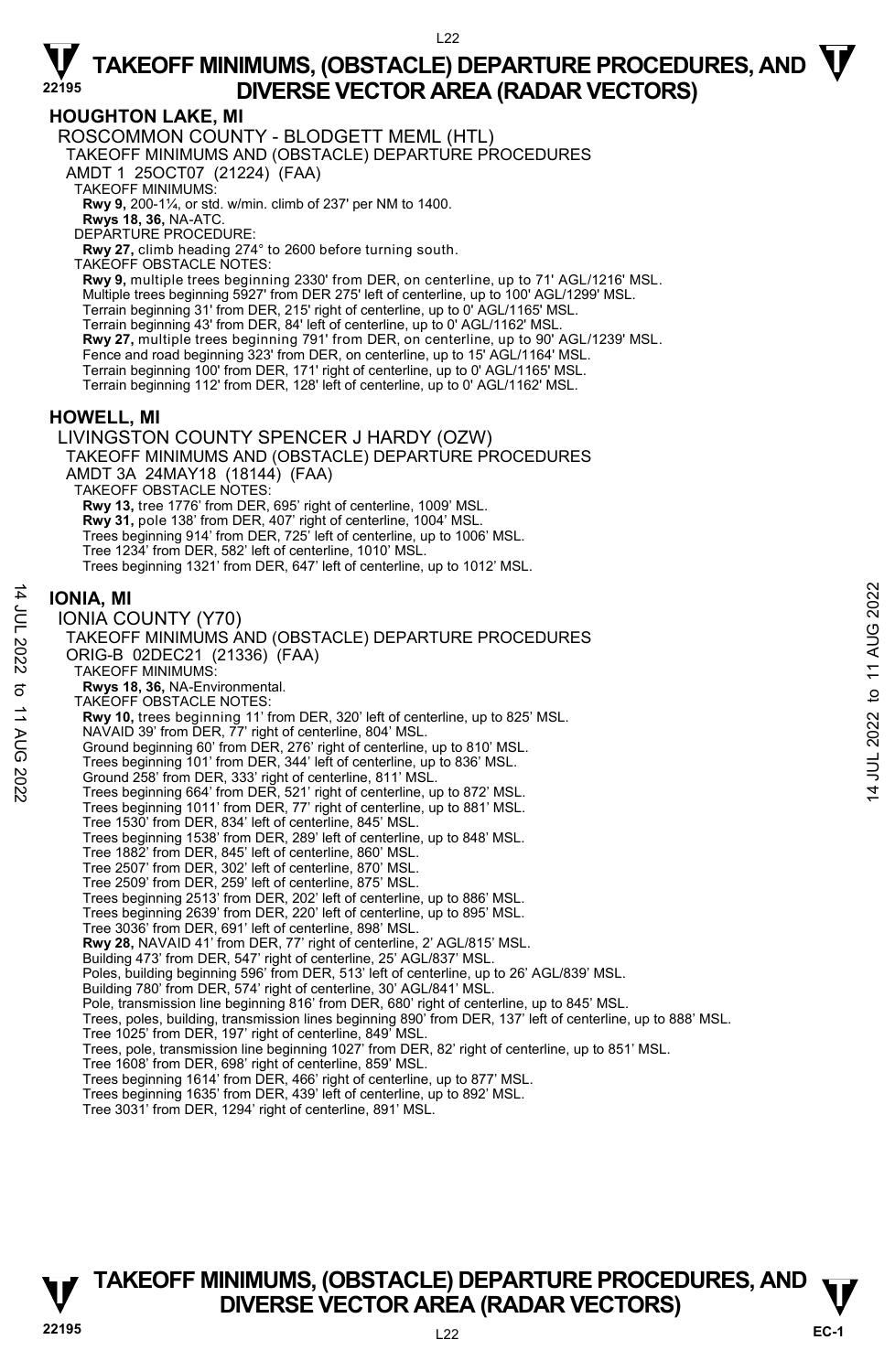### **IRON MOUNTAIN-KINGSFORD, MI**

FORD (IMT)

TAKEOFF MINIMUMS AND (OBSTACLE) DEPARTURE PROCEDURES AMDT 5 12MAR09 (09071) (FAA)

TAKEOFF MINIMUMS:

**Rwy 13,** 300-1 or std. w/ min. climb of 590' per NM to 1400. **Rwy 31,** 300-1¼ or std. w/ min. climb of 260' per NM to 1400.

DEPARTURE PROCEDURE:

**Rwy 1,** climb heading 010° to 1700 before turning right.

**Rwy 13,** climb heading 134° to 1900 before turning left. TAKEOFF OBSTACLE NOTES:

**Rwy 1,** trees and bushes beginning 526' from DER, 292' right of centerline, up to 79' AGL/1259' MSL.

Antenna, trees and bushes beginning 378' from DER, 192' left of centerline, up to 76' AGL/1276' MSL.<br>**Rwy 13,** tree 1276' from DER, 312' right of centerline, 88' AGL/1188' MSL.

Trees and poles beginning 547' from DER, 100' left of centerline, up to 86' AGL/1306' MSL.<br>**Rwy 19,** trees beginning 992' from DER, 245' right of centerline, up to 56' AGL/1192' MSL.

Trees beginning 1229' from DER, 376' left of centerline, up to 48' AGL/1183' MSL.

**Rwy 31,** trees 1711' from DER, 113' right of centerline, 66' AGL/1186' MSL.

Bush 165' from DER, 161' right of centerline, 11' AGL/1131' MSL.

Trees beginning 66' from DER, 182' left of centerline, up to 95' AGL/1315' MSL.

### **IRONWOOD, MI**

GOGEBIC/IRON COUNTY (IWD)

TAKEOFF MINIMUMS AND (OBSTACLE) DEPARTURE PROCEDURES

AMDT 6 07MAY09 (21336) (FAA)

DEPARTURE PROCEDURE

**Rwy 9,** climb heading 090° to 2300 before turning right.

**Rwy 27,** climb heading 270° to 1700 before turning left.

TAKEOFF OBSTACLE NOTES:

**Rwy 9,** trees beginning 61' from DER, 544' left of centerline, up to 31' AGL/1244' MSL.

Tree 1853' from DER, 972' left of centerline, 100' AGL/1346' MSL.

**Rwy 27,** vehicle on road 287' from DER, 2' right of centerline, 15' AGL/1237' MSL.

Tree 1946' from DER, 952' right of centerline, 69' AGL/1283' MSL.

Tree 2817' from DER, 588' left of centerline, 74' AGL/1304' MSL.

### **JACKSON, MI**

14 JUL 2022 to 11 AUG 2022

 $\vec{\sigma}$ **11 AUG** 

:2022

14 JUL 2022

JACKSON COUNTY-REYNOLDS FLD (JXN) TAKEOFF MINIMUMS AND (OBSTACLE) DEPARTURE PROCEDURES AMDT 6 01FEB18 (21112) (FAA) DEPARTURE PROCEDURE: **Rwy 14,** climb on heading 140° to 1500 before proceeding on course. TAKEOFF OBSTACLE NOTES: **Rwy 7,** tree 3384' from DER, 723' right of centerline, 16' AGL/1094' MSL. **Rwy 14,** building, vertical point, fence, pole, vehicle, light standard beginning 12' from DER, 101' right of centerline, up to 29' AGL/1032' MSL. Sign 15' from DER, 124' left of centerline, 3' AGL/1001' MSL. Tree 963' from DER, 102' right of centerline, 1036' MSL. Tree 1136' from DER, 8' left of centerline, 1034' MSL. Trees beginning 1436' from DER, 13' right of centerline, up to 1073' MSL. Trees beginning 1469' from DER, 122' left of centerline, up to 1065' MSL. Tree 1877' from DER, 143' left of centerline, 1067' MSL. Tree 1936' from DER, 2' left of centerline, 1082' MSL. Trees beginning 1972' from DER, 81' left of centerline, up to 1083' MSL. Tree 1987' from DER, 566' right of centerline, 1075' MSL. Trees beginning 2109' from DER, 208' left of centerline, up to 1094' MSL. Trees beginning 2114' from DER, 28' right of centerline, up to 1083' MSL. Trees beginning 2366' from DER, 477' right of centerline, up to 1088' MSL. Tree 2522' from DER, 947' right of centerline, 1097' MSL. Trees beginning 2617' from DER, 472' right of centerline, up to 1099' MSL. Trees beginning 2656' from DER, 6' right of centerline, up to 1108' MSL. Tank 2665' from DER, 359' left of centerline, 107' AGL/1107' MSL. Trees beginning 3009' from DER, 233' right of centerline, up to 1111' MSL.<br>Antenna, tower beginning 3101' from DER, 596' left of centerline, up to 1111' MSL. Trees beginning 3368' from DER, 57' right of centerline, up to 1113' MSL. Trees beginning 3383' from DER, 233' right of centerline, up to 1121' MSL. **Rwy 25,** tree, pole beginning 952' from DER, 710' left of centerline, up to 1046' MSL.<br>Tree 1400' from DER, 814' right of centerline, 1041' MSL. Pole, tree beginning 1612' from DER, 103' left of centerline, up to 79' AGL/1057' MSL.

Tree 2870' from DER, 312' right of centerline, 1057' MSL.

**CON'T**

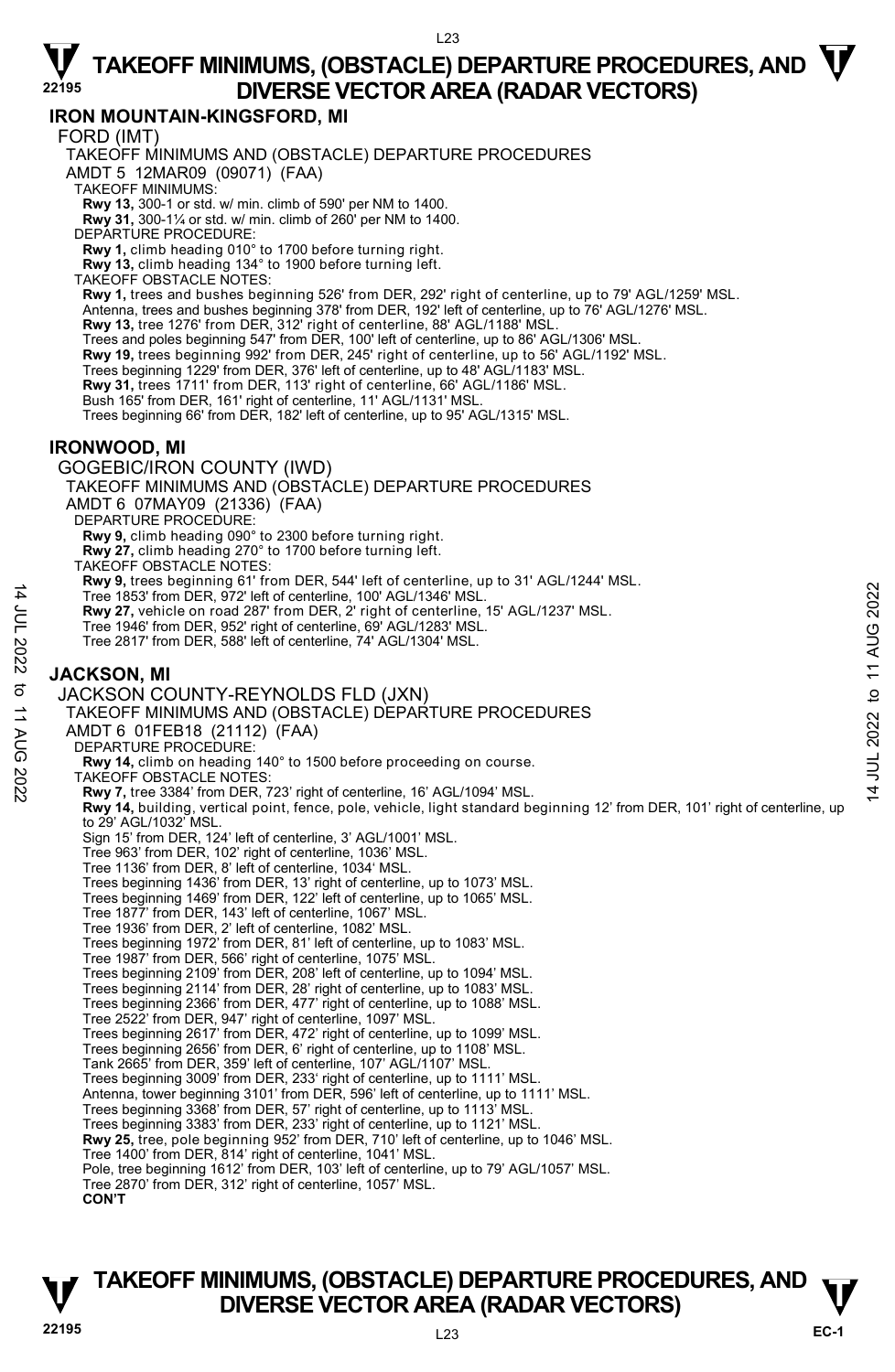

### **JACKSON, MI (CON'T)**

JACKSON COUNTY-REYNOLDS FLD (JXN) (CON'T)  **Rwy 32,** ground 3' from DER, 483' left of centerline, 977' MSL. Bush 8' from DER, 144' right of centerline, 975' MSL. Bush beginning 44' from DER, 145' right of centerline, up to 978' MSL. Tree, bush beginning 73' from DER, 172' right of centerline, up to 991' MSL. Tree, fence beginning 168' from DER, 148' left of centerline, up to 1022' MSL. Fence beginning 278' from DER, 367' right of centerline, up to 10' AGL/999' MSL. Trees beginning 818' from DER, 231' left of centerline, up to 1062' MSL. Tree 1117' from DER, 233' right of centerline, 1005' MSL. Trees beginning 1214' from DER, 651' right of centerline, up to 1050' MSL. Tree, t-l twr, pole beginning 1413' from DER, 23' right of centerline, up to 1058' MSL. Trees beginning 1671' from DER, 863' left of centerline, up to 1068' MSL. Trees beginning 1841' from DER, 224' left of centerline, up to 1071' MSL. Tree 2875' from DER, 1128' left of centerline, 1081' MSL. Trees beginning 2876' from DER, 829' left of centerline, up to 1094' MSL. Tree 3126' from DER, 207' right of centerline, 1061' MSL. Tree 3274' from DER, 1241' left of centerline, 1098' MSL. Trees beginning 3285' from DER, 37' left of centerline, up to 1104' MSL. Tree 3628' from DER, 58' right of centerline, 1065' MSL. Trees beginning 3777' from DER, 78' right of centerline, up to 1085' MSL. Tree 3900' from DER, 45' right of centerline, 1087' MSL.

### **KALAMAZOO, MI**

14 JUL 2022 to 11 AUG 2022

:2022

 $\vec{\sigma}$ **11 AUG** 

14 JUL 2022

KALAMAZOO/BATTLE CREEK INTL (AZO) TAKEOFF MINIMUMS AND (OBSTACLE) DEPARTURE PROCEDURES AMDT 9 30AUG07 (07242) (FAA) TAKEOFF OBSTACLE NOTES: **Rwy 5,** light pole 906' from DER, 511' left of centerline, 25' AGL/879' MSL. Multiple trees beginning 1433' from DER, 90' left of centerline, up to 65' AGL/914' MSL. Multiple towers beginning 2399' from DER, 331' right of centerline, up to 119' AGL/970' MSL. Multiple trees beginning 156' from DER, 163' right of centerline, up to 78' AGL/917' MSL. **Rwy 9,** multiple trees beginning 588' from DER, on centerline, up to 104' AGL/958' MSL.<br>Antenna 2187' from DER, 222' right of centerline, 69' AGL/928' MSL. Tree 677' from DER, 214' right of centerline, 45' AGL/899' MSL. **Rwy 17,** railroad 587' from DER, 613' left of centerline, 17' AGL/885' MSL. Tree 691' from DER, 583' right of centerline, 57' AGL/894' MSL. **Rwy 23,** multiple trees beginning 937' from DER, 50' left of centerline, up to 72' AGL/956' MSL. Multiple poles and hangar beginning 22' from DER, 331' right of centerline, up to 24' AGL/905' MSL. Multiple trees beginning 943' from DER, 144' right of centerline, up to 107' AGL/986' MSL. **Rwy 27,** road 543' from DER, on centerline, 15' AGL/890' MSL. Multiple trees beginning 414' from DER, 292' left of centerline, up to 23' AGL/972' MSL. Multiple light poles and towers beginning 521' from DER, 18' right of centerline, up to 180' AGL/1015' MSL.<br>Multiple trees beginning 1012' from DER, 23' right of centerline, up to 75' AGL/969' MSL. **Rwy 35,** multiple trees beginning 2319' from DER, 163' left of centerline, up to 75' AGL/934' MSL. Multiple trees beginning 1961' from DER, 753' right of centerline, up to 77' AGL/936' MSL. **LAKEVIEW, MI**  LAKEVIEW/GRIFFITH FLD (13C) TAKEOFF MINIMUMS AND (OBSTACLE) DEPARTURE PROCEDURES

ORIG 08OCT98 (22139) (FAA) TAKEOFF MINIMUMS: **Rwy 28,** 300-1 or std. w/min. climb of 400' per NM to 1200. TAKEOFF OBSTACLE NOTES: **Rwy 10,** 1018' tree 50' from DER, 490' right of centerline. **LAMBERTVILLE, MI** 

#### TOLEDO SUBURBAN (DUH) TAKEOFF MINIMUMS AND (OBSTACLE) DEPARTURE PROCEDURES AMDT 1 25DEC80 (80360) (FAA) TAKEOFF MINIMUMS: **Rwys 9, 27,** 300-1.

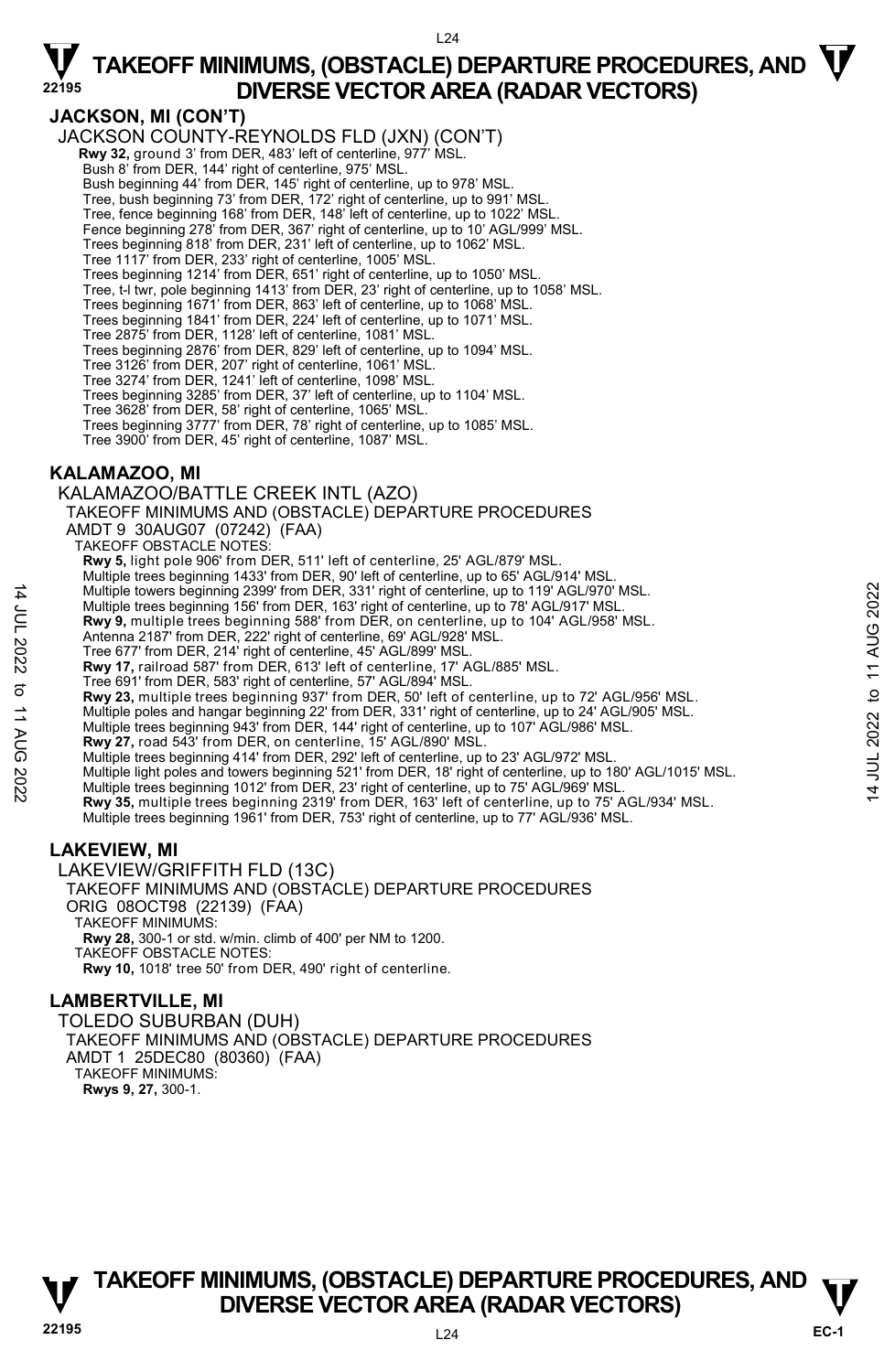$125$ 

### **LANSING, MI**

CAPITAL REGION INTL (LAN) TAKEOFF MINIMUMS AND (OBSTACLE) DEPARTURE PROCEDURES AMDT 14 13NOV14 (14317) (FAA) DEPARTURE PROCEDURE: **Rwys 10L,10R,** climb runway heading to 2000 before turning south.  **Rwys 6, 24, 28L, 28R,** climb runway heading to 1500 before turning southeast. TAKEOFF OBSTACLE NOTES: **Rwy 6,** trees beginning 1441' from DER, 321' left of centerline, up to 102' AGL/942' MSL. Trees beginning 2536' from DER, 7' right of centerline, up to 107' AGL/947' MSL. Trees beginning 2711' from DER, 126' left of centerline, up to 107' AGL/956' MSL. **Rwy 10L,** tree 350' from DER, 394' left of centerline, 86' AGL/916' MSL. Fence 525' from DER, 148' right of centerline, 17' AGL/864' MSL. Trees beginning 883' from DER, 198' left of centerline, up to 90' AGL/920' MSL. Trees beginning 1698' from DER, 368' right of centerline, up to 104' AGL/934' MSL. **Rwy 10R,** pole 111' from DER, 290' right of centerline, 41' AGL/871' MSL. MALSR 155' from DER, 4' right of centerline, 18' AGL/866' MSL. Pole 575' from DER, 290' right of centerline, 35' AGL/865' MSL. Trees beginning 700' from DER, 551' right centerline, up to 84' AGL/924' MSL. Trees beginning 1077' from DER, 599' left of centerline, up to 98' AGL/928' MSL. Trees beginning 1831' from DER, left and right of centerline, up to 93' AGL/956' MSL. **Rwy 24,** trees beginning 549' from DER, 114' left of centerline, up to 68' AGL/918' MSL. Poles beginning 830' from DER, 358' left of centerline, up to 41' AGL/893' MSL. Trees beginning 1107' from DER, 81' right of centerline, up to 89' AGL/919' MSL. Trees beginning 1271' from DER, 386' left of centerline, up to 104' AGL/937' MSL. **Rwy 28L,** trees beginning 1690' from DER, 862' right of centerline, up to 83' AGL/923' MSL. Trees beginning 1782' from DER, 786' left of centerline, up to 100' AGL/959' MSL.<br>**Rwy 28R,** rod on ASR 987' from DER, 516' right of centerline, 104' AGL/954' MSL. Trees beginning 1853' from DER, 902' right of centerline, up to 100' AGL/939' MSL. Tree 2209' from DER, 221' left of centerline, 79' AGL/919' MSL. **LAPEER, MI**  DUPONT/LAPEER (D95) TAKEOFF MINIMUMS AND (OBSTACLE) DEPARTURE PROCEDURES AMDT 3B 22APR21 (22139) (FAA) TAKEOFF MINIMUMS: **Rwys 9, 27,** NA-Environmental. TAKEOFF OBSTACLE NOTES: **Rwy 18,** terrain, NAVAID beginning 13' from DER, 77' left of centerline, up to 831' MSL.<br>NAVAID 41' from DER, 77' right of centerline, 1' AGL/831' MSL.<br>Terrain 83' from DER, 356' left of centerline, 832' MSL. Tree, catenary beginning 252' from DER, 27' right of centerline, up to 853' MSL. Tree, catenary beginning 707' from DER, 10' left of centerline, up to 853' MSL. Pole 744' from DER, 179' right of centerline, 855' MSL. Transmission line, catenary, NAVAID beginning 744' from DER, 26' right of centerline, up to 26' AGL/856' MSL. Pole, transmission line, catenary, NAVAID beginning 747' from DER, 11' left of centerline, up to 856' MSL.<br>Tree, pole beginning 772' from DER, 85' right of centerline, up to 884' MSL. Tree, pole, transmission line beginning 858' from DER, 260' right of centerline, up to 891' MSL. Tree 920' from DER, 244' left of centerline, 859' MSL. Tree, pole, transmission line beginning 931' from DER, 232' left of centerline, up to 862' MSL. Pole, transmission line, tree beginning 956' from DER, 253' left of centerline, up to 863' MSL. Tree, pole, transmission line beginning 1059' from DER, 257' left of centerline, up to 888' MSL. Trees beginning 1377' from DER, 818' left of centerline, up to 908' MSL. Tree 1488' from DER, 890' right of centerline, 896' MSL. Tree 1587' from DER, 693' right of centerline, 905' MSL. Trees beginning 1711' from DER, 718' right of centerline, up to 909' MSL. Trees beginning 1842' from DER, 694' left of centerline, up to 921' MSL. Tree 2571' from DER, 1100' right of centerline, 943' MSL. Trees beginning 2620' from DER, 577' right of centerline, up to 944' MSL. Trees beginning 2704' from DER, 637' left of centerline, up to 930' MSL. Trees beginning 3750' from DER, 856' right of centerline, up to 945' MSL. **Rwy 36,** terrain, NAVAID beginning 31' from DER, 76' left of centerline, up to 836' MSL. NAVAID 41' from DER, 77' right of centerline, 836' MSL. Tree, terrain beginning 44' from DER, 287' left of centerline, up to 909' MSL. Tree 237' from DER, 488' left of centerline, 911' MSL. Building beginning 294' from DER, 520' right of centerline, up to 27' AGL/859' MSL. Tree, pole, transmission line, vehicle on road beginning 379' from DER, 13' left of centerline, up to 914' MSL.<br>Tree, transmission line, tank beginning 579' from DER, 347' right of centerline, up to 891' MSL. Tree 1999' from DER, 279' left of centerline, 917' MSL. Tree 2020' from DER, 40' right of centerline, 905' MSL. Trees beginning 2035' from DER, 50' left of centerline, up to 99' AGL/919' MSL. Trees beginning 2201' from DER, 114' left of centerline, up to 920' MSL. Trees beginning 2236' from DER, 48' right of centerline, up to 911' MSL.

14 JUL 2022 to 11 AUG 2022

 $\vec{z}$ 

JUL 2022 to 11 AUG 2022

**CON'T**

### **TAKEOFF MINIMUMS, (OBSTACLE) DEPARTURE PROCEDURES, AND**  $\mathbf{\nabla}$ **DIVERSE VECTOR AREA (RADAR VECTORS)**

14 JUL 2022 to 11 AUG 2022

to 11 AUG 2022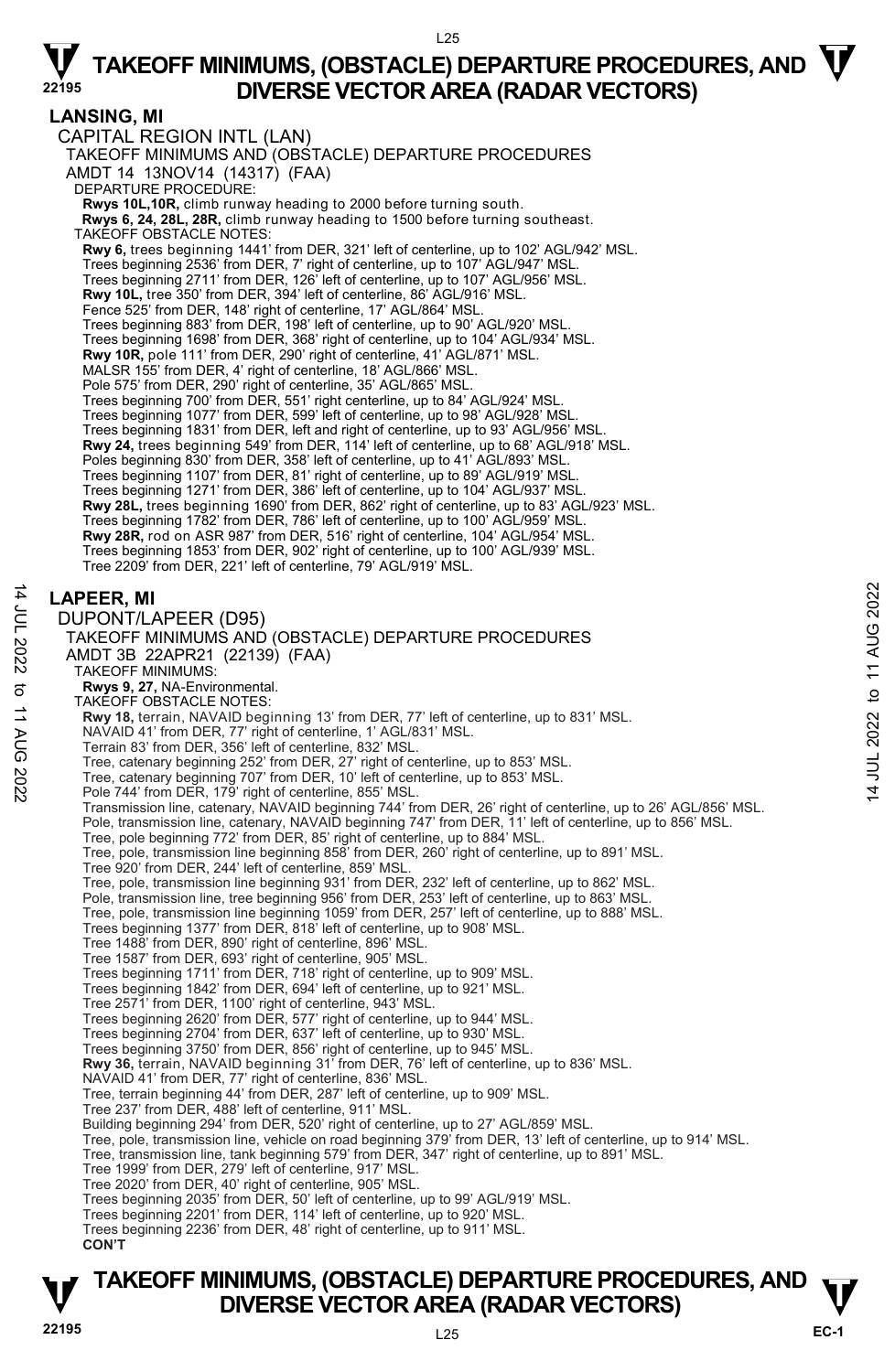$\vec{z}$ 

### $\nabla$  TAKEOFF MINIMUMS, (OBSTACLE) DEPARTURE PROCEDURES, AND  $\nabla$ **DIVERSE VECTOR AREA (RADAR VECTORS) <sup>22195</sup>**

### **LAPEER, MI (CON'T)**

DUPONT/LAPEER (D95) (CON'T)

 **Rwy 36 (CON'T),** trees beginning 2327' from DER, 56' left of centerline, up to 921' MSL. Trees beginning 2473' from DER, 191' left of centerline, up to 107' AGL/923' MSL. Trees beginning 2541' from DER, 46' right of centerline, up to 913' MSL. Tree 3176' from DER, 542' left of centerline, 924' MSL. Tree 3241' from DER, 742' left of centerline, 926' MSL.

#### **LINDEN, MI**

PRICES (9G2) TAKEOFF MINIMUMS AND (OBSTACLE) DEPARTURE PROCEDURES AMDT 5 12DEC13 (13346) (FAA) TAKEOFF OBSTACLE NOTES: **Rwy 9**, trees beginning 446' from DER, left and right of centerline, up to 100' AGL/1009' MSL. **Rwy 27**, trees beginning 18' from DER, 103' left of centerline, up to 100' AGL/1019' MSL. Trees beginning 30' from DER, 204' right of centerline, up to 100' AGL/1009' MSL. **LUDINGTON, MI**  MASON COUNTY (LDM) TAKEOFF MINIMUMS AND (OBSTACLE) DEPARTURE PROCEDURES AMDT 7 19MAY22 (22139) (FAA) TAKEOFF MINIMUMS: **Rwy 26,** 300-1 or std. w/min. climb of 480' per NM to 1000. TAKEOFF OBSTACLE NOTES: **Rwy 1,** trees beginning 1' from DER, 312' left of centerline, up to 77' AGL/715' MSL. Trees beginning 128' from DER, 185' left of centerline, up to 100' AGL/747' MSL. Tree, beginning 140' from DER, 7' right of centerline, up to 100' AGL/740' MSL. Tree, beginning 729' from DER, 1' left of centerline, up to 100' AGL/750' MSL. Trees 4988' from DER, 1017' right of centerline, 122' AGL/776' MSL.<br>**Rwy 19,** trees, beginning at DER, 139' left of centerline, up to 100' AGL/744' MSL. Trees, transmission line, tower beginning 6' from DER, 1' right of centerline, up to 100' AGL/744' MSL. Trees, pole, beginning 303' from DER, 7' left of centerline, up to 100' AGL/747' MSL. Trees beginning 3915' from DER, 1130' left of centerline, up to 100' AGL/750' MSL. **Rwy 8,** lighting 40' from DER, 112' right of centerline, 5' AGL/649' MSL. Fence 91' from DER, 497' right of centerline, 7' AGL/653' MSL. Trees 368' from DER, 584' left of centerline, 60' AGL/706' MSL. Trees 375' from DER, 574' right of centerline, 30' AGL/673' MSL. Trees beginning 418' from DER, 574' left of centerline, up to 67' AGL/712' MSL. Trees beginning 582' from DER, 596' right of centerline, up to 68' AGL/712' MSL. Trees, pole beginning 896' from DER, 294' right of centerline, up to 81' AGL/724' MSL. Tree 954' from DER, 582' left of centerline, 76' AGL/724' MSL. Trees beginning 978' from DER, 595' left of centerline, up to 80' AGL/728' MSL. Trees beginning 1343' from DER, 594' left of centerline, up to 80' AGL/729' MSL. Trees beginning 1426' from DER, 1' left of centerline, up to 87' AGL/736' MSL. Trees beginning 1712' from DER, 279' right of centerline, up to 78' AGL/725' MSL. Trees beginning 1807' from DER, 2' right of centerline, up to 78' AGL/726' MSL. Trees beginning 2333' from DER, 3' right of centerline, up to 79' AGL/727' MSL. Trees beginning 2469' from DER, 17' right of centerline, up to 80' AGL/730' MSL. Trees beginning 2518' from DER, 7' left of centerline, up to 90' AGL/738' MSL. Trees beginning 2706' from DER, 16' right of centerline, up to 83' AGL/732' MSL. Trees beginning 2824' from DER, 11' right of centerline, up to 88' AGL/737' MSL. Trees beginning 2852' from DER, 11' left of centerline, up to 90' AGL/739' MSL. Trees beginning 3047' from DER, 142' right of centerline, up to 83' AGL/738' MSL. Trees beginning 3072' from DER, 86' right of centerline, up to 90' AGL/741' MSL. **Rwy 26,** trees, terrain, roadway, fence, transmission line beginning 142' from DER, 267' right of centerline, up to 66' AGL/706' MSL. Trees, building beginning 415' from DER, 129' right of centerline, up to 75' AGL/718' MSL. Trees, transmission line beginning 957' from DER, 543' left of centerline, up to 62' AGL/699' MSL. Tree 1922' from DER, 80' left of centerline, 712' MSL. Trees beginning 1927' from DER, 598' right of centerline, up to 89' AGL/725' MSL. Trees beginning 2023' from DER, 293' right of centerline, up to 98' AGL/734' MSL. Tree 2160' from DER, 148' left of centerline, 716' MSL. Tree 2184' from DER, 279' left of centerline, 717' MSL. Trees beginning 2220' from DER, 195' right of centerline, up to 93' AGL/737' MSL. Tree 2952' from DER, 1054' right of centerline, 105' AGL/740' MSL. Trees, building beginning 3036' from DER, 937' right of centerline, up to 94' AGL/742' MSL. Tower 3990' from DER, 1348' left of centerline, 169' AGL/799' MSL.

### **TAKEOFF MINIMUMS, (OBSTACLE) DEPARTURE PROCEDURES, AND**  $\mathbf{\nabla}$ **DIVERSE VECTOR AREA (RADAR VECTORS)**

14 JUL 2022 to 11 AUG 2022

to 11 AUG

:2022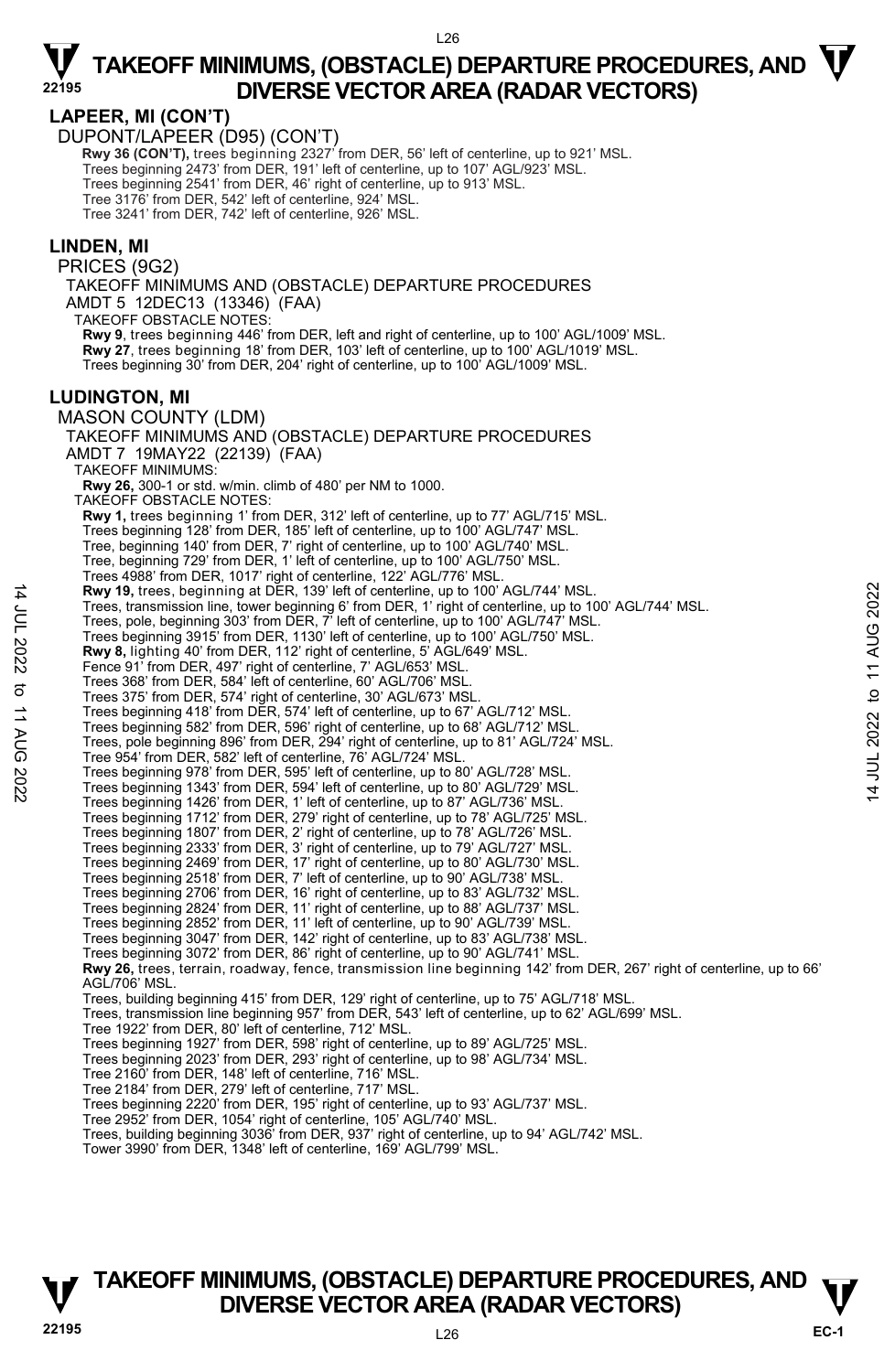### **MACKINAC ISLAND, MI**

MACKINAC ISLAND (MCD) TAKEOFF MINIMUMS AND (OBSTACLE) DEPARTURE PROCEDURES AMDT 2 23AUG12 (12236) (FAA) TAKEOFF MINIMUMS: **Rwy 8,** 300-1 or std. w/min. climb of 608' per NM to 1000. TAKEOFF OBSTACLE NOTES: **Rwy 8,** trees and building beginning 69' from DER. 16' left of centerline, up to 100' AGL/841' MSL. Trees beginning 34' from DER, 34' right of centerline, up to 100' AGL/896' MSL. Fence 49' from DER, 295' right of centerline, 8' AGL/741' MSL. Vehicle on road 525' from DER, 610' right of centerline, 15' AGL/774' MSL. **Rwy 26,** trees beginning 8' from DER, 193' left of centerline, up to 100' AGL/829' MSL. Vehicle on road 36' from DER, 334' left of centerline, 15' AGL/744' MSL. Trees beginning at DER, 196' right of centerline, up to 100' AGL/829' MSL. Fence 53' from DER, 202' right of centerline, 8' AGL/727' MSL. Building 129' from DER, 498' right of centerline, 28' AGL/747' MSL. Vehicle on road 354' from DER, 20' right of centerline, 15' AGL/734'MSL.

### **MANISTEE, MI**

MANISTEE COUNTY/BLACKER (MBL)

TAKEOFF MINIMUM AND (OBSTACLE) DEPARTURE PROCEDURES AMDT 7 29MAY14 (21336) (FAA)

TAKEOFF MINIMUMS:

**Rwy 1,** 300-1 or std. w/min. climb of 380' per NM to 900. DEPARTURE PROCEDURE:

**Rwy 1,** climb heading 007° to 1400 before turning right. TAKEOFF OBSTACLE NOTES:

**Rwy 1,** vehicle on road 484' from DER, 158' right of centerline, 15' AGL/632' MSL. Building 3301' from DER, 1095' right of centerline, 33' AGL/727' MSL.

Trees beginning 1076' from DER, 127' left of centerline, up to 110' AGL/808' MSL.

**Rwy 10,** vehicle on road, 101' from DER, 393' left of centerline, 15' AGL/636' MSL.

Trees beginning 3326' from DER, 1146' left of centerline, 85' AGL/712' MSL. **Rwy 19,** trees beginning 79' from DER, 50' left of centerline, up to 100' AGL/678 MSL.

Trees beginning 1005' from DER, 365' right of centerline, up to 85' AGL/675' MSL.

Trees 5393' from DER, 1185' left of centerline, up to 100' AGL/758' MSL.

**Rwy 28,** trees beginning 21' from DER, 58' left of centerline, up to 93' AGL/687' MSL.<br>Vehicle on road 146' from DER, 356' right of centerline, up to 15' AGL/630' MSL.<br>Trees beginning 2195' from DER, 57' right of centerli

### **MANISTIQUE, MI**

14 JUL 2022 to 11 AUG 2022

:2022

 $\sigma$ **11 AUG** 

14 JUL 2022

SCHOOLCRAFT COUNTY (ISQ)

```
TAKEOFF MINIMUMS AND (OBSTACLE) DEPARTURE PROCEDURES 
ORIG 15DEC11 (11349) (FAA) 
 TAKEOFF OBSTACLE NOTES: 
  Rwy 1,trees beginning 511' from DER, 54' left of centerline, up to 100' AGL/779' MSL. 
  Trees beginning 753' from DER, 372' right of centerline, up to 100' AGL/779' MSL. 
  Vehicle on road beginning 360' from DER, 587' right of centerline, up to 15' AGL/694' MSL. 
  Power line beginning 446' from DER, 611' right of centerline, up to 30' AGL/709' MSL
```
Transmission lines beginning 4758' from DER, left and right of centerline, up to 114'AGL/803' MSL.<br>**Rwy 10,** trees beginning 92' from DER, 263' right of centerline, up to 100' AGL/769' MSL. Trees beginning 30' from DER, 165' left of centerline, up to 100' AGL/769' MSL. Trees beginning 1131' from DER, left and right of centerline, up to 100' AGL/769' MSL. **Rwy 19,** trees beginning 50' from DER, left and right of centerline, up to 100' AGL/779' MSL. Vehicle on road beginning abeam DER, 506' left of centerline, up to 15' AGL/694' MSL. Aircraft tail on taxiway abeam DER, 127' right of centerline, up to 19' AGL/698' MSL. Hangar 380' from DER, 540' right of centerline, 20' AGL/699' MSL. Buildings beginning 474' from DER, 220' left of centerline, up to 20' AGL/699' MSL. Vehicle on road 658' from DER, left and right of centerline, up to 15' AGL/694' MSL. Power lines 707' from DER, left and right of centerline, up to 30' AGL/709' MSL.<br>Billboards and buildings beginning 744' from DER, left and right of centerline, up to 20' AGL/699' MSL. Drive-in theater beginning 857' from DER, 510' right of centerline, up to 100' AGL/779' MSL. **Rwy 28,** trees beginning 41' from DER, 376' right of centerline, up to 100' AGL/784' MSL.<br>Poles beginning 1174' from DER, 488' left of centerline, up to 82' AGL/761' MSL. Trees beginning 1254' from DER, 159' left of centerline. up to 100' AGL/779' MSL.

#### Transmission lines beginning 4321' from DER, left and right of centerline, up to 112' AGL/796' MSL.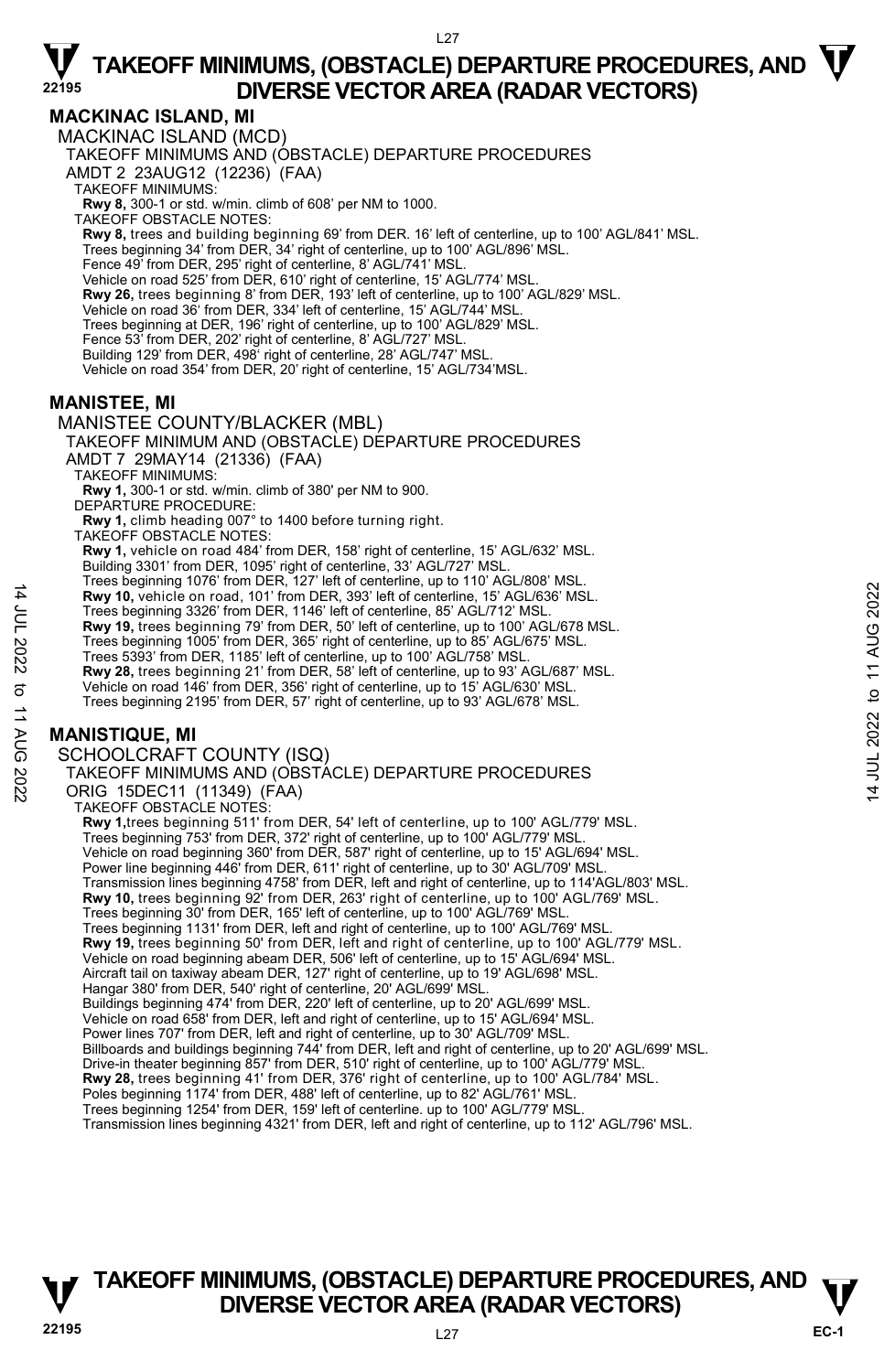### **MARLETTE, MI**

MARLETTE TOWNSHIP (77G) TAKEOFF MINIMUMS AND (OBSTACLE) DEPARTURE PROCEDURES AMDT 1 24MAR22 (22083) (FAA) TAKEOFF MINIMUMS: **Rwys 10, 28,** NA-Environmental. TAKEOFF OBSTACLE NOTES: **Rwy 1,** trees beginning 8' from DER, 168' right of centerline, up to 908' MSL. Terrain and trees beginning 11' from DER, 250' left of centerline, up to 901' MSL. Tree 30' from DER, 344' left of centerline, 5' AGL/904' MSL. Terrain beginning 49' from DER, 305' left of centerline, up to 905' MSL. Trees beginning 84' from DER, 247' right of centerline, up to 63' AGL/934' MSL. Terrain and trees beginning 111' from DER, 193' left of centerline, up to 907' MSL. Tree 191' from DER, 389' right of centerline, 939' MSL. Trees beginning 222' from DER, 14' right of centerline, up to 80' AGL/948' MSL. Trees beginning 321' from DER, 1' left of centerline, up to 953' MSL.<br>**Rwy 19,** lighting 10' from DER, 47' left of centerline, 2' AGL/872' MSL.

### **MARQUETTE, MI**

SAWYER INTL (SAW) TAKEOFF MINIMUMS AND (OBSTACLE) DEPARTURE PROCEDURES AMDT 1 11OCT18 (18284) (FAA) TAKEOFF OBSTACLE NOTES: **Rwy 1,** sign 15' from DER, 100' right of centerline, 3' AGL/1206' MSL. Sign 113' from DER, 125' left of centerline, 4' AGL/1208' MSL. Tree 4078' from DER, 1540' left of centerline, 1326' MSL. Trees beginning 4347' from DER, 1598' left of centerline, up to 1339' MSL. **Rwy 19,** lighting 9' from DER, 55' right of centerline, 2' AGL/1180' MSL. Lighting 10' from DER, 55' left of centerline, 2' AGL/1180' MSL.

### **MARSHALL, MI**

BROOKS FLD (RMY)

TAKEOFF MINIMUMS AND (OBSTACLE) DEPARTURE PROCEDURES ORIG 02MAY13 (21308) (FAA) TAKEOFF OBSTACLE NOTES: **Rwy 10,** trees beginning 31' from DER, 37' right of centerline, up to 100' AGL/1012' MSL. Trees beginning 168' from DER, 15' left of centerline, up to 100' AGL/1035' MSL. Fence beginning 211' from DER, 457' right of centerline, up to 13' AGL/953' MSL **Rwy 28,** vehicles on roadway 535' from DER, left and right of centerline, up to 15' AGL/954' MSL. Trees beginning 1222' from DER, 572' right of centerline, up to 100' AGL/1039' MSL. Trees beginning 1665' from DER, 408' left of centerline, up to 100' AGL/1039' MSL.

### **MASON, MI**

14 JUL 2022 to 11 AUG 2022

:2022

 $\sigma$ **11 AUG** 

14 JUL 2022

MASON JEWETT FLD (TEW)

TAKEOFF MINIMUMS AND (OBSTACLE) DEPARTURE PROCEDURES

AMDT 2A 03JUN10 (22083) (FAA)

TAKEOFF OBSTACLE NOTES:

**Rwy 10,** trees, pole, and vehicle on road beginning 109' from DER, 57' right of centerline, up to 100' AGL/1023' MSL.<br>Poles and vehicles on road 276' from DER, 245' left of centerline, up to 35' AGL/944' MSL.

### **MENOMINEE, MI**

MENOMINEE RGNL (MNM)

TAKEOFF MINIMUMS AND (OBSTACLE) DEPARTURE PROCEDURES

AMDT 3A 19JUL18 (18200) (FAA) TAKEOFF OBSTACLE NOTES:

**Rwy 3,** tree and bushes beginning 155' from DER, 488' left of centerline, up to 634' MSL.

Trees beginning 714' from DER, 459' left of centerline, up to 641' MSL.

Trees beginning 1064' from DER, 226' right of centerline, up to 651' MSL.

**Rwy 14,** vehicle on road, tree, power lines, and building beginning 379' from DER, 156' right of centerline, up to 619' MSL.

Power lines, vehicle on road, and trees beginning 403' from DER, 3' left of centerline, up to 33' AGL/635' MSL.

Trees, building, and power lines beginning 879' from DER, 4' right of centerline, up to 665' MSL.

Trees and power lines beginning 1061' from DER, 24' left of centerline, up to 654' MSL.

Trees beginning 1874' from DER, 86' left of centerline, up to 687' MSL. Buildings beginning 5170' from DER, 1006' left of centerline, up to 135' AGL/735' MSL.

**Rwy 21,** NAVAID 15' from DER, 59' right of centerline, 1 foot AGL/615' MSL.

Trees beginning 581' from DER, 596' left of centerline, up to 645' MSL.

Tree 944' from DER, 751' right of centerline, 648' MSL.

Trees beginning 1403' from DER, 599' left of centerline, up to 666' MSL.

Trees beginning 1456' from DER, 700' right of centerline, up to 672' MSL.

Trees beginning 2007' from DER, 497' left of centerline, up to 677' MSL.  **CON'T**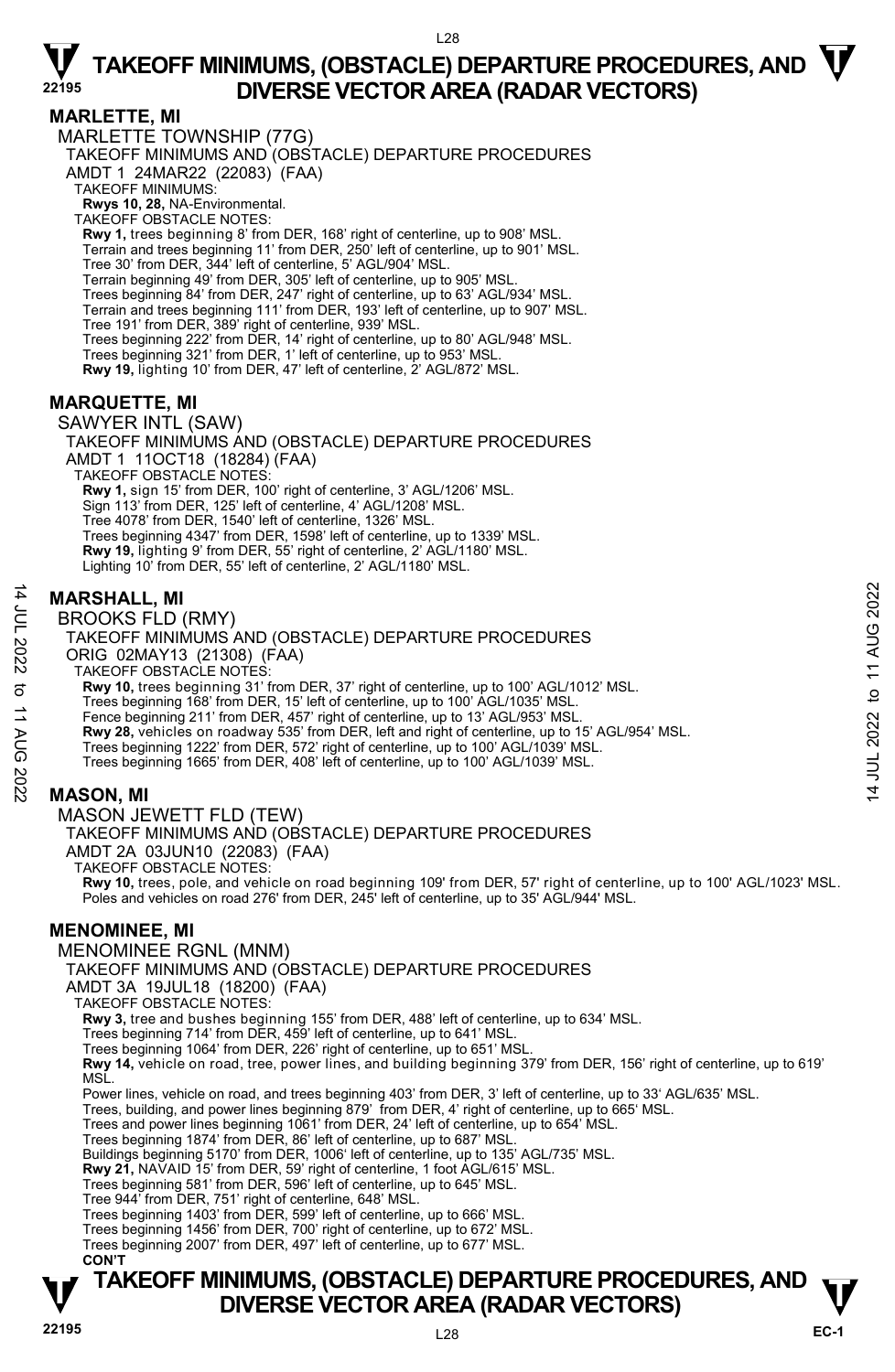### **MENOMINEE, MI (CON'T)**

MENOMINEE RGNL (MNM) (CON'T)

**Rwy 32,** trees and building beginning 1 foot from DER, 305' left of centerline, up to 683' MSL. Fence and utilities beginning 178' from DER, 498' right of centerline, up to 6' AGL/626' MSL.

Trees beginning 354' from DER, 276' left of centerline, up to 691' MSL.

Trees beginning 615' from DER, 8' right of centerline, up to 682' MSL. Trees and power lines beginning 702' from DER, 11' left of centerline, up to 694' MSL.

Trees beginning 1800' from DER, 58' right of centerline, up to 695' MSL. Trees beginning 3194' from DER, 92' left of centerline, up to 711' MSL.

Trees beginning 3544' from DER, 154' right of centerline, up to 712' MSL.

#### **MIDLAND, MI**

JACK BARSTOW (IKW)

TAKEOFF MINIMUMS AND (OBSTACLE) DEPARTURE PROCEDURES

ORIG 02JUL09 (09183) (FAA) TAKEOFF OBSTACLE NOTES:

**Rwy 6,** trees beginning 56' from DER, 493' right of centerline, up to 25' AGL/655' MSL.

Trees beginning 920' from DER, 47' left of centerline, up to 20' AGL/660' MSL.

Trees beginning 1144' from DER, from right to left of centerline, up to 100' AGL/754' MSL.

Pole 1495' from DER, 331' right of centerline, 37' AGL/672' MSL.

**Rwy 18,** trees beginning 339' from DER, 279' left of centerline, up to 100' AGL/729' MSL.

Trees beginning 358' from DER, 306' right of centerline, up to 100' AGL/724' MSL.

**Rwy 24,** vehicles on road beginning 225' from DER, from right to left of centerline, up to 15' AGL/634' MSL.<br>Trees beginning 510' from DER, 103' right of centerline, up to 100' AGL/710' MSL.<br>Trees beginning 787' from DER,

**Rwy 36,** trees beginning 105' from DER, 200' right of centerline, up to 100' AGL/744' MSL.

Trees beginning 147' from DER, 242' left of centerline, up to 100' AGL/729' MSL.

#### **MONROE, MI**

14 JUL 2022 to 11 AUG 2022

 $\vec{\sigma}$ **11 AUG** 

:2022

14 JUL 2022

CUSTER (TTF)

TAKEOFF MINIMUMS AND (OBSTACLE) DEPARTURE PROCEDURES AMDT 6A 24MAY18 (18144) TAKEOFF OBSTACLE NOTES: **Rwy 21,** tree 80' from DER, 229' right of centerline, 627' MSL. Pole 242' from DER, 379' left of centerline, 25' AGL/634' MSL. Trees beginning 385' from DER, 193' right of centerline, up to 641' MSL. Pole, transmission lines beginning 405' from DER, 505' left of centerline, up to 647' MSL. Tree 418' from DER, 391' left of centerline, 652' MSL. Pole 980' from DER, 703' left of centerline, 64' AGL/673' MSL. Pole, trees beginning 982' from DER, 217' left of centerline, up to 64' AGL/674' MSL. Trees beginning 1811' from DER, 9' right of centerline, up to 700' MSL. Tree 2299' from DER, 798' left of centerline, 704' MSL. Trees beginning 2359' from DER, 536' left of centerline, up to 707' MSL. Tree 2747' from DER, 969' right of centerline, 733' MSL. Trees beginning 2765' from DER, 440' right of centerline, up to 736' MSL.

### **MOUNT PLEASANT, MI**

MOUNT PLEASANT MUNI (MOP)

#### TAKEOFF MINIMUMS AND (OBSTACLE) DEPARTURE PROCEDURES AMDT 5 27AUG09 (09239) (FAA)

TAKEOFF MINIMUMS:

**Rwys 5, 23,** NA-Environmental. TAKEOFF OBSTACLE NOTES:

**Rwy 9,** trees beginning 420' from DER, 512' right of centerline, up to 86' AGL/845' MSL. Trees beginning 420' from DER, 266' left of centerline, up to 23' AGL/836' MSL.<br>**Rwy 27,** trees beginning 1115' from DER, 39' right of centerline, up to 99' AGL/858' MSL. Trees beginning 1025' from DER, 3' left of centerline, up to 108' AGL/867' MSL.

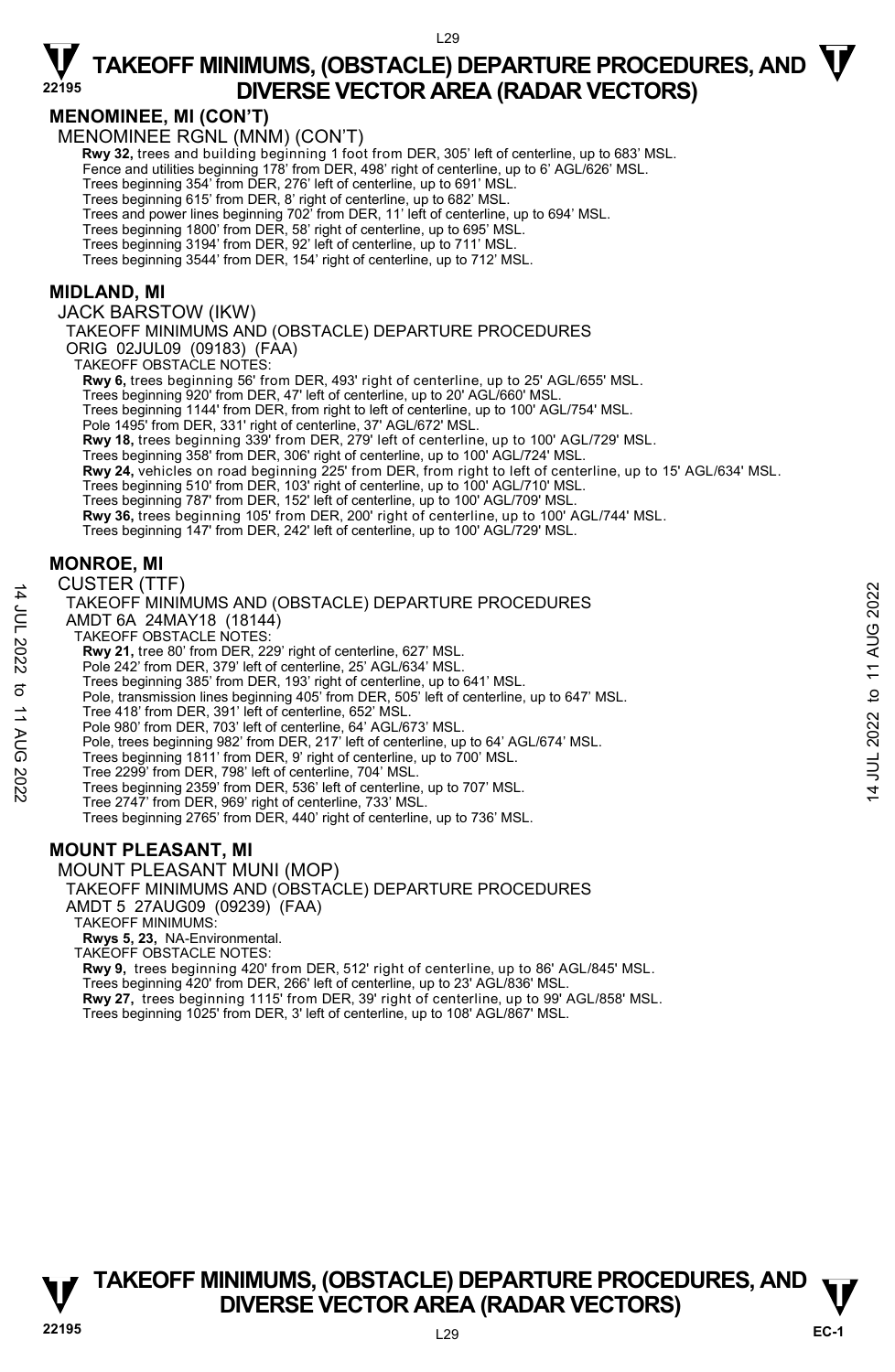L30

### **MUSKEGON, MI**

MUSKEGON COUNTY (MKG) TAKEOFF MINIMUMS AND (OBSTACLE) DEPARTURE PROCEDURES AMDT 10 15JAN09 (09015) (FAA) TAKEOFF OBSTACLE NOTES: **Rwy 6,** tree 1700' from DER, 600' right of centerline, 25' AGL/672' MSL. Multiple trees beginning 1980' from DER, 300' left of centerline, up to 75' AGL/709' MSL. **Rwy 14,** pole 1040' from DER, 700' left of centerline, 25' AGL/655' MSL. Multiple poles beginning 1500' from DER, 880' right of centerline, up to 50' AGL/677' MSL. Tree 1900' from DER, 940' left of centerline, 79' AGL/709' MSL. **Rwy 24,** bush 124' from DER, 480' left of centerline, 19' AGL/630' MSL. Tree 500' from DER, 300' right of centerline, 42' AGL/649' MSL. Tree 1210' from DER, 450' left of centerline, 42' AGL/653' MSL. Antenna 1220' from DER, 500' right of centerline, 43' AGL/654' MSL. Multiple trees beginning 2200' from DER, 50' left of centerline, up to 86' AGL/697' MSL. **Rwy 32,** tree 1040' from DER, 740' right of centerline, 65' AGL/659' MSL. Tree 1190' from DER, 500' left of centerline, 65' AGL/663' MSL. Tree 1270' from DER, 800' left of centerline, 89' AGL/690' MSL. **NEW HUDSON, MI**  OAKLAND SOUTHWEST (Y47) TAKEOFF MINIMUMS AND (OBSTACLE) DEPARTURE PROCEDURES AMDT 2A 13SEP18 (18256) (FAA) TAKEOFF MINIMUMS: **Rwy 8,** 300-2¼ or std. w/min. climb of 230' per NM to 1300. TAKEOFF OBSTACLE NOTES: **Rwy 8,** trees 27' from DER, 183' left of centerline, 100' AGL/1019' MSL. Trees beginning 45' from DER, 32' right of centerline, up to 100' AGL/1022' MSL. Trees beginning 124' from DER, 39' left of centerline, up to 100' AGL/1022' MSL. Trees beginning 1207' from DER, 248' right of centerline, up to 100' AGL/1026' MSL. Trees beginning 1420' from DER, 32' right of centerline, up to 100' AGL/1029' MSL. Trees beginning 1846' from DER, 32' right of centerline, up to 100' AGL/1032' MSL. Trees beginning 2216' from DER, 39' left of centerline, up to 100' AGL/1026' MSL. Trees beginning 3706' from DER, 183' left of centerline, up to 100' AGL/1029' MSL. Tree 4229' from DER, 687' left of centerline, 100' AGL/1032' MSL. **Rwy 26,** trees 1' from DER, 32' left of centerline, 100' AGL/1013' MSL. Trees beginning 98' from DER, 103' left of centerline, up to 100' AGL/1016' MSL. Trees beginning 116' from DER, 39' right of centerline, up to 100' AGL/1016' MSL. Trees 455' from DER, 40' right of centerline, up to 100' AGL/1039' MSL. Trees beginning 931' from DER, 31' left of centerline, up to 100' AGL/1022' MSL. Trees beginning 1976' from DER, 40' right of centerline, up to 100' AGL/1049' MSL. **NEWBERRY, MI**  LUCE COUNTY (ERY) TAKEOFF MINIMUMS AND (OBSTACLE) DEPARTURE PROCEDURES ORIG 29JUL10 (10210) (FAA) TAKEOFF MINIMUMS: **Rwys 4, 22,** NA-Environmental. TAKEOFF OBSTACLE NOTES: **Rwy 11,** trees beginning 15' from DER, 112' right of centerline, up to 79' AGL/919' MSL. Trees beginning 1207' from DER, 10' left of centerline, up to 119' AGL, 969' MSL. **Rwy 29,** ground 1' from DER, 221' right of centerline, 0' AGL/872' MSL. Tree 1' from DER, 431' right of centerline, 12' AGL/872' MSL. Trees and antenna on building beginning 88' from DER, 13' left of centerline, up to 84' AGL/954' MSL. Trees, vehicle on road, and antenna on building beginning 561' from DER, 28' right of centerline, up to 89' AGL/959' MSL.

### **NILES, MI**

14 JUL 2022 to 11 AUG 2022

:2022

 $\vec{\sigma}$ **11 AUG** 

14 JUL 2022

JERRY TYLER MEML (3TR)

TAKEOFF MINIMUMS AND (OBSTACLE) DEPARTURE PROCEDURES

AMDT 6 05MAY11 (21196) (FAA)

TAKEOFF MINIMUMS:

**Rwy 22,** NA-Obstacles.

TAKEOFF OBSTACLE NOTES:

**Rwy 4,** vehicles on road beginning 192' from DER, crossing left to right of centerline, up to 15' AGL/754' MSL.

Trees beginning 360' from DER, 276' right of centerline, up to 100' AGL/849' MSL.

Building 410' from DER, 225' left of centerline, 30' AGL/759' MSL.

**Rwy 15,** trees beginning 470' from DER, 461' left of centerline, up to 100' AGL/869' MSL.

Trees beginning 568' from DER, 187' right of centerline, up to 100' AGL/869' MSL.<br>**Rwy 33,** vehicles on road beginning 198' from DER, crossing right to left of centerline, up to 15' AGL/764' MSL. Building 705' from DER, 604' left of centerline, 30' AGL/779' MSL.

### **TAKEOFF MINIMUMS, (OBSTACLE) DEPARTURE PROCEDURES, AND**  $\mathbf{\nabla}$ **DIVERSE VECTOR AREA (RADAR VECTORS)**

 $\vec{z}$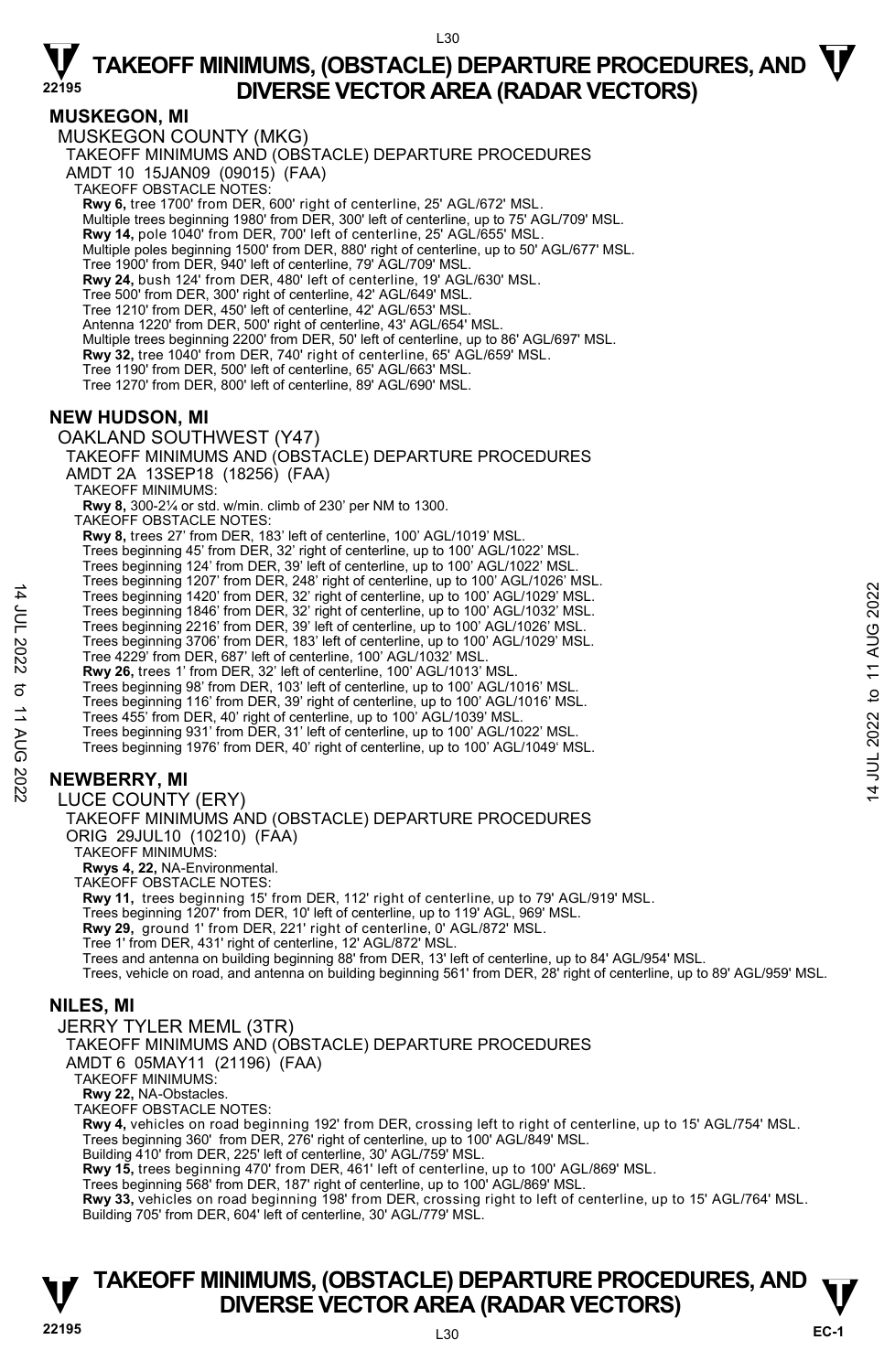L31

### **ONTONAGON, MI**

ONTONAGON COUNTY - SCHUSTER FLD (OGM) TAKEOFF MINIMUMS AND (OBSTACLE) DEPARTURE PROCEDURES AMDT 2 31MAY12 (21224) (FAA) TAKEOFF MINIMUMS: **Rwy 17,** 300-1¾ or std. with a climb gradient of 390' per NM to 1000.<br>TAKEOFF OBSTACLE NOTES: **Rwy 35,** hanger 70' from DER, 467' right of centerline up to 50' AGL/689' MSL. Vehicle on road 225' from DER, 367' right of centerline up to 17' AGL/664' MSL. Trees beginning abeam DER, 537' right of centerline, up to 100' AGL/756' MSL. Trees 80' from DER, 179' left of centerline, up to 100' AGL/756' MSL. Sailing boat 3128' from DER, on centerline, up to 100' AGL/719' MSL. **Rwy 17,** trees beginning 439' from DER, 423' left of centerline up to 100' AGL/ 901' MSL.<br>Trees beginning 354' from DER, 243' right of centerline, up to 100' AGL /851' MSL.

### **OSCODA, MI**

OSCODA-WURTHSMITH (OSC)

TAKEOFF MINIMUMS AND (OBSTACLE) DEPARTURE PROCEDURES ORIG-A 08NOV18 (18312) (FAA)

TAKEOFF OBSTACLE NOTES:

**Rwy 7,** trees beginning 3205' from DER, 37' left of centerline, up to 100' AGL/719' MSL. Trees beginning 3292' from DER, 43' right of centerline, up to 100' AGL/719' MSL.<br>**Rwy 25,** tree 1439' from DER, 558' left of centerline, 676' MSL. Trees beginning 1453' from DER, 331' left of centerline, up to 699' MSL. Trees beginning 2076' from DER, 445' right of centerline, up to 698' MSL. Trees beginning 2396' from DER, 631' left of centerline, up to 703' MSL. Tree 2657' from DER, 664' left of centerline, 708' MSL.

### **OWOSSO, MI**

#### OWOSSO COMMUNITY (RNP)

14 JUL 2022 to 11 AUG 2022

to 11 AUG 2022

14 JUL 2022

AMDT 4 31JUL08 (08213) (FAA) TAKEOFF MINIMUMS: **Rwys 6, 18, 24, 36,** NA-Environmental. TAKEOFF OBSTACLE NOTES: **Rwy 11,** bush 187' from DER, 158' right of centerline, 3' AGL/742' MSL. Trees beginning 1136' from DER, 630' left of centerline, up to 75' AGL/814' MSL. Trees and pole beginning 1111' from DER, 596' right of centerline, up to 90' AGL/829' MSL. Power line with towers beginning 2029' from DER, left and right of centerline, 90' AGL/829' MSL. **Rwy 29,** bush 212' from DER, 436' right of centerline, 11' AGL/741' MSL. Vent, trees, and a building beginning 266' from DER, 46' left of centerline, up to 100' AGL/836' MSL.

Trees and a pole beginning 1184' from DER, 244' right of centerline, up to 60' AGL/815' MSL.

### **PELLSTON, MI**

#### PELLSTON RGNL/EMMET COUNTY (PLN)

TAKEOFF MINIMUMS AND (OBSTACLE) DEPARTURE PROCEDURES

AMDT 4 02JUL09 (21112) (FAA)

TAKEOFF MINIMUMS:

**Rwy 23,** std. w/ a min. climb of 260' per NM to 1800, or 1000-2½ for climb in visual conditions. **Rwy 32,** std. w/ a min. climb of 290' per NM to 1100, or 1000-2½ for climb in visual conditions. DEPARTURE PROCEDURE:

**Rwys 23, 32,** for climb in visual conditions: cross Pellston Rgnl/Emmet County at or above 1600. TAKEOFF OBSTACLE NOTES:

**Rwy 5,** vehicle on road 411' from DER, 588' left of centerline, 15' AGL/738' MSL.

Trees beginning 1070' from DER, 12' left of centerline, up to 100' AGL/838' MSL.

Railroad 810' from DER, 672' right of centerline, 23' AGL/744' MSL.

Trees beginning 1001' from DER, 288' right of centerline, up to 100' AGL/821' MSL.<br>**Rwy 14,** trees beginning 1290' from DER, 814' left of centerline, up to 100' AGL/805' MSL.

**Rwy 23,** vehicle on road 14' from DER, 463' left of centerline, 15' AGL/720' MSL.

Trees beginning 476' from DER, 53' left of centerline, up to 100' AGL/805' MSL.

Trees beginning 953' from DER, 240' right of centerline, up to 100' AGL/820' MSL.

Tree 2.97 NM from DER, 2771' right of centerline, 100' AGL/1297' MSL.

**Rwy 32,** bush 107' from DER, 309' right of centerline, 4' AGL/722' MSL.

Vehicle on road 1213' from DER, 809' right of centerline, 15' AGL/752' MSL.

Terrain 2127' from DER, 715' right of centerline, 775' MSL.

Trees beginning 4336' from DER, 315' right of centerline, up to 100' AGL/872' MSL.

Trees beginning 1932' from DER, 20' left of centerline, up to 100' AGL/996' MSL.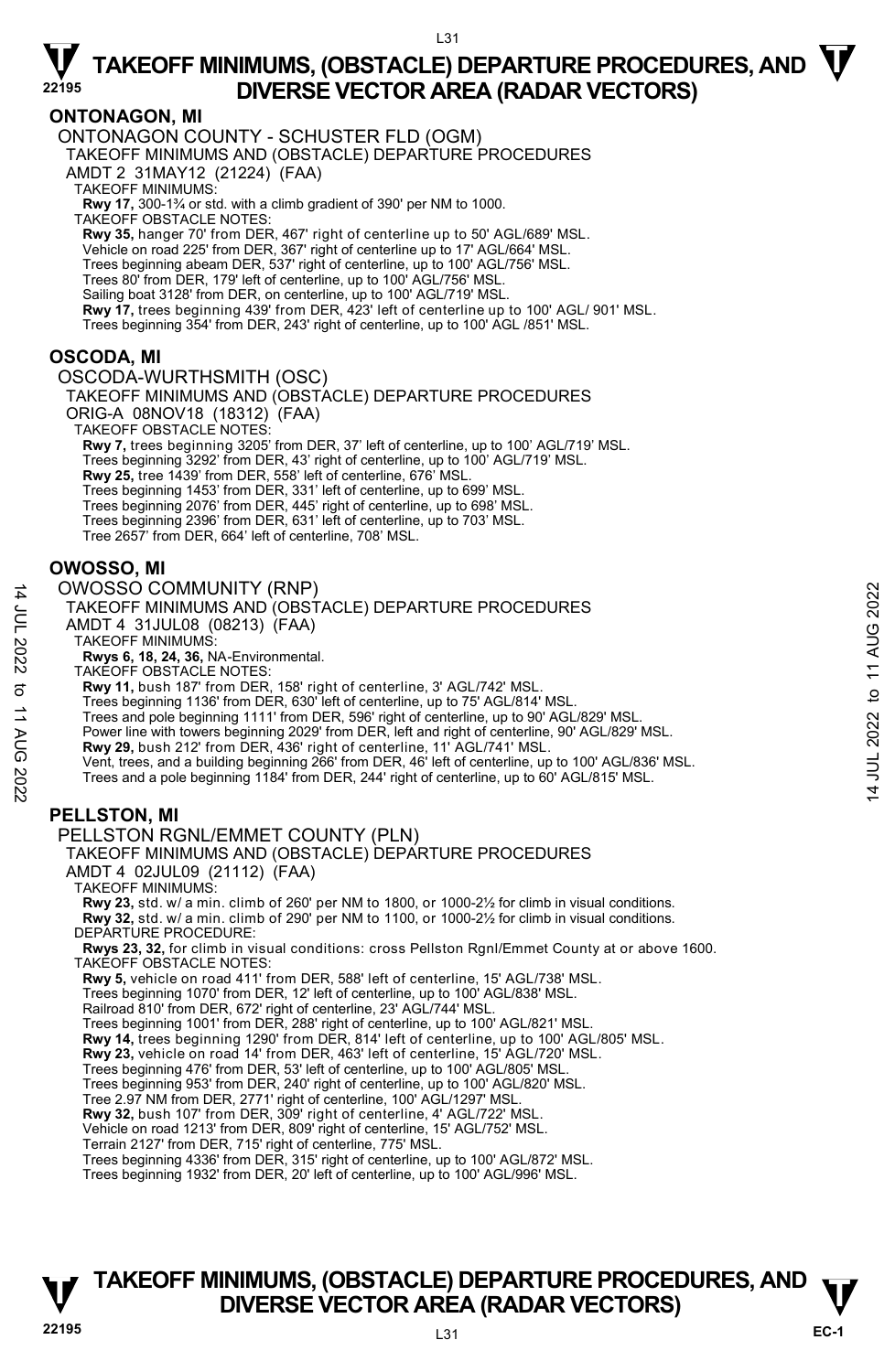#### **PLYMOUTH, MI**

CANTON-PLYMOUTH-METTETAL (1D2) TAKEOFF MINIMUMS AND (OBSTACLE) DEPARTURE PROCEDURES AMDT 2 10DEC92 (92345) (FAA) TAKEOFF MINIMUMS: **Rwys 18, 36,** 300-1.

### **PONTIAC, MI**

OAKLAND COUNTY INTL (PTK) TAKEOFF MINIMUMS AND (ÒBSTÁCLE) DEPARTURE PROCEDURES AMDT 6A 24MAY18 (18144) (FAA) TAKEOFF MINIMUMS: **Rwy 18, 36,** NA - environmental. TAKEOFF OBSTACLE NOTES: **Rwy 9R,** building 868' from DER, 732' right of centerline, 36' AGL/1006' MSL. Tree 1381' from DER, 645' left of centerline, 1009' MSL. Tree 1554' from DER, 687' left of centerline, 1011' MSL. **Rwy 27L,** vehicle on road 401' from DER, 537' left of centerline, 991' MSL. Tree 450' from DER, 553' right of centerline, 994' MSL. Tree 564' from DER, 587' left of centerline, 1003' MSL. Tree 747' from DER, 614' left of centerline, 1012' MSL. Tree 823' from DER, 588' right of centerline, 1002' MSL. Tree 836' from DER, 628' left of centerline, 1013' MSL. Trees beginning 854' from DER, 539' left of centerline, up to 1016' MSL. Tree 1586' from DER, 827' left of centerline, 1024' MSL. Tree 2200' from DER, 958' left of centerline, 1046' MSL. **Rwy 27R,** tree 450' from DER, 1' right of centerline, 994' MSL. Tree 823' from DER, 35' right of centerline, 1002' MSL. Tree 1014' from DER, 10' right of centerline, 1003' MSL. Tree 1024' from DER, 112' right of centerline, 1004' MSL. Tree 1233' from DER, 19' left of centerline, 1009' MSL. Tree 1454' from DER, 234' left of centerline, 1011' MSL. Tree 1479' from DER, 361' left of centerline, 1014' MSL. Tree 1619' from DER, 192' right of centerline, 1017' MSL. **PORT HURON, MI**  ST CLAIR COUNTY INTL (PHN) TAKEOFF MINIMUMS AND (OBSTACLE) DEPARTURE PROCEDURES AMDT 6 25AUG11 (11237) (FAA)

TAKEOFF OBSTACLE NOTES:

**Rwy 4,** trees beginning 1196 ' from DER, 140' right of centerline, up to 115' AGL/764' MSL.

Trees and bush beginning 13' from DER, 80' left of centerline, up to 115' AGL/779' MSL.

**Rwy 10,** trees and building beginning 150' from DER, 2' right of centerline, up to 115' AGL/769' MSL.<br>Trees beginning 329' from DER, 161' left of centerline, up to 115' AGL/769' MSL.

**Rwy 22,** trees beginning 2376' from DER, 171' right of centerline, up to 103' AGL/738' MSL.

- Trees beginning 2138' from DER, 612' left of centerline, up to 101' AGL/737' MSL.<br>**Rwy 28,** trees beginning 192' from DER, 361' right of centerline, up to 115' AGL/759' MSL.
- Trees beginning 667' from DER, 112' left of centerline, up to 114' AGL/749' MSL.

### **RAY, MI**

14 JUL 2022 to 11 AUG 2022

 $\vec{\sigma}$ **11 AUG** 

:2022

14 JUL 2022

RAY COMMUNITY (57D) TAKEOFF MINIMUMS AND (OBSTACLE) DEPARTURE PROCEDURES ORIG-A 20JUN19 (19171) (FAA)

TAKEOFF MINIMUMS:

**Rwys 18, 36,** NA - ATC. TAKEOFF OBSTACLE NOTES:

**Rwy 10,** road 60' from DER, left to right of centerline, 15' AGL/645' MSL.

- Tree 119' from DER, 181' right of centerline, 25' AGL/655' MSL.
- Trees beginning 353' from DER, 204' left of centerline, up to 100' AGL/729' MSL.

Trees beginning 2067' from DER, 137' left of centerline, up to 100' AGL/729' MSL.

**Rwy 28,** trees beginning 158' from DER, 232' right of centerline, up to 100' AGL/729' MSL.<br>Trees 184' from DER, 131' left of centerline, up to 100' AGL/729' MSL.<br>Trees 920' from DER, 233' right of centerline, up to 100' A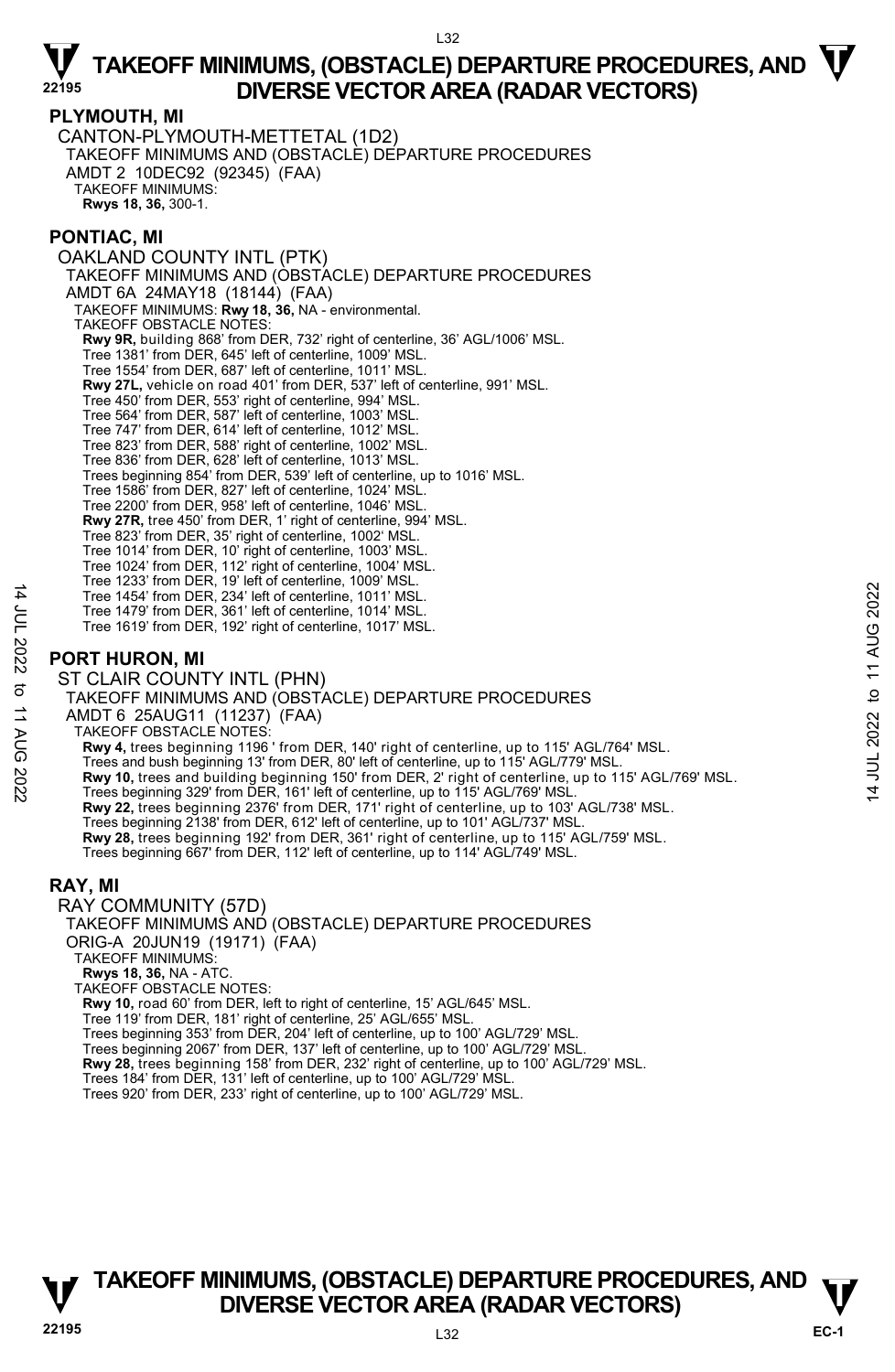### **ROGERS CITY, MI**

PRESQUE ISLE COUNTY (PZQ)

TAKEOFF MINIMUMS AND (OBSTACLE) DEPARTURE PROCEDURES

AMDT 2 03MAY12 (12124) (FAA)

TAKEOFF OBSTACLE NOTES:

**Rwy 9,** trees beginning 348' from DER, 378' left of centerline, up to 100' AGL/759' MSL.<br>Pole 730' from DER, 620' right of centerline, 43' AGL/723' MSL.

Trees beginning 899' from DER, 708' right of centerline, up to 100' AGL/789' MSL.

Tower 1021' from DER, 68' right of centerline, 44' AGL/716' MSL.

**Rwy 27,** trees beginning 940' from DER, 289' left of centerline, up to 100' AGL/799' MSL.<br>Trees beginning 977' from DER, 11' right of centerline, up to 56' AGL/739' MSL.

### **ROMEO, MI**

ROMEO STATE (D98)

TAKEOFF MINIMUMS AND (OBSTACLE) DEPARTURE PROCEDURES AMDT 5 02MAY13 (13122) (FAA) TAKEOFF OBSTACLE NOTES: **Rwy 18,** pole 239' from DER, 395' right of centerline, 30' AGL/760' MSL. Trees along and vehicles on road 342' from DER, left and right of centerline, up to 15' AGL/741' MSL. Line of trees beginning 401' from DER, 498' right of centerline, up to 65' AGL/770' MSL. Trees beginning 420' from DER, 228' left of centerline, up to 75' AGL/793' MSL. Pole 500' from DER, 337' left of centerline, 45' AGL/759' MSL.<br>**Rwy 36,** pole on building 118' from DER, 444' left of centerline, 37' AGL/772' MSL. Buildings beginning 228' from DER, 322' right of centerline, up to 25' AGL/754' MSL. Building 303' from DER, 454' left of centerline, 23' AGL/758' MSL. Vehicles on road beginning 410' from DER, 159' left of centerline, up to 15' AGL/760' MSL.<br>Trees beginning 639' from DER, 654' left of centerline, up to 70' AGL/809' MSL. Catenary beginning 774' from DER, left and right of centerline, up to 43' AGL/782' MSL. Poles 887' from DER, 170' right of centerline, up to 35' AGL/770' MSL.<br>Trees beginning 2747' from DER, left and right of centerline, up to 100' AGL/841' MSL.

### **SAGINAW, MI**

14 JUL 2022 to 11 AUG 2022

:2022

 $\sigma$ **11 AUG** 

14 JUL 2022

#### MBS INTL (MBS)

TAKEOFF MINIMUMS AND (OBSTACLE) DEPARTURE PROCEDURES AMDT 1 01FEB18 (18032) (FAA) TAKEOFF OBSTACLE NOTES: **Rwy 5,** vegetation 85' from DER, 269' right of centerline, 654' MSL. **Rwy 23,** transmission line, pole beginning 1259' from DER, 785' left of centerline, up to 29' AGL/698' MSL.<br>Tree 2169' from DER, 1071' right of centerline, 725' MSL. **Rwy 32,** tree 1447' from DER, 706' left of centerline, 734' MSL. Tree 3628' from DER, 650' left of centerline, 767' MSL. SAGINAW COUNTY H W BROWNE (HYX) TAKEOFF MINIMUMS AND (OBSTACLE) DEPARTURE PROCEDURES AMDT 9 07DEC17 (17341) (FAA) DEPARTURE PROCEDURE: **Rwy 5,** climb heading 052° to 1900 before turning left. **Rwy 10,** climb heading 097° to 1600 before turning left. **Rwy 23,** climb heading 232° to 1300 before proceeding on course. **Rwy 28,** climb heading 277° to 1300 before proceeding on course. TAKEOFF OBSTACLE NOTES: **Rwy 5,** lighting 10' from DER, 20' right of centerline, 2' AGL/600' MSL. Traverse way 18' from DER, 349' left of centerline,606' MSL. Antenna, tree, pole, beginning 285' from DER, 173' right of centerline, up to 46' AGL/642' MSL. Traverse way 345' from DER, 17' left of centerline, 607' MSL. Tree 983' from DER, 365' right of centerline, 657' MSL. **Rwy 10,** lighting 6' from DER, 9' right of centerline, 2' AGL/599' MSL. Lighting 6' from DER, 9' left of centerline, 2' AGL/599' MSL. Transmission line 1037' from DER, 641' left of centerline, 34' AGL/628' MSL. Transmission line 1261' from DER, 632' left of centerline, 38' AGL/632' MSL. **Rwy 23**, lighting 10' from DER, 19' right of centerline, 3' AGL/603' MSL. Tree, traverse way beginning 54' from DER, 162' left of centerline, up to 652' MSL. Tree 959' from DER, 414' right of centerline, 664' MSL. **Rwy 28,** lighting 9' from DER, 30' left of centerline, 3' AGL/601' MSL. Lighting 10' from DER, 30' right of centerline, 3' AGL/601' MSL. Transmission line 3519' from DER, 239' right of centerline, 92' AGL/691' MSL.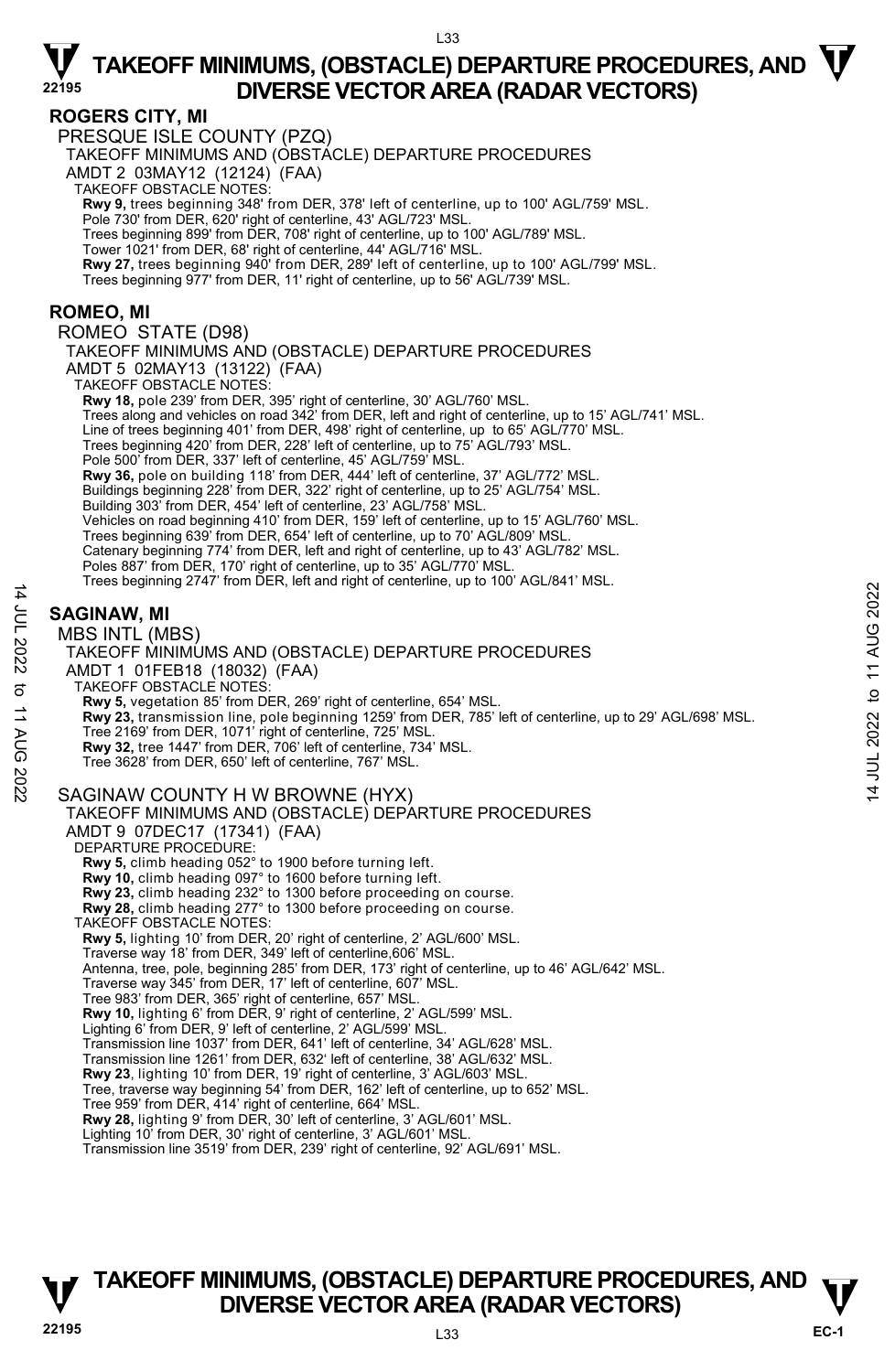### **ST. IGNACE**

MACKINAC COUNTY (83D) TAKEOFF MINIMUMS AND (OBSTACLE) DEPARTURE PROCEDURES ORIG 05MAY11 (11125) (FAA) TAKEOFF MINIMUMS: **Rwy 25,** 300-1 or std. w/min. climb of 430' per NM to 900. TAKEOFF OBSTACLE NOTES: **Rwy 7,** vehicles on road beginning 10' from DER, 322' right of centerline, up to 15' AGL/627' MSL. Trees beginning 70' from DER, 363' right of centerline, up to 85' AGL/686' MSL. Poles beginning 117' from DER, 381' left of centerline, up to 54' AGL/629' MSL.<br>Vehicles on road beginning 310' from DER, left and right of centerline, up to 15' AGL/631' MSL. Poles beginning 602' from DER, 328' right of centerline, up to 54' AGL/644' MSL. Ships beginning 3099' from DER, left and right of centerline, up to 155' AGL/735' MSL. **Rwy 25,** trees beginning 20' from DER, left and right of centerline, up to 85' AGL/809' MSL. Vehicles on road 366' from DER, left and right of centerline, up to 17' AGL/663' MSL. Poles beginning 919' from DER, left and right of centerline, up to 62' AGL/682' MSL. **SAULT STE MARIE, MI**  CHIPPEWA COUNTY INTL (CIU) TAKEOFF MINIMUMS AND (OBSTACLE) DEPARTURE PROCEDURES ORIG-A 05MAR15 (15064) (FAA) TAKEOFF OBSTACLE NOTES: **Rwy 10,** poles beginning 156' from DER, 518' left and 439' right of centerline up to 45' AGL/839' MSL. Buildings beginning 379' from DER, 532' right of centerline, up to 55' AGL/848' MSL. Building 416' from DER, 503' left of centerline, 31' AGL/823' MSL. Trees beginning 348' from DER, 456' right of centerline, up to 100' AGL/899' MSL. Tank 1475' from DER, 75' right of centerline, 49' AGL/842' MSL. **Rwy 16,** trees beginning 3645' from DER, extending from 1018' right of centerline to 1221' left of centerline, up to 100' AGL/899' MSL.

**Rwy 28,** vertical structure, 11' from DER, 4' right of centerline, 2' AGL/794' MSL.

Natural high point, 33' from DER, 355' left of centerline, 0' AGL/793' MSL.

Vehicle on road, 412' from DER, 510' left of centerline, up to 15' AGL/804' MSL. Trees beginning 520' from DER, extending from 581' left of centerline to 827' right of centerline, up to 100' AGL/879' MSL.

### SAULT STE MARIE MUNI/SANDERSON FLD (ANJ)

TAKEOFF MINIMUMS AND (OBSTACLE) DEPARTURE PROCEDURES

ORIG 25AUG11 (21224) (FAA)

TAKEOFF OBSTACLE NOTES:

**Rwy 14,** trees, poles, and road beginning 25' from DER, 56' left of centerline, up to 54' AGL/763' MSL. <br>Trees and poles beginning 5' from DER, 49' right of centerline, up to 65' AGL/774' MSL.

**Rwy 32,** tree 200' from DER, 330' left of centerline, 24' AGL/723' MSL.

Trees beginning 91' from DER, 300' right of centerline, up to 24' AGL/723' MSL.

### **SELFRIDGE ANGB (KMTC)**

#### MT. CLEMENS, MI

TAKEOFF MINIMUMS AND (OBSTACLE) DEPARTURE PROCEDURES

AMDT 3A, 29MAY14 (14149)

TAKEOFF MINIMUMS:

**Rwy 1,** std.

14 JUL 2022 to 11 AUG 2022

:2022

 $\vec{\sigma}$ **11 AUG** 

14 JUL 2022

**Rwy 19,** std. w/min. climb of 234' per NM to 1500.

TAKEOFF OBSTACLE NOTES:

**Rwy 19,** Numerous trees beginning 1872' from DER, 269' left of centerline, up to 100' AGL/693' MSL. Numerous trees beginning 3007' from DER, 57' right of centerline, up to 100' AGL/704' MSL. **Rwy 1,** Numerous trees beginning 2290' from DER, 800' left of centerline, up to 100' AGL/689' MSL. Numerous trees beginning 2308' from DER, 539' right of centerline, up to 100' AGL/683' MSL.

### **SOUTH HAVEN, MI**

### SOUTH HAVEN AREA RGNL (LWA)

TAKEOFF MINIMUMS AND (OBSTACLE) DEPARTURE PROCEDURES

AMDT 4 27JUN13 (13178) (FAA)

TAKEOFF OBSTACLE NOTES:

**Rwy 5,** trees beginning 1440' from DER, 94' left of centerline, up to 93' AGL/773' MSL.

Poles beginning 1272' from DER, 122' right of centerline, up to 43' AGL/713' MSL.

Trees beginning 1812' from DER, 137' right of centerline, up to 81' AGL/771' MSL.<br>**Rwy 23,** pole 520' from DER, 582' left of centerline, 53' AGL/703' MSL.

Building 185' from DER, 334' left of centerline, 20' AGL/670' MSL.

Trees beginning 436' from DER, 428' left of centerline, up to 81' AGL/731' MSL.

Trees beginning 1172' from DER, 133' right of centerline, up to 89' AGL/739' MSL.

### **TAKEOFF MINIMUMS, (OBSTACLE) DEPARTURE PROCEDURES, AND**  $\mathbf{\nabla}$ **DIVERSE VECTOR AREA (RADAR VECTORS)**

 $\vec{z}$ 

14 JUL 2022 to 11 AUG 2022

JUL 2022 to 11 AUG 2022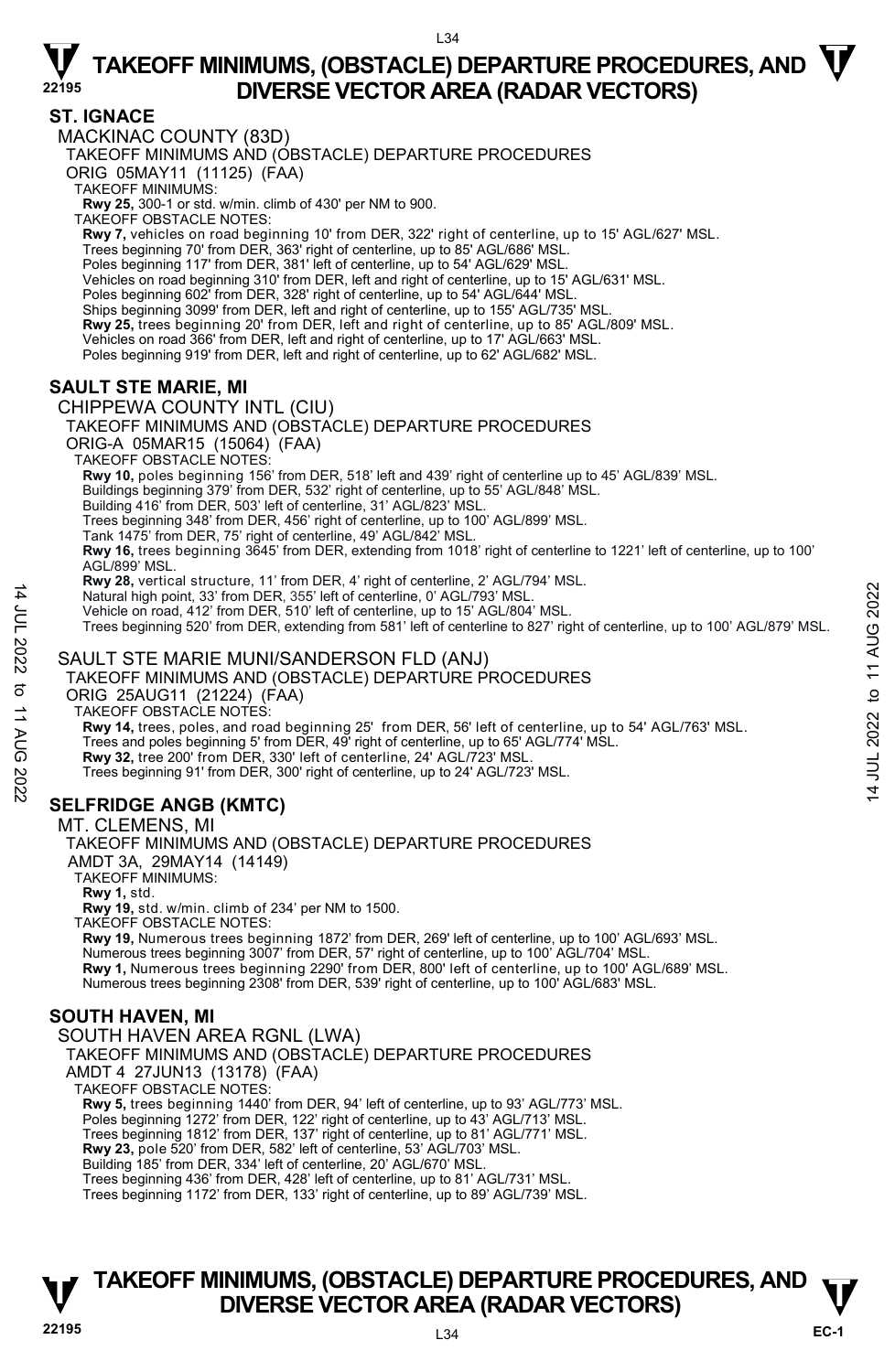#### L35

## $\nabla$  TAKEOFF MINIMUMS, (OBSTACLE) DEPARTURE PROCEDURES, AND  $\nabla$ **DIVERSE VECTOR AREA (RADAR VECTORS) <sup>22195</sup>**

#### **SPARTA, MI**

PAUL C MILLER-SPARTA (8D4)

TAKEOFF MINIMUMS AND (OBSTACLE) DEPARTURE PROCEDURES

AMDT 2 06MAY10 (10126) (FAA)

TAKEOFF OBSTACLE NOTES:

**Rwy 7,** multiple trees beginning 564' from DER, 105' right of centerline, up to 97' AGL/827' MSL.<br>Tree 782' from DER, 379' left of centerline, 47' AGL/784' MSL.

**Rwy 25,** multiple trees beginning 507' from DER, 47' right of centerline, up to 81' AGL/841' MSL.

Tree 117' from DER, 218' left of centerline, 47' AGL/817' MSL.

Tree 656' from DER, 464' left of centerline, 67' AGL/822' MSL.

#### **STURGIS, MI**

14 JUL 2022 to 11 AUG 2022

to 11 AUG

:2022

14 JUL 2022

KIRSCH MUNI (IRS)

TAKEOFF MINIMUMS AND (OBSTACLE) DEPARTURE PROCEDURES

AMDT 4 07OCT21 (21280) (FAA)

TAKEOFF MINIMUMS: **Rwy 6,** 300-1¼ or std. w/min. climb of 243' per NM to 1200, or alternatively, with std. takeoff minimums and a normal 200' er NM climb gradient, takeoff must occur no later than 2100' prior to DER.  **Rwy 36,** 300-1ǩ or std. w/min. climb of 215' per NM to 1200, or alternatively, with std. takeoff minimums and a normal 200' per NM climb gradient, takeoff must occur no later than 1400' prior to DER. TAKEOFF OBSTACLE NOTES: **Rwy 6,** NAVAID 39' from DER, 112' right of centerline, 3' AGL/928' MSL. NAVAID 51' from DER, 112' left of centerline, 2' AGL/928' MSL. Vehicle on road 139' from DER, 511' left of centerline, 938' MSL. Vehicle on road beginning 188' from DER, 210' left of centerline, up to 941' MSL. Vehicle on road beginning 339' from DER, 302' right of centerline, up to 941' MSL. Building 522' from DER, 546' right of centerline, 30' AGL/954' MSL. Vehicle on road 667' from DER, 189' left of centerline, 942' MSL. Pole, transmission line beginning 971' from DER, 595' left of centerline, up to 960' MSL. Transmission line, pole beginning 973' from DER, 564' right of centerline, up to 35' AGL/961' MSL. Pole, transmission line, tree beginning 1044' from DER, 256' left of centerline, up to 975' MSL. Tree, pole, transmission line beginning 1079' from DER, 400' right of centerline, up to 982' MSL. Tree, pole, transmission line beginning 1137' from DER, 235' right of centerline, up to 983' MSL. Tree, transmission line, pole beginning 1248' from DER, on centerline, up to 997' MSL. Tree, transmission line, pole beginning 1488' from DER, 122' left of centerline, up to 989' MSL. Trees beginning 1586' from DER, 50' left of centerline, up to 992' MSL.<br>Trees beginning 2425' from DER, 347' left of centerline, up to 997' MSL.<br>Trees beginning 2794' from DER, 962' left of centerline, up to 1012' MSL. Trees beginning 3342' from DER, 75' left of centerline, up to 1043' MSL. Tree 3478' from DER, 833' right of centerline, 1026' MSL. Trees beginning 4230' from DER, 1062' left of centerline, up to 1045' MSL. Tree 4385' from DER, 1633' left of centerline, 1050' MSL. Tree 4540' from DER, 1153' left of centerline, 1052' MSL. Trees beginning 4668' from DER, 1179' left of centerline, up to 1060' MSL. Tree 4996' from DER, 1332' left of centerline, 100' AGL/1075' MSL. Tree 5811' from DER, 1170' left of centerline, 1094' MSL. Trees beginning 5835' from DER, 976' left of centerline, up to 1102' MSL. Tree 1.0 NM from DER, 1339' left of centerline, 1086' MSL. **Rwy 18,** NAVAID 38' from DER, 90' left of centerline, 2' AGL/913' MSL. NAVAID 38' from DER, 90' right of centerline, 3' AGL/914' MSL. Transmission line, pole beginning 1494' from DER, 808' left of centerline, up to 75' AGL/979' MSL. Tree, pole, transmission line beginning 1686' from DER, 598' right of centerline, up to 960' MSL. Trees beginning 1989' from DER, 77' right of centerline, up to 963' MSL. Trees beginning 2031' from DER, 152' right of centerline, up to 968' MSL. Tree 2085' from DER, 550' right of centerline, 971' MSL. **Rwy 24,** vehicle on road, tree, transmission line beginning 29' from DER, 17' right of centerline, up to 100' AGL/1016'<br>MSL. **Rwy 36,** vehicle on road 22' from DER, 188' left of centerline, 921' MSL. NAVAID 39' from DER, 89' right of centerline, 3' AGL/910' MSL. Terrain 73' from DER, 481' right of centerline, 920' MSL. Fence beginning 78' from DER, 303' right of centerline, up to 2' AGL/921' MSL. Tree, vehicle on road beginning 80' from DER, 222' left of centerline, up to 960' MSL. Terrain beginning 167' from DER, 418' right of centerline, up to 924' MSL. Trees beginning 464' from DER, 394' left of centerline, up to 963' MSL. Tree 710' from DER, 355' right of centerline, 932' MSL. Tree 801' from DER, 504' right of centerline, 951' MSL. Trees beginning 979' from DER, 386' right of centerline, up to 957' MSL. Trees beginning 1265' from DER, 475' right of centerline, up to 979' MSL. Trees beginning 1341' from DER, 471' left of centerline, up to 967' MSL. Tree 2359' from DER, 413' left of centerline, 969' MSL.

- Tree 3034' from DER, 408' left of centerline, 985' MSL.
- Tree 3120' from DER, 334' left of centerline, 992' MSL.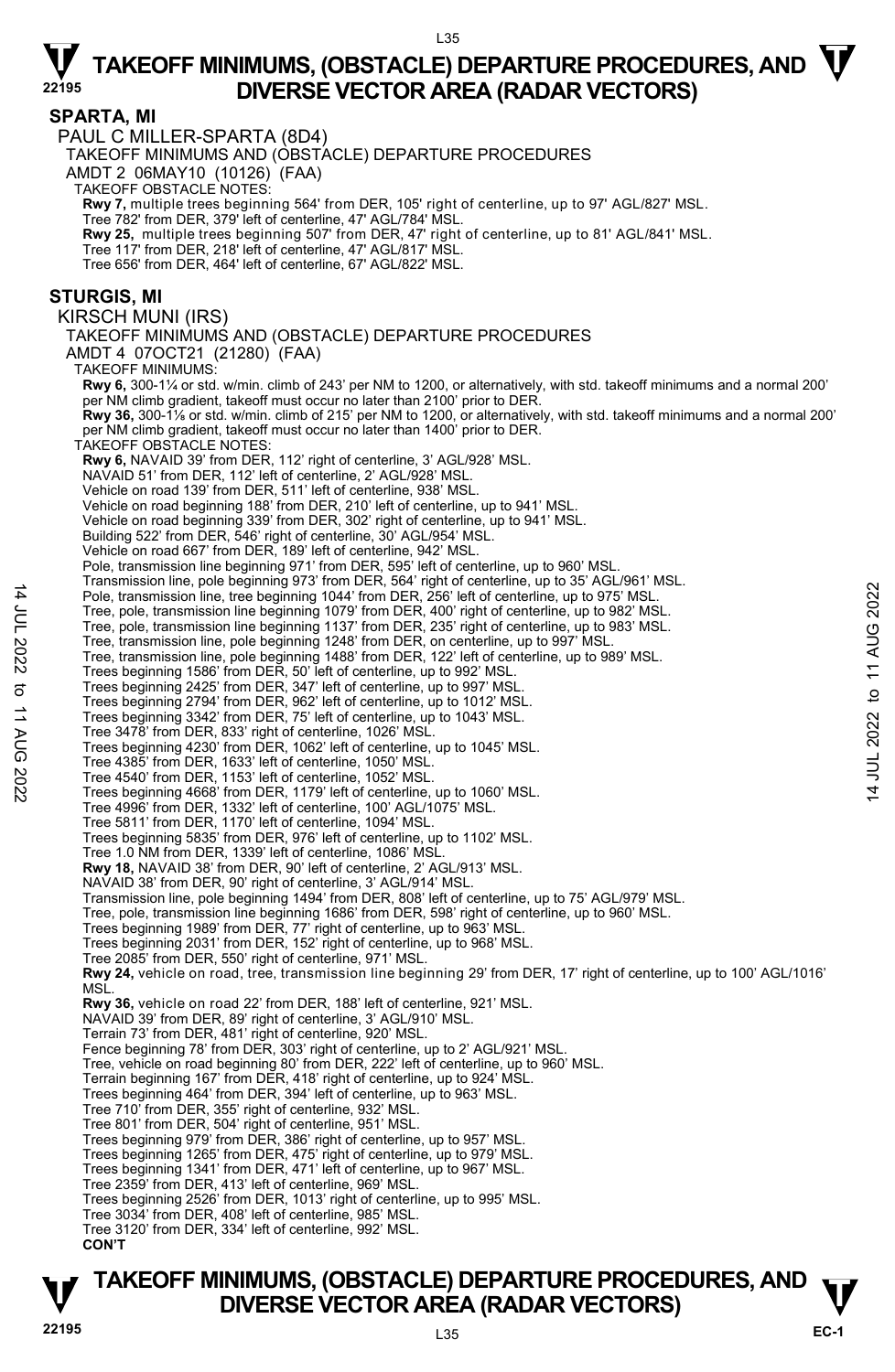### **STURGIS, MI (CON'T)**

KIRSCH MUNI (IRS) (CON'T) **Rwy 36 (CON'T),** tree 3235' from DER, 197' left of centerline, 996' MSL.<br>Tree 3356' from DER, 200' left of centerline, 1002' MSL. Trees beginning 3379' from DER, 39' left of centerline, up to 1014' MSL. Tree 3607' from DER, 1464' right of centerline, 1006' MSL. Tree 3943' from DER, 1484' right of centerline, 1009' MSL. Tree 4051' from DER, 96' right of centerline, 1013' MSL. Tree 4344' from DER, 1118' right of centerline, 1019' MSL. Tree 4347' from DER, 843' right of centerline, 1021' MSL.<br>Tree 4457' from DER, 1017' right of centerline, 1028' MSL.<br>Trees beginning 4507' from DER, 856' right of centerline, up to 1032' MSL. Tree 4777' from DER, 1408' right of centerline, 1034' MSL. Tree 4875' from DER, 1591' right of centerline, 1045' MSL. Trees beginning 4885' from DER, 507' right of centerline, up to 1047' MSL. Tree 5752' from DER, 810' right of centerline, 1061' MSL.

### **THREE RIVERS, MI**

#### THREE RIVERS MUNI DR. HAINES (HAI) TAKEOFF MINIMUMS AND (OBSTACLE) DEPARTURE PROCEDURES

ORIG 15DEC11 (11349) (FAA) TAKEOFF OBSTACLE NOTES:

 **Rwy 5,** vehicles on road beginning 1' from DER, 221' left of centerline, up to 15' AGL/839' MSL. Trees beginning 1' from DER, left and right of centerline, up to 100' AGL/929' MSL.

Airplane on tarmac 2' from DER, 394' right of centerline, 40' AGL/864' MSL.

Building 1094' from DER, 537' right of centerline, 25' AGL/849' MSL.

**Rwy 9,** vehicles on road 484' from DER, 624' left of centerline, up to 15' AGL/839' MSL.

Trees beginning 104' from DER, left and right of centerline, up to 100' AGL/934' MSL. Buildings beginning 1258' from DER, left and right of centerline, up to 25' AGL/859' MSL.

**Rwy 23,** rising terrain beginning 25' from DER, 497' left of centerline, 826' MSL.<br>Vehicles on roads beginning 258' from DER, right and left of centerline, up to 15' AGL/844' MSL.

Trees beginning 128' from DER, 125' right of centerline, up to 100' AGL/924' MSL.

- 
- Buildings beginning 256' from DER, 144' right of centerline, up to 25' AGL/849' MSL.<br>**Rwy 27,** vehicles on road 369' from DER, 595' right of centerline, up to 15' AGL/834' MSL.
- Building 892' from DER, 678' right of centerline, 25' AGL/844' MSL.
- Trees beginning 544' from DER, left and right of centerline, up to 100' AGL/924' MSL.

### **TRAVERSE CITY, MI**

14 JUL 2022 to 11 AUG 2022

 $\vec{\sigma}$ **11 AUG** 

:2022

14 JUL 2022

CHERRY CAPITAL (TVC)

TAKEOFF MINIMUMS AND (OBSTACLE) DEPARTURE PROCEDURES

AMDT 13 14JUL22 (22195) (FAA)

TAKEOFF MINIMUMS:

**Rwy 10,** 400-2 w/min. climb of 233' per NM to 1300 or std. w/min. climb of 280' per NM to 1100, or 1300-3 for VCOA.

- **Rwy 18,** 400-2½ w/min. climb of 214' per NM to 1400 or std. w/min. climb of 222' per NM to 1200, or 1300-3 for VCOA.
- **Rwy 28**, std. w/min. climb of 340' per NM to 2000, or 1300-3 for VCOA.
- **Rwy 36,** 400-2½ or std. w/min. climb of 203' per NM to 1000 or alternatively, with std. takeoff minimums and normal 200' per NM climb gradient, takeoff must occur no later than 1200' prior to DER.

DEPARTURE PROCEDURE:

- **Rwy 10,** climb heading 099° to 1100' before turning right.  **Rwy 18,** climb heading 185° to 1100' before turning.
- **Rwy 36,** climb heading 005° to 1300' before turning left.
- VCOA:

**Rwys 10, 18, 28,** obtain ATC approval for VCOA when requesting IFR clearance. Climb in visual conditions to cross Cherry Capital airport at or above 1800 before proceeding on course.

- TAKEOFF OBSTACLE NOTES:
- **Rwy 10,** tree 1284' from DER, 739' left of centerline, 662' MSL.
- Trees beginning 1524' from DER, 821' left of centerline, up to 663' MSL.
- Trees beginning 1822' from DER, 916' right of centerline, up to 669' MSL.
- Tree 2242' from DER, 963' right of centerline, 671' MSL.
- Trees beginning 2341' from DER, 941' right of centerline, up to 672' MSL.
- Tree 2570' from DER, 1169' right of centerline, 679' MSL.
- Tree 2996' from DER, 1213' right of centerline, 694' MSL.
- Trees beginning 3091' from DER, 1241' right of centerline, up to 700' MSL. Tree 3773' from DER, 1270' right of centerline, 705' MSL.
- 
- Trees beginning 1.3 NM from DER, 2444' right of centerline, 822' MSL.
- Trees beginning 1.4 NM from DER, 1356' right of centerline, up to 922' MSL. Trees beginning 1.5 NM from DER, 1795' right of centerline, up to 930' MSL.
- 
- Tree 2.4 NM from DER, 3984' right of centerline, 981' MSL. Tree 2.5 NM from DER, 3987' right of centerline, 1007' MSL.
- **Rwy 18,** fence, buildings beginning 228' from DER, 555' left of centerline, up to 11' AGL/636' MSL.
- Transmission line 856' from DER, 695' right of centerline, 34' AGL/660' MSL.
- Transmission lines beginning 859' from DER, 372' right of centerline, up to 38' AGL/664' MSL.
- Transmission line 966' from DER, 654' left of centerline, 34' AGL/655' MSL.
- **CON'T**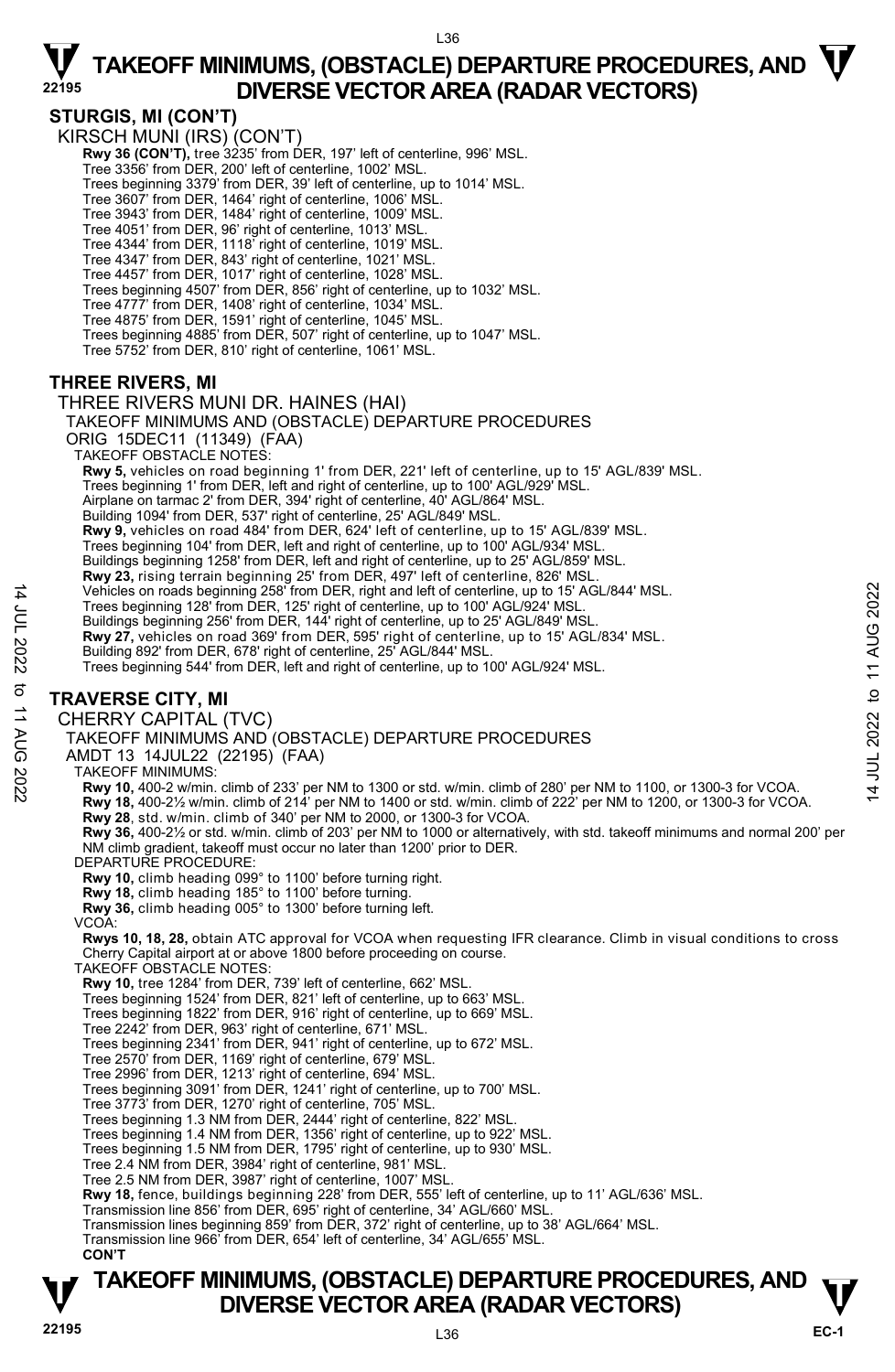L37

### **TRAVERSE CITY, MI (CON'T)**

CHERRY CAPITAL (TVC) (CON'T) **Rwy 18 (CON'T),** transmission lines beginning 1086' from DER, 414' right of centerline, up to 41' AGL/667' MSL. Tree 1930' from DER, 410' right of centerline, 677' MSL. Transmission lines, trees beginning 1.8 NM from DER, 2679' left of centerline, up to 942' MSL. Trees beginning 2 NM from DER, 3609' left of centerline, up to 951' MSL. Transmission line 2.2 NM from DER, 2697' left of centerline, 122' AGL/980' MSL. **Rwy 28,** poles, building beginning 963' from DER, 584' right of centerline, up to 28' AGL/651' MSL. Transmission line 1150' from DER, 576' right of centerline, 30' AGL/654' MSL. Transmission line 1160' from DER, 633' right of centerline, 32' AGL/656' MSL. Poles, transmission line beginning 1163' from DER, 726' left of centerline, up to 663' MSL. Tree 1181' from DER, 755' left of centerline, 688' MSL. Trees, pole, transmission line beginning 1226' from DER, 734' left of centerline, up to 695' MSL.<br>Transmission lines beginning 1251' from DER, 625' right of centerline, up to 35' AGL/658' MSL. Trees beginning 1325' from DER, 763' left of centerline, up to 78' AGL/703' MSL. Pole 1355' from DER, 823' right of centerline, 36' AGL/659' MSL. Trees, transmission lines beginning 1421' from DER, 7' left of centerline, up to 80' AGL/705' MSL. Tree 1457' from DER, 611' right of centerline, 675' MSL. Trees beginning 1495' from DER, 604' right of centerline, up to 694' MSL. Trees beginning 1664' from DER, 617' right of centerline, up to 699' MSL. Trees beginning 1708' from DER, 603' right of centerline, up to 701' MSL. Trees beginning 2275' from DER, 3' right of centerline, up to 708' MSL. Trees beginning 2960' from DER, 82' left of centerline, up to 80' AGL/706' MSL. Trees beginning 3033' from DER, 69' left of centerline, up to 707' MSL. Tree 3597' from DER, 278' left of centerline, 88' AGL/714' MSL. **Rwy 36**, poles, trees, transmission line beginning 734' from DER, 62' left of centerline, up to 37' AGL/655' MSL. Trees, buildings, transmission line, sign beginning 803' from DER, 247' right of centerline, up to 657' MSL.<br>Trees, pole, transmission line beginning 936' from DER, 107' right of centerline, up to 664' MSL. Trees beginning 974' from DER, 488' right of centerline, up to 684' MSL. Trees, transmission line beginning 1028' from DER, 16' right of centerline, up to 685' MSL. Trees beginning 1234' from DER, 34' left of centerline, up to 671' MSL. Trees beginning 1322' from DER, 91' left of centerline, up to 673' MSL. Trees beginning 1350' from DER, 12' left of centerline, up to 682' MSL. Trees beginning 1405' from DER, 115' right of centerline, up to 688' MSL. Trees beginning 1420' from DER, 71' right of centerline, up to 689' MSL. Trees beginning 1460' from DER, 120' left of centerline, up to 685' MSL. Trees beginning 1511' from DER, 355' right of centerline, up to 690' MSL. Trees beginning 1514' from DER, 52' right of centerline, up to 691' MSL. Trees, transmission lines, pole beginning 1517' from DER, 23' left of centerline, up to 692' MSL. Trees beginning 1754' from DER, 87' right of centerline, up to 704' MSL. Trees beginning 1809' from DER, 7' right of centerline, up to 706' MSL.<br>Trees, pole, transmission line beginning 1866' from DER, 59' left of centerline, up to 693' MSL. Trees, pole, transmission line beginning 2246' from DER, 141' left of centerline, up to 695' MSL. Tree 2407' from DER, 310' left of centerline, 696' MSL. Trees beginning 2425' from DER, 48' left of centerline, up to 697' MSL. Trees beginning 2956' from DER, 102' left of centerline, up to 714' MSL. Trees beginning 1.5 NM from DER, 2547' right of centerline, up to 919' MSL. Trees beginning 2 NM from DER, 1898' right of centerline, up to 937' MSL. **TROY, MI**  OAKLAND/TROY (VLL) TAKEOFF MINIMUMS AND (OBSTACLE) DEPARTURE PROCEDURES AMDT 4B 14JUL22 (22195) (FAA) TAKEOFF MINIMUMS: **Rwy 28,** std. w/min. climb of 476' per NM to 1500. DEPARTURE PROCEDURE:  **Rwy 10,** climb on heading 096° to 1400 before turning right. **Rwy 28,** climb on heading 276° to 1500 before turning left. TAKEOFF OBSTACLE NOTES: **Rwy 10,** building 78' from DER, 370' left of centerline, 30' AGL/729' MSL. Buildings and air con on building beginning 314' from DER, 64' right of centerline, up to 47' AGL/745' MSL. Trees beginning 1495' from DER, left and right of centerline, up to 100' AGL/799' MSL. **Rwy 28,** trees beginning 21' from DER, 8' right of centerline, up to 103' AGL/843' MSL. Buildings beginning 1422' from DER, 19' right of centerline, up to 59' AGL/799' MSL.<br>Vehicles on road beginning 3' from DER, 41' left of centerline, up to 17' AGL/746' MSL. Trees beginning 176' from DER, 20' left of centerline, up to 105' AGL/845' MSL. Buildings beginning 72' from DER, 468' left of centerline, up to 158' AGL/784' MSL. Poles beginning 426' from DER, 11' right of centerline, up to 111' AGL/851' MSL. Poles beginning 146' from DER, 19' left of centerline, up to 91' AGL/831' MSL. Railroad 1682' from DER, 428' left of centerline, up to 30' AGL/770' MSL. Powerline with caternary balls, 1888' from DER, left and right of centerline, up to 80' AGL/820' MSL. Tower 2456' from DER, 867' right of centerline, up to 132' AGL/872' MSL. Buildings beginning 1.1 NM from DER, 3' left of centerline, up to 178' AGL/940' MSL.

### **TAKEOFF MINIMUMS, (OBSTACLE) DEPARTURE PROCEDURES, AND**  $\mathbf{\nabla}$ **DIVERSE VECTOR AREA (RADAR VECTORS) 22195** L37

14 JUL 2022 to 11 AUG 2022

 $\vec{\sigma}$ **11 AUG** 

:2022